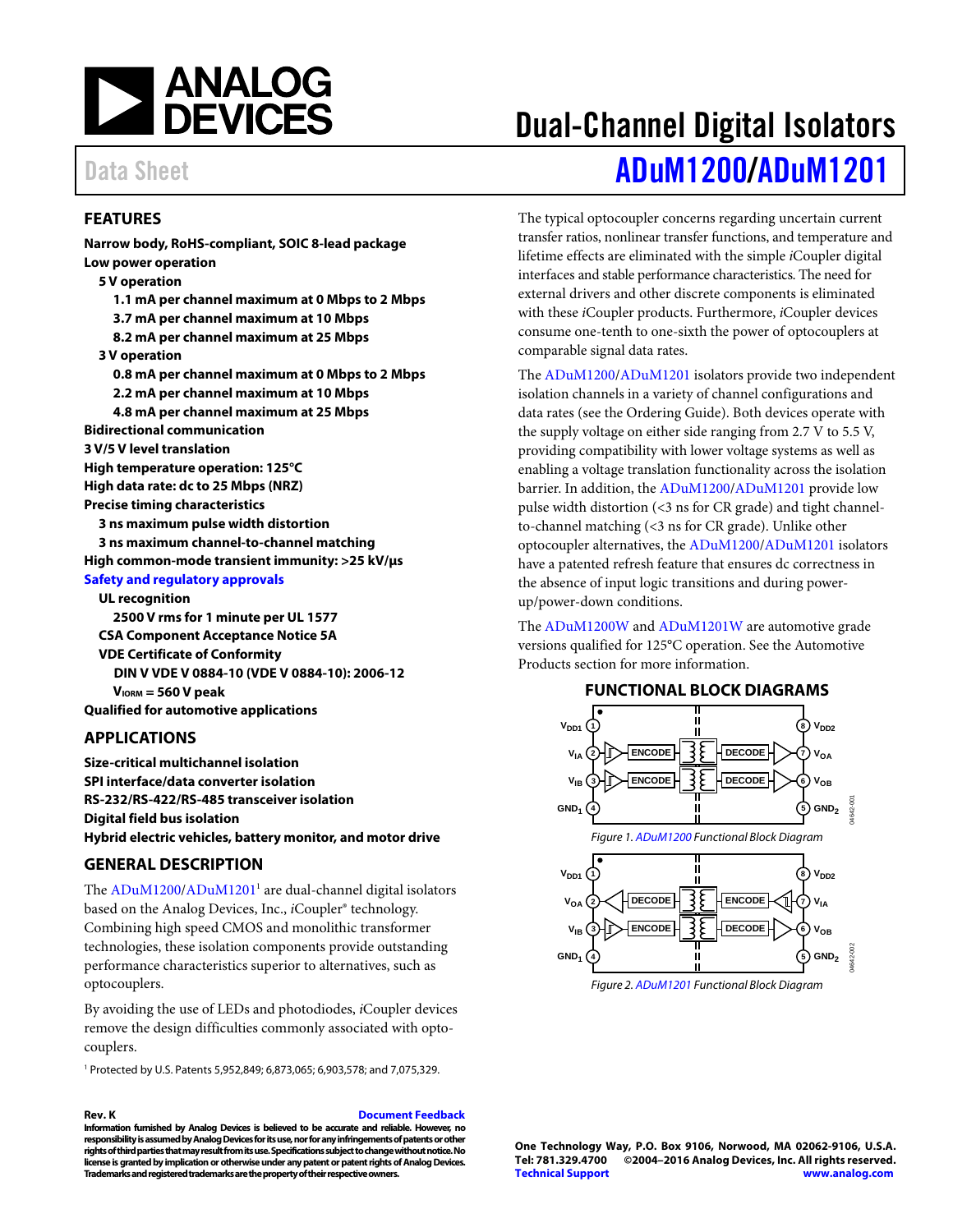# TABLE OF CONTENTS

| Electrical Characteristics-5 V, 105°C Operation  4         |
|------------------------------------------------------------|
| Electrical Characteristics-3 V, 105°C Operation  6         |
| Electrical Characteristics-Mixed 5 V/3 V or 3 V/5 V, 105°C |
| Electrical Characteristics-5 V, 125°C Operation  11        |
| Electrical Characteristics-3 V, 125°C Operation  13        |
| Electrical Characteristics-Mixed 5 V/3 V, 125°C Operation  |
| Electrical Characteristics—Mixed 3 V/5 V, 125°C Operation  |
|                                                            |
|                                                            |

| Insulation and Safety-Related Specifications 19 |  |
|-------------------------------------------------|--|
| DIN V VDE V 0884-10 (VDE V 0884-10): 2006-12    |  |
|                                                 |  |
|                                                 |  |
|                                                 |  |
|                                                 |  |
| Pin Configurations and Function Descriptions 22 |  |
|                                                 |  |
|                                                 |  |
|                                                 |  |
|                                                 |  |
| DC Correctness and Magnetic Field Immunity 24   |  |
|                                                 |  |
|                                                 |  |
|                                                 |  |
|                                                 |  |
|                                                 |  |
|                                                 |  |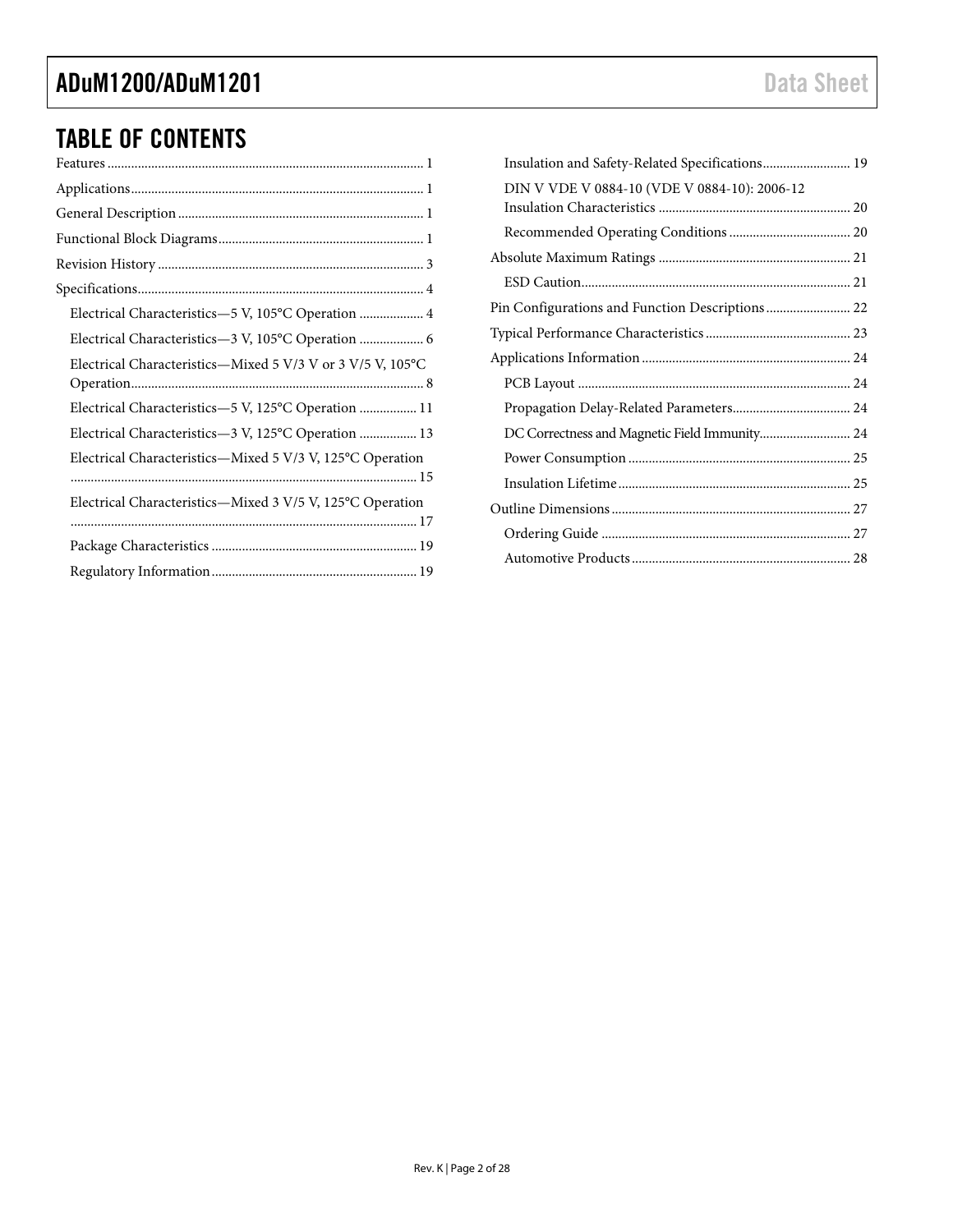# Data Sheet **ADuM1200/ADuM1201**

### <span id="page-2-0"></span>**REVISION HISTORY**

| $9/2016$ —Rev. J to Rev. K                    |  |
|-----------------------------------------------|--|
| Changes to Endnote 1 and Endnote 2, Table 919 |  |

### **5/2015—Rev. I to Rev. J**

| Change to Tracking Resistance (Comparative Tracking Index) |  |
|------------------------------------------------------------|--|
| Parameter and Isolation Group Parameter, Table 1020        |  |

#### **3/2012—Rev. H to Rev. I**

| Created Hyperlink for Safety and Regulatory Approvals |  |
|-------------------------------------------------------|--|
|                                                       |  |
|                                                       |  |
|                                                       |  |
|                                                       |  |

### **1/2009—Rev. G to Rev. H**

|  |  | Changes to Table 5, Switching Specifications Parameter13 |  |
|--|--|----------------------------------------------------------|--|
|  |  | Changes to Table 6, Switching Specifications Parameter15 |  |
|  |  | Changes to Table 7, Switching Specifications Parameter17 |  |

#### **9/2008—Rev. F to Rev. G**

### **3/2008—Rev. E to Rev. F**

#### **11/2007—Rev. D to Rev. E**

| Added ADuM1200/ADuM1201AR Change vs. Temperature |  |
|--------------------------------------------------|--|
|                                                  |  |
| Added ADuM1200/ADuM1201AR Change vs. Temperature |  |
|                                                  |  |
| Added ADuM1200/ADuM1201AR Change vs. Temperature |  |
|                                                  |  |

#### **8/2007—Rev. C to Rev. D**

| Changes to Features, Note 1, Figure 1, and Figure 2 1 |  |
|-------------------------------------------------------|--|
|                                                       |  |
|                                                       |  |
|                                                       |  |
|                                                       |  |
|                                                       |  |
|                                                       |  |

### **2/2006—Rev. B to Rev. C**

| Changes to DC Correctness and Magnetic Field |  |
|----------------------------------------------|--|
|                                              |  |

#### **9/2004—Rev. A to Rev. B**

|--|--|--|

### **6/2004—Rev. 0 to Rev. A**

| Changes to Electrical Characteristics-5 V Operation3   |  |
|--------------------------------------------------------|--|
|                                                        |  |
| Changes to Electrical Characteristics-Mixed 5 V/3 V or |  |
|                                                        |  |
|                                                        |  |

### **4/2004—Revision 0: Initial Version**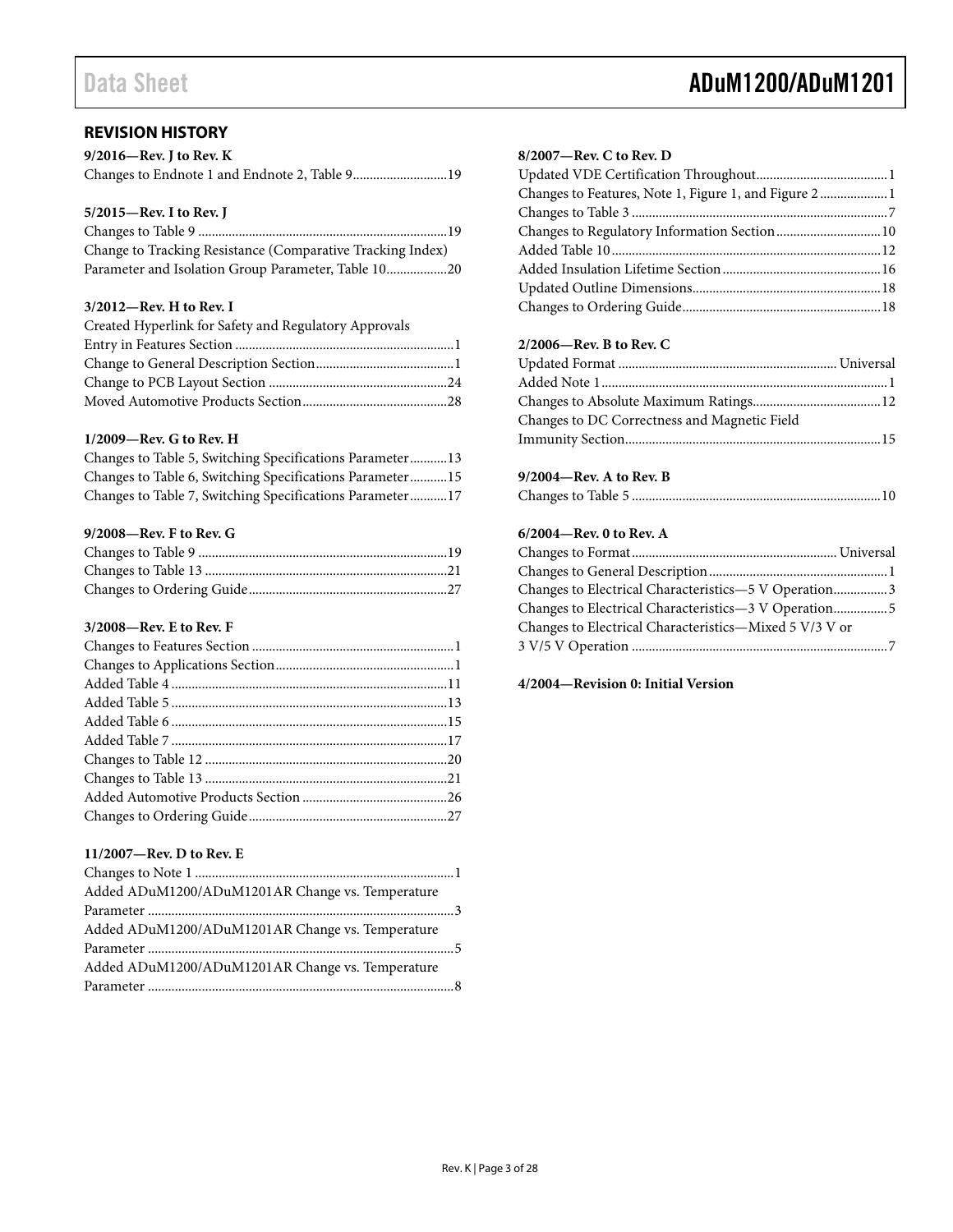# <span id="page-3-0"></span>**SPECIFICATIONS ELECTRICAL CHARACTERISTICS—5 V, 105°C OPERATION**

<span id="page-3-1"></span>All voltages are relative to the respective ground;  $4.5 V \le V_{DD1} \le 5.5 V$ ,  $4.5 V \le V_{DD2} \le 5.5 V$ ; all minimum/maximum specifications apply over the entire recommended operating range, unless otherwise noted; all typical specifications are at  $T_A = 25^{\circ}C$ ,  $V_{DD1} = V_{DD2} = 5 V$ ; this does not apply to the [ADuM1200W](http://www.analog.com/ADuM1200?doc=ADuM1200_1201.pdf) an[d ADuM1201W](http://www.analog.com/ADuM1201?doc=ADuM1200_1201.pdf) automotive grade products.

### **Table 1.**

| <b>Parameter</b>                                              | Symbol                                 | Min                            | Typ     | Max                        | Unit   | <b>Test Conditions/Comments</b>                              |
|---------------------------------------------------------------|----------------------------------------|--------------------------------|---------|----------------------------|--------|--------------------------------------------------------------|
| DC SPECIFICATIONS                                             |                                        |                                |         |                            |        |                                                              |
| Input Supply Current per Channel, Quiescent                   | $I_{DDI(O)}$                           |                                | 0.50    | 0.60                       | mA     |                                                              |
| Output Supply Current per Channel, Quiescent                  | $I_{DDO(Q)}$                           |                                | 0.19    | 0.25                       | mA     |                                                              |
| ADuM1200 Total Supply Current, Two Channels <sup>1</sup>      |                                        |                                |         |                            |        |                                                              |
| DC to 2 Mbps                                                  |                                        |                                |         |                            |        |                                                              |
| V <sub>DD1</sub> Supply Current                               | $I_{DD1(0)}$                           |                                | 1.1     | 1.4                        | mA     | DC to 1 MHz logic signal freq.                               |
| V <sub>DD2</sub> Supply Current                               | $I_{DD2(Q)}$                           |                                | 0.5     | 0.8                        | mA     | DC to 1 MHz logic signal freq.                               |
| 10 Mbps (BR and CR Grades Only)                               |                                        |                                |         |                            |        |                                                              |
| V <sub>DD1</sub> Supply Current                               | $I_{DD1(10)}$                          |                                | 4.3     | 5.5                        | mA     | 5 MHz logic signal freq.                                     |
| V <sub>DD2</sub> Supply Current                               | $I_{DD2(10)}$                          |                                | 1.3     | 2.0                        | mA     | 5 MHz logic signal freq.                                     |
| 25 Mbps (CR Grade Only)                                       |                                        |                                |         |                            |        |                                                              |
| V <sub>DD1</sub> Supply Current                               | $I_{DD1(25)}$                          |                                | 10      | 13                         | mA     | 12.5 MHz logic signal freq.                                  |
| V <sub>DD2</sub> Supply Current                               | $I_{DD2(25)}$                          |                                | 2.8     | 3.4                        | mA     | 12.5 MHz logic signal freq.                                  |
| ADuM1201 Total Supply Current, Two Channels <sup>1</sup>      |                                        |                                |         |                            |        |                                                              |
| DC to 2 Mbps                                                  |                                        |                                |         |                            |        |                                                              |
| V <sub>DD1</sub> Supply Current                               | $I_{DD1(Q)}$                           |                                | 0.8     | 1.1                        | mA     | DC to 1 MHz logic signal freq.                               |
| V <sub>DD2</sub> Supply Current                               | $I_{DD2(Q)}$                           |                                | 0.8     | 1.1                        | mA     | DC to 1 MHz logic signal freq.                               |
| 10 Mbps (BR and CR Grades Only)                               |                                        |                                |         |                            |        |                                                              |
| V <sub>DD1</sub> Supply Current                               | $I_{DD1(10)}$                          |                                | 2.8     | 3.5                        | mA     | 5 MHz logic signal freq.                                     |
| V <sub>DD2</sub> Supply Current                               | $I_{DD2(10)}$                          |                                | 2.8     | 3.5                        | mA     | 5 MHz logic signal freq.                                     |
| 25 Mbps (CR Grade Only)                                       |                                        |                                |         |                            |        |                                                              |
| V <sub>DD1</sub> Supply Current                               | $I$ <sub>DD1</sub> $(25)$              |                                | 6.3     | 8.0                        | mA     | 12.5 MHz logic signal freq.                                  |
| V <sub>DD2</sub> Supply Current                               | $\overline{DD2(25)}$                   |                                | 6.3     | 8.0                        | mA     | 12.5 MHz logic signal freq.                                  |
| For All Models                                                |                                        |                                |         |                            |        |                                                              |
| <b>Input Currents</b>                                         | I <sub>IA</sub> , I <sub>IB</sub>      | $-10$                          | $+0.01$ | $+10$                      | μA     | $0 V \leq V_{IA}$ , $V_{IB} \leq (V_{DD1}$ or $V_{DD2})$     |
| Logic High Input Threshold                                    | V <sub>IH</sub>                        | 0.7 ( $V_{DD1}$ or $V_{DD2}$ ) |         |                            | $\vee$ |                                                              |
| Logic Low Input Threshold                                     | V <sub>II</sub>                        |                                |         | $0.3$ ( $VDD1$ or $VDD2$ ) | V      |                                                              |
| Logic High Output Voltages                                    | V <sub>OAH</sub> , V <sub>OBH</sub>    | $(V_{DD1}$ or $V_{DD2}) - 0.1$ | 5.0     |                            | $\vee$ | $I_{Ox} = -20 \mu A$ , $V_{1x} = V_{1xH}$                    |
|                                                               |                                        | $(V_{DD1}$ or $V_{DD2}) - 0.5$ | 4.8     |                            | $\vee$ | $I_{Ox} = -4$ mA, $V_{1x} = V_{1xH}$                         |
| Logic Low Output Voltages                                     | VOAL, VOBL                             |                                | 0.0     | 0.1                        | V      | $I_{\text{Ox}} = 20 \mu A$ , $V_{\text{lx}} = V_{\text{lx}}$ |
|                                                               |                                        |                                | 0.04    | 0.1                        | $\vee$ | $I_{Ox} = 400 \mu A$ , $V_{ix} = V_{ixL}$                    |
|                                                               |                                        |                                | 0.2     | 0.4                        | $\vee$ | $I_{Ox} = 4$ mA, $V_{1x} = V_{1xL}$                          |
| SWITCHING SPECIFICATIONS                                      |                                        |                                |         |                            |        |                                                              |
| ADuM1200/ADuM1201AR                                           |                                        |                                |         |                            |        | $C_L$ = 15 pF, CMOS signal levels                            |
| Minimum Pulse Width <sup>2</sup>                              | PW                                     |                                |         | 1000                       | ns     |                                                              |
| Maximum Data Rate <sup>3</sup>                                |                                        | $\mathbf{1}$                   |         |                            | Mbps   |                                                              |
| Propagation Delay <sup>4</sup>                                | t <sub>PHL</sub> , t <sub>PLH</sub>    | 50                             |         | 150                        | ns     |                                                              |
| Pulse Width Distortion, $ t_{\text{PLH}} - t_{\text{PHL}} ^4$ | <b>PWD</b>                             |                                |         | 40                         | ns     |                                                              |
| Change vs. Temperature                                        |                                        |                                | 11      |                            | ps/°C  |                                                              |
| Propagation Delay Skew <sup>5</sup>                           | t <sub>PSK</sub>                       |                                |         | 100                        | ns     |                                                              |
| Channel-to-Channel Matching <sup>6</sup>                      | t <sub>PSKCD</sub> /t <sub>PSKOD</sub> |                                |         | 50                         | ns     |                                                              |
| Output Rise/Fall Time (10% to 90%)                            | $t_R/t_F$                              |                                | 10      |                            | ns     |                                                              |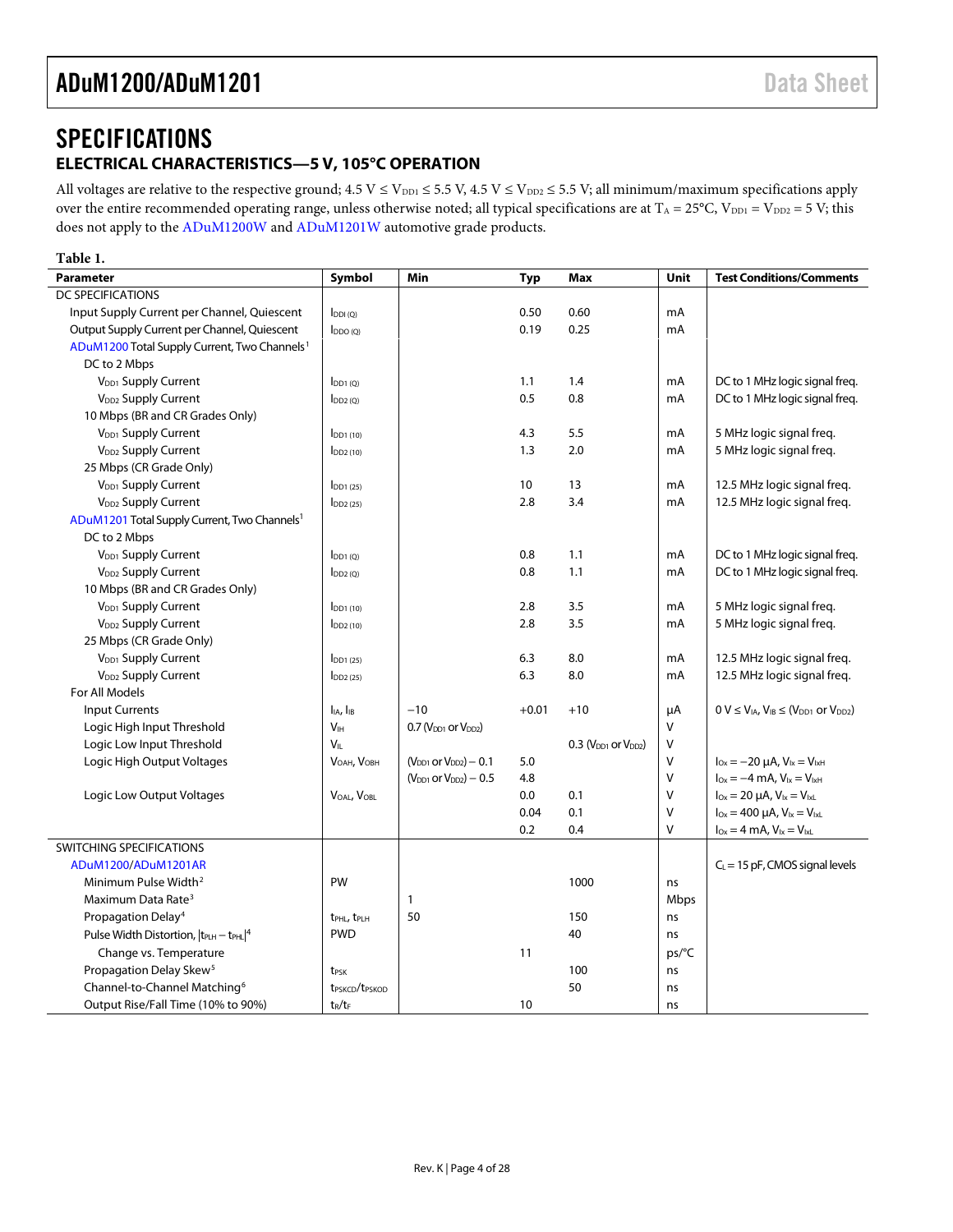# <span id="page-4-0"></span>Data Sheet **ADuM1200/ADuM1201**

| Parameter                                                     | Symbol                              | Min | <b>Typ</b> | Max | Unit        | <b>Test Conditions/Comments</b>              |
|---------------------------------------------------------------|-------------------------------------|-----|------------|-----|-------------|----------------------------------------------|
| ADuM1200/ADuM1201BR                                           |                                     |     |            |     |             |                                              |
| Minimum Pulse Width <sup>2</sup>                              | PW                                  |     |            | 100 | ns          |                                              |
| Maximum Data Rate <sup>3</sup>                                |                                     | 10  |            |     | Mbps        |                                              |
| Propagation Delay <sup>4</sup>                                | t <sub>PHL</sub> , t <sub>PLH</sub> | 20  |            | 50  | ns          |                                              |
| Pulse Width Distortion, $ t_{\text{PLH}} - t_{\text{PHL}} ^4$ | <b>PWD</b>                          |     |            | 3   | ns          |                                              |
| Change vs. Temperature                                        |                                     |     | 5          |     | ps/°C       |                                              |
| Propagation Delay Skew <sup>5</sup>                           | t <sub>PSK</sub>                    |     |            | 15  | ns          |                                              |
| Channel-to-Channel Matching                                   |                                     |     |            | 3   |             |                                              |
| Codirectional Channels <sup>6</sup>                           | t <sub>PSKCD</sub>                  |     |            |     | ns          |                                              |
| Opposing Directional Channels <sup>6</sup>                    | t <sub>PSKOD</sub>                  |     |            | 15  | ns          |                                              |
| Output Rise/Fall Time (10% to 90%)                            | $t_R/t_F$                           |     | 2.5        |     | ns          |                                              |
| ADuM1200/ADuM1201CR                                           |                                     |     |            |     |             |                                              |
| Minimum Pulse Width <sup>2</sup>                              | PW                                  |     | 20         | 40  | ns          |                                              |
| Maximum Data Rate <sup>3</sup>                                |                                     | 25  | 50         |     | Mbps        |                                              |
| Propagation Delay <sup>4</sup>                                | t <sub>PHL</sub> , t <sub>PLH</sub> | 20  |            | 45  | ns          |                                              |
| Pulse Width Distortion, $ t_{PLH} - t_{PHL} ^4$               | <b>PWD</b>                          |     |            | 3   | ns          |                                              |
| Change vs. Temperature                                        |                                     |     | 5          |     | ps/°C       |                                              |
| Propagation Delay Skew <sup>5</sup>                           | t <sub>PSK</sub>                    |     |            | 15  | ns          |                                              |
| Channel-to-Channel Matching                                   |                                     |     |            | 3   | ns          |                                              |
| Codirectional Channels <sup>6</sup>                           | t <sub>PSKCD</sub>                  |     |            |     |             |                                              |
| Opposing Directional Channels <sup>6</sup>                    | t <sub>PSKOD</sub>                  |     |            | 15  | ns          |                                              |
| Output Rise/Fall Time (10% to 90%)                            | $t_R/t_F$                           |     | 2.5        |     | ns          |                                              |
| For All Models                                                |                                     |     |            |     |             |                                              |
| Common-Mode Transient Immunity                                |                                     |     |            |     |             |                                              |
| Logic High Output <sup>7</sup>                                | CM <sub>H</sub>                     | 25  | 35         |     | $kV/\mu s$  | $V_{1x} = V_{DD1}$ or $V_{DD2}$ , $V_{CM} =$ |
|                                                               |                                     |     |            |     |             | 1000 V, transient<br>magnitude = $800V$      |
| Logic Low Output <sup>7</sup>                                 | $ CM_L $                            | 25  | 35         |     | $kV/\mu s$  | $V_{1x} = 0 V$ , $V_{CM} = 1000 V$ ,         |
|                                                               |                                     |     |            |     |             | transient magnitude = $800V$                 |
| <b>Refresh Rate</b>                                           | $f_r$                               |     | 1.2        |     | Mbps        |                                              |
| Dynamic Supply Current per Channel <sup>8</sup>               |                                     |     |            |     |             |                                              |
| Input                                                         | $I_{DDI(D)}$                        |     | 0.19       |     | mA/         |                                              |
|                                                               |                                     |     |            |     | Mbps        |                                              |
| Output                                                        | $I_{DDO(D)}$                        |     | 0.05       |     | mA/<br>Mbps |                                              |

<sup>1</sup> The supply current values are for both channels combined when running at identical data rates. Output supply current values are specified with no output load present. The supply current associated with an individual channel operating at a given data rate can be calculated as described in th[e Power Consumption](#page-24-0) section. See [Figure 6](#page-22-1) throug[h Figure 8](#page-22-2) for information on per-channel supply current as a function of data rate for unloaded and loaded conditions. Se[e Figure 9](#page-22-3) throug[h Figure 11](#page-22-4) for total V<sub>DD1</sub> and V<sub>DD2</sub> supply currents as a function of data rate fo[r ADuM1200](http://www.analog.com/ADuM1200?doc=ADuM1200_1201.pdf) and [ADuM1201](http://www.analog.com/ADuM1201?doc=ADuM1200_1201.pdf) channel configurations.

<sup>2</sup> The minimum pulse width is the shortest pulse width at which the specified pulse width distortion is guaranteed.

<sup>3</sup> The maximum data rate is the fastest data rate at which the specified pulse width distortion is quaranteed.

 $^4$  t<sub>PHL</sub> propagation delay is measured from the 50% level of the falling edge of the V<sub>Ix</sub> signal to the 50% level of the falling edge of the V<sub>Ox</sub> signal. t<sub>PLH</sub> propagation delay is measured from the 50% level of the rising edge of the V<sub>Ix</sub> signal to the 50% level of the rising edge of the V<sub>Ox</sub> signal.

 $^5$  t $_{\rm{PSK}}$  is the magnitude of the worst-case difference in t $_{\rm{PHL}}$  and/or t $_{\rm{PLH}}$  that is measured between units at the same operating temperature, supply voltages, and output load within the recommended operating conditions.

<sup>6</sup> Codirectional channel-to-channel matching is the absolute value of the difference in propagation delays between any two channels with inputs on the same side of the isolation barrier. Opposing directional channel-to-channel matching is the absolute value of the difference in propagation delays between any two channels with inputs on opposing sides of the isolation barrier.

<sup>7</sup> CM<sub>H</sub> is the maximum common-mode voltage slew rate that can be sustained while maintaining V<sub>0</sub> > 0.8 V<sub>DD2</sub>. CM<sub>L</sub> is the maximum common-mode voltage slew rate that can be sustained while maintaining  $V_0 < 0.8$  V. The common-mode voltage slew rates apply to both rising and falling common-mode voltage edges. The transient magnitude is the range over which the common mode is slewe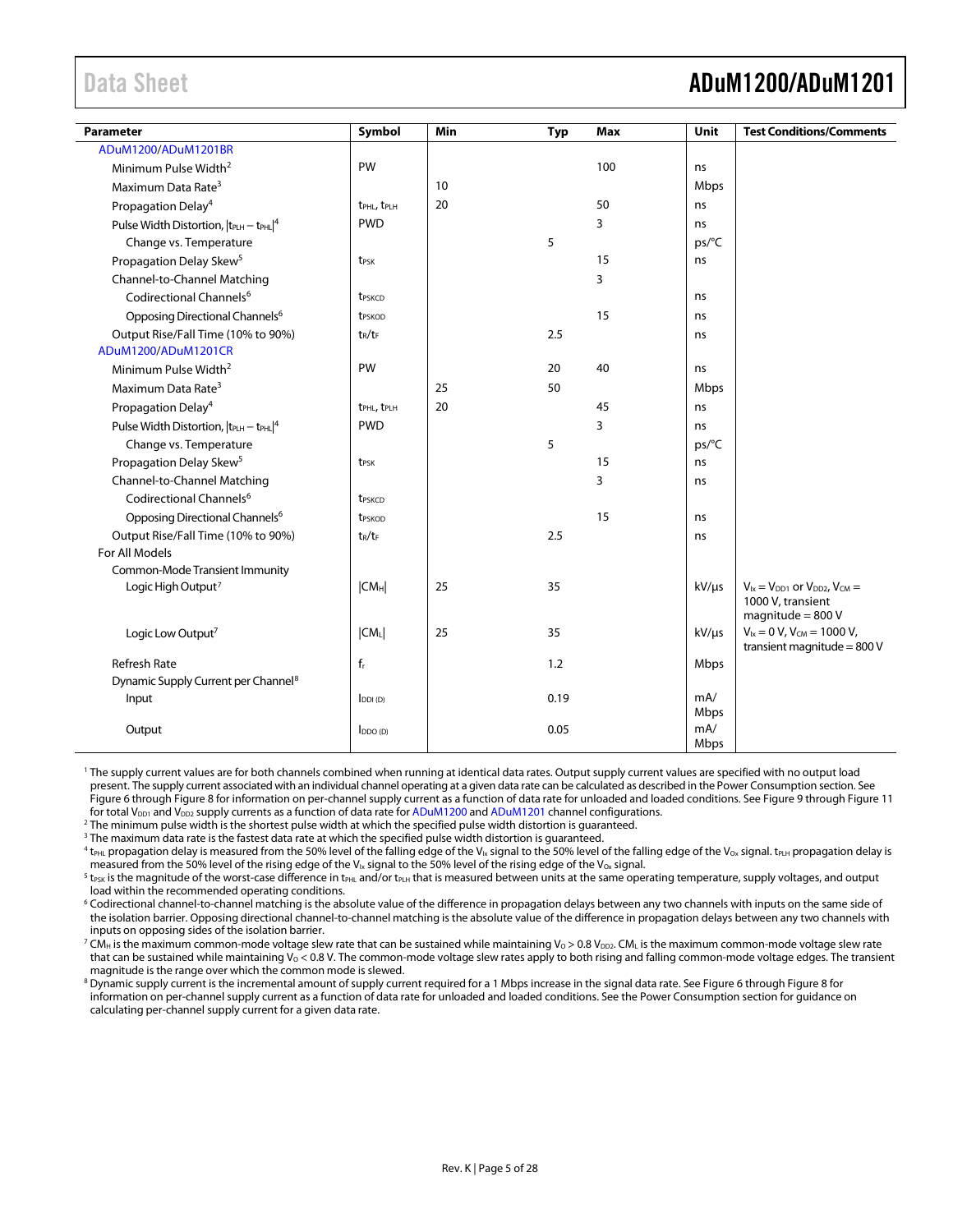## <span id="page-5-0"></span>**ELECTRICAL CHARACTERISTICS—3 V, 105°C OPERATION**

All voltages are relative to the respective ground;  $2.7 V \le V_{\text{DD1}} \le 3.6 V$ ,  $2.7 V \le V_{\text{DD2}} \le 3.6 V$ ; all minimum/maximum specifications apply over the entire recommended operating range, unless otherwise noted; all typical specifications are at  $T_A = 25^{\circ}C$ ,  $V_{DD1} = V_{DD2} = 3.0 V$ ; this does not apply to [ADuM1200W](http://www.analog.com/ADuM1200?doc=ADuM1200_1201.pdf) and [ADuM1201W](http://www.analog.com/ADuM1201?doc=ADuM1200_1201.pdf) automotive grade products.

| Table 2.                                                      |                                        |                                 |            |                            |        |                                                                    |
|---------------------------------------------------------------|----------------------------------------|---------------------------------|------------|----------------------------|--------|--------------------------------------------------------------------|
| <b>Parameter</b>                                              | Symbol                                 | Min                             | <b>Typ</b> | <b>Max</b>                 | Unit   | <b>Test Conditions/Comments</b>                                    |
| <b>DC SPECIFICATIONS</b>                                      |                                        |                                 |            |                            |        |                                                                    |
| Input Supply Current per Channel, Quiescent                   | $I_{DDI(Q)}$                           |                                 | 0.26       | 0.35                       | mA     |                                                                    |
| Output Supply Current per Channel, Quiescent                  | $I_{DDO (Q)}$                          |                                 | 0.11       | 0.20                       | mA     |                                                                    |
| ADuM1200 Total Supply Current, Two<br>Channels <sup>1</sup>   |                                        |                                 |            |                            |        |                                                                    |
| DC to 2 Mbps                                                  |                                        |                                 |            |                            |        |                                                                    |
| V <sub>DD1</sub> Supply Current                               | $I_{DD1(0)}$                           |                                 | 0.6        | 1.0                        | mA     | DC to 1 MHz logic signal freq.                                     |
| V <sub>DD2</sub> Supply Current                               | $I_{DD2(Q)}$                           |                                 | 0.2        | 0.6                        | mA     | DC to 1 MHz logic signal freg.                                     |
| 10 Mbps (BR and CR Grades Only)                               |                                        |                                 |            |                            |        |                                                                    |
| V <sub>DD1</sub> Supply Current                               | $I_{DD1(10)}$                          |                                 | 2.2        | 3.4                        | mA     | 5 MHz logic signal freg.                                           |
| V <sub>DD2</sub> Supply Current                               | $I_{DD2(10)}$                          |                                 | 0.7        | 1.1                        | mA     | 5 MHz logic signal freg.                                           |
| 25 Mbps (CR Grade Only)                                       |                                        |                                 |            |                            |        |                                                                    |
| V <sub>DD1</sub> Supply Current                               | $I_{DD1(25)}$                          |                                 | 5.2        | 7.7                        | mA     | 12.5 MHz logic signal freq.                                        |
| V <sub>DD2</sub> Supply Current                               | $I_{DD2(25)}$                          |                                 | 1.5        | 2.0                        | mA     | 12.5 MHz logic signal freq.                                        |
| ADuM1201 Total Supply Current, Two<br>Channels <sup>1</sup>   |                                        |                                 |            |                            |        |                                                                    |
| DC to 2 Mbps                                                  |                                        |                                 |            |                            |        |                                                                    |
| V <sub>DD1</sub> Supply Current                               | $I_{DD1(Q)}$                           |                                 | 0.4        | 0.8                        | mA     | DC to 1 MHz logic signal freg.                                     |
| V <sub>DD2</sub> Supply Current                               | $I_{DD2(0)}$                           |                                 | 0.4        | 0.8                        | mA     | DC to 1 MHz logic signal freq.                                     |
| 10 Mbps (BR and CR Grades Only)                               |                                        |                                 |            |                            |        |                                                                    |
| V <sub>DD1</sub> Supply Current                               | $IDD1$ (10)                            |                                 | 1.5        | 2.2                        | mA     | 5 MHz logic signal freq.                                           |
| V <sub>DD2</sub> Supply Current                               | $I_{DD2(10)}$                          |                                 | 1.5        | 2.2                        | mA     | 5 MHz logic signal freg.                                           |
| 25 Mbps (CR Grade Only)                                       |                                        |                                 |            |                            |        |                                                                    |
| V <sub>DD1</sub> Supply Current                               | $I_{DD1(25)}$                          |                                 | 3.4        | 4.8                        | mA     | 12.5 MHz logic signal freq.                                        |
| V <sub>DD2</sub> Supply Current                               | $I_{DD2(25)}$                          |                                 | 3.4        | 4.8                        | mA     | 12.5 MHz logic signal freq.                                        |
| For All Models                                                |                                        |                                 |            |                            |        |                                                                    |
| <b>Input Currents</b>                                         | $I_{IA}$ , $I_{IB}$                    | $-10$                           | $+0.01$    | $+10$                      | μA     | $0 V \leq V_{IA}$ , $V_{IB} \leq (V_{DD1}$ or $V_{DD2})$           |
| Logic High Input Threshold                                    | V <sub>IH</sub>                        | 0.7 ( $V_{DD1}$ or $V_{DD2}$ )  |            |                            | V      |                                                                    |
| Logic Low Input Threshold                                     | VII                                    |                                 |            | $0.3$ ( $VDD1$ or $VDD2$ ) |        |                                                                    |
| Logic High Output Voltages                                    | VOAH, VOBH                             | $(V_{DD1}$ or $V_{DD2}) - 0.1$  | 3.0        |                            | V      | $I_{Ox} = -20 \mu A$ , $V_{ix} = V_{ixH}$                          |
|                                                               |                                        | $(V_{DD1}$ or $V_{DD2}$ ) – 0.5 | 2.8        |                            | $\vee$ | $I_{\text{Ox}} = -4 \text{ mA}$ , $V_{\text{lx}} = V_{\text{lxH}}$ |
| Logic Low Output Voltages                                     | VOAL, VOBL                             |                                 | 0.0        | 0.1                        | $\vee$ | $I_{Ox} = 20 \mu A$ , $V_{ix} = V_{ixL}$                           |
|                                                               |                                        |                                 | 0.04       | 0.1                        | $\vee$ | $I_{Ox} = 400 \mu A$ , $V_{ix} = V_{ixL}$                          |
|                                                               |                                        |                                 | 0.2        | 0.4                        | $\vee$ | $I_{Ox} = 4$ mA, $V_{lx} = V_{lxL}$                                |
| SWITCHING SPECIFICATIONS                                      |                                        |                                 |            |                            |        |                                                                    |
| ADuM1200/ADuM1201AR                                           |                                        |                                 |            |                            |        | $C_L$ = 15 pF, CMOS signal levels                                  |
| Minimum Pulse Width <sup>2</sup>                              | PW                                     |                                 |            | 1000                       | ns     |                                                                    |
| Maximum Data Rate <sup>3</sup>                                |                                        | 1                               |            |                            | Mbps   |                                                                    |
| Propagation Delay <sup>4</sup>                                | t <sub>PHL</sub> , t <sub>PLH</sub>    | 50                              |            | 150                        | ns     |                                                                    |
| Pulse Width Distortion, $ t_{\text{PLH}} - t_{\text{PHL}} ^4$ | <b>PWD</b>                             |                                 |            | 40                         | ns     |                                                                    |
| Change vs. Temperature                                        |                                        |                                 | 11         |                            | ps/°C  |                                                                    |
| Propagation Delay Skew <sup>5</sup>                           | t <sub>PSK</sub>                       |                                 |            | 100                        | ns     |                                                                    |
| Channel-to-Channel Matching <sup>6</sup>                      | t <sub>PSKCD</sub> /t <sub>PSKOD</sub> |                                 |            | 50                         | ns     |                                                                    |
| Output Rise/Fall Time (10% to 90%)                            | $t_R/t_F$                              |                                 | 10         |                            | ns     |                                                                    |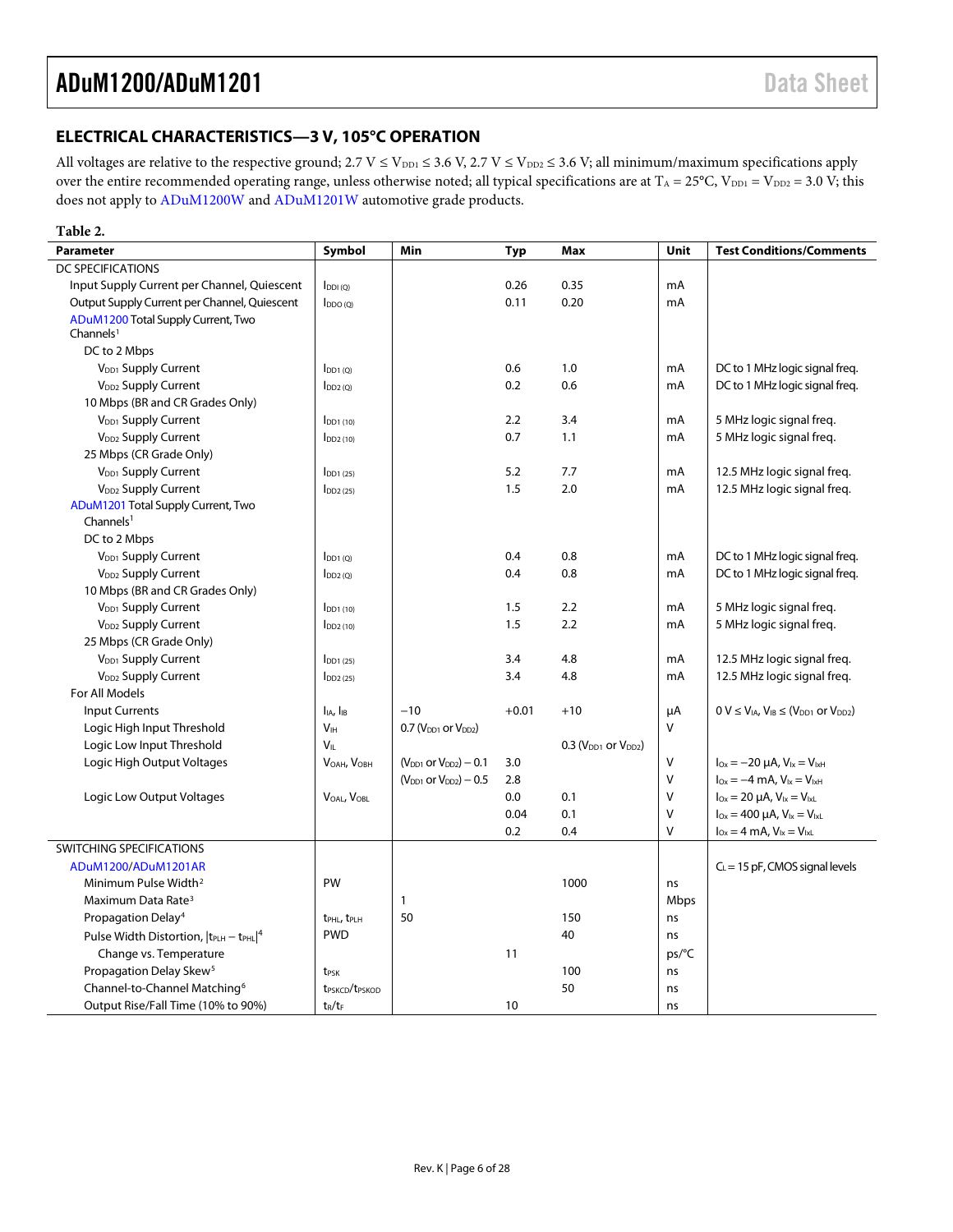# <span id="page-6-0"></span>Data Sheet **ADuM1200/ADuM1201**

| Parameter                                                     | Symbol                              | <b>Min</b> | <b>Typ</b> | Max | Unit        | <b>Test Conditions/Comments</b>                                                       |
|---------------------------------------------------------------|-------------------------------------|------------|------------|-----|-------------|---------------------------------------------------------------------------------------|
| ADuM1200/ADuM1201BR                                           |                                     |            |            |     |             | $C_L$ = 15 pF, CMOS signal levels                                                     |
| Minimum Pulse Width <sup>2</sup>                              | PW                                  |            |            | 100 | ns          |                                                                                       |
| Maximum Data Rate <sup>3</sup>                                |                                     | 10         |            |     | Mbps        |                                                                                       |
| Propagation Delay <sup>4</sup>                                | t <sub>PHL</sub> , t <sub>PLH</sub> | 20         |            | 60  | ns          |                                                                                       |
| Pulse Width Distortion, $ t_{\text{PLH}} - t_{\text{PHL}} ^4$ | <b>PWD</b>                          |            |            | 3   | ns          |                                                                                       |
| Change vs. Temperature                                        |                                     |            | 5          |     | ps/°C       |                                                                                       |
| Propagation Delay Skew <sup>5</sup>                           | t <sub>PSK</sub>                    |            |            | 22  | ns          |                                                                                       |
| Channel-to-Channel Matching                                   |                                     |            |            |     |             |                                                                                       |
| Codirectional Channels <sup>6</sup>                           | <b>t</b> <sub>PSKCD</sub>           |            |            | 3   | ns          |                                                                                       |
| Opposing Directional Channels <sup>6</sup>                    | t <sub>PSKOD</sub>                  |            |            | 22  | ns          |                                                                                       |
| Output Rise/Fall Time (10% to 90%)                            | $t_R/t_F$                           |            | 3.0        |     | ns          |                                                                                       |
| ADuM1200/ADuM1201CR                                           |                                     |            |            |     |             |                                                                                       |
| Minimum Pulse Width <sup>2</sup>                              | PW                                  |            | 20         | 40  | ns          |                                                                                       |
| Maximum Data Rate <sup>3</sup>                                |                                     | 25         | 50         |     | Mbps        |                                                                                       |
| Propagation Delay <sup>4</sup>                                | t <sub>PHL</sub> , t <sub>PLH</sub> | 20         |            | 55  | ns          |                                                                                       |
| Pulse Width Distortion, $ t_{\text{PLH}} - t_{\text{PHL}} ^4$ | <b>PWD</b>                          |            |            | 3   | ns          |                                                                                       |
| Change vs. Temperature                                        |                                     |            | 5          |     | ps/°C       |                                                                                       |
| Propagation Delay Skew <sup>5</sup>                           | t <sub>PSK</sub>                    |            |            | 16  | ns          |                                                                                       |
| Channel-to-Channel Matching                                   |                                     |            |            |     |             |                                                                                       |
| Codirectional Channels <sup>6</sup>                           | t <sub>PSKCD</sub>                  |            |            | 3   | ns          |                                                                                       |
| Opposing Directional Channels <sup>6</sup>                    | t <sub>PSKOD</sub>                  |            |            | 16  | ns          |                                                                                       |
| Output Rise/Fall Time (10% to 90%)                            | $t_R/t_F$                           |            | 3.0        |     | ns          |                                                                                       |
| For All Models                                                |                                     |            |            |     |             |                                                                                       |
| <b>Common-Mode Transient Immunity</b>                         |                                     |            |            |     |             |                                                                                       |
| Logic High Output <sup>7</sup>                                | CM <sub>H</sub>                     | 25         | 35         |     | $kV/\mu s$  | $V_{1x} = V_{DD1}$ or $V_{DD2}$ , $V_{CM} = 1000 V$ ,<br>transient magnitude = $800V$ |
| Logic Low Output <sup>7</sup>                                 | CM <sub>L</sub>                     | 25         | 35         |     | $kV/\mu s$  | $V_{1x} = 0 V$ , $V_{CM} = 1000 V$ ,                                                  |
|                                                               |                                     |            |            |     |             | transient magnitude = 800 V                                                           |
| <b>Refresh Rate</b>                                           | $f_r$                               |            | 1.1        |     | Mbps        |                                                                                       |
| Dynamic Supply Current per Channel <sup>8</sup>               |                                     |            |            |     |             |                                                                                       |
| Input                                                         | $I_{DDI(D)}$                        |            | 0.10       |     | mA/<br>Mbps |                                                                                       |
| Output                                                        | $I_{DDO(D)}$                        |            | 0.03       |     | mA/<br>Mbps |                                                                                       |

<sup>1</sup> The supply current values are for both channels combined when running at identical data rates. Output supply current values are specified with no output load present. The supply current associated with an individual channel operating at a given data rate can be calculated as described in th[e Power Consumption](#page-24-0) section. See [Figure 6](#page-22-1) throug[h Figure 8](#page-22-2) for information on per-channel supply current as a function of data rate for unloaded and loaded conditions. Se[e Figure 9](#page-22-3) throug[h Figure 11](#page-22-4) for total V<sub>DD1</sub> and V<sub>DD2</sub> supply currents as a function of data rate fo[r ADuM1200](http://www.analog.com/ADuM1200?doc=ADuM1200_1201.pdf) an[d ADuM1201](http://www.analog.com/ADuM1200?doc=ADuM1200_1201.pdf) channel configurations.

<sup>2</sup> The minimum pulse width is the shortest pulse width at which the specified pulse width distortion is guaranteed.

<sup>3</sup> The maximum data rate is the fastest data rate at which the specified pulse width distortion is guaranteed.

 $^4$  t<sub>PHL</sub> propagation delay is measured from the 50% level of the falling edge of the V<sub>Ix</sub> signal to the 50% level of the falling edge of the V<sub>Ox</sub> signal. t<sub>PLH</sub> propagation delay is measured from the 50% level of the rising edge of the V<sub>Ix</sub> signal to the 50% level of the rising edge of the V<sub>Ox</sub> signal.

 $^5$  t $_{\rm{PSK}}$  is the magnitude of the worst-case difference in t $_{\rm{PHL}}$  and/or t $_{\rm{PLH}}$  that is measured between units at the same operating temperature, supply voltages, and output load within the recommended operating conditions.

<sup>6</sup> Codirectional channel-to-channel matching is the absolute value of the difference in propagation delays between any two channels with inputs on the same side of the isolation barrier. Opposing directional channel-to-channel matching is the absolute value of the difference in propagation delays between any two channels with inputs on opposing sides of the isolation barrier.

<sup>7</sup> CM<sub>H</sub> is the maximum common-mode voltage slew rate that can be sustained while maintaining V<sub>O</sub> > 0.8 V<sub>DD2</sub>. CM<sub>L</sub> is the maximum common-mode voltage slew rate that can be sustained while maintaining  $V_0 < 0.8$  V. The common-mode voltage slew rates apply to both rising and falling common-mode voltage edges. The transient magnitude is the range over which the common mode is slewed.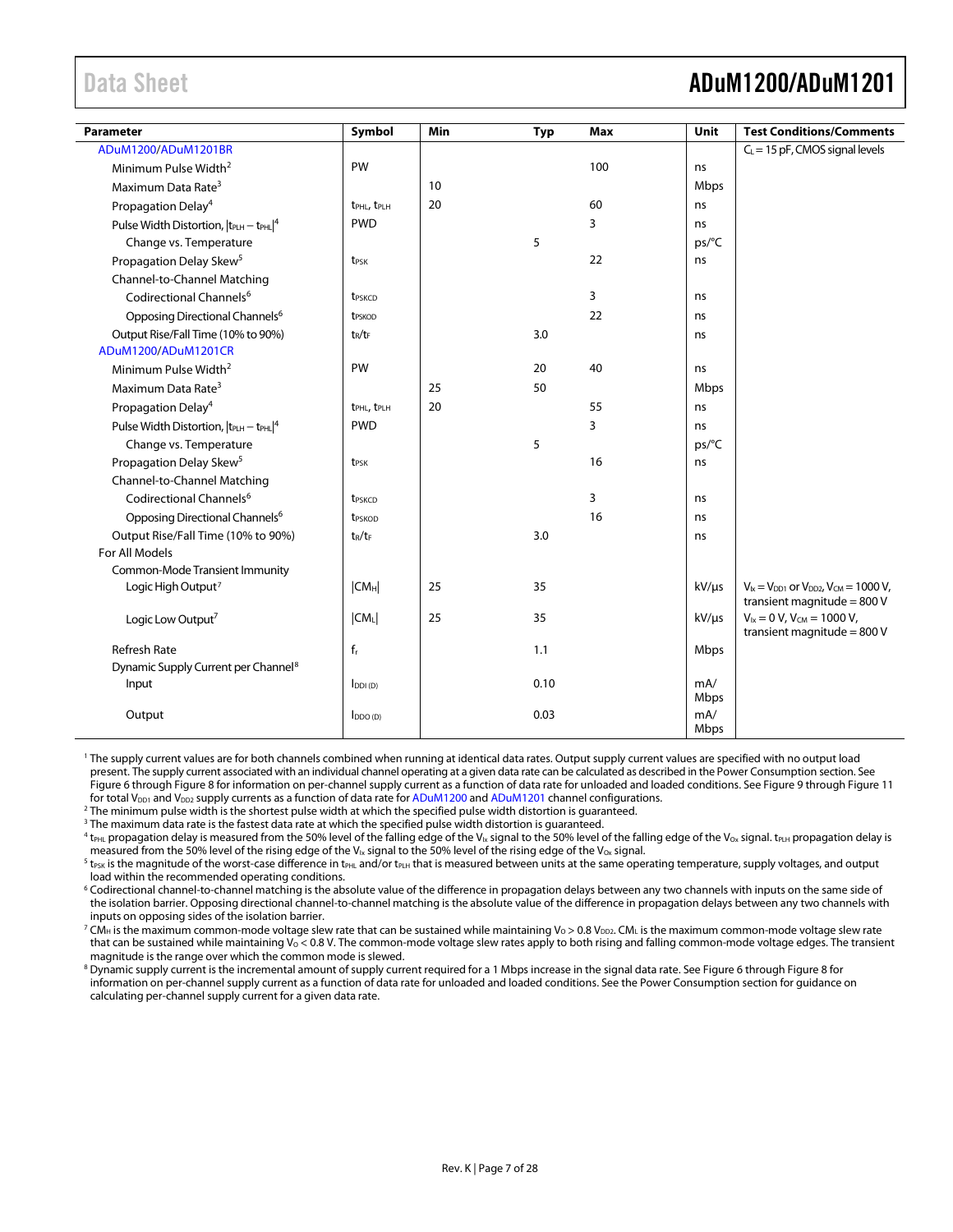## <span id="page-7-0"></span>**ELECTRICAL CHARACTERISTICS—MIXED 5 V/3 V OR 3 V/5 V, 105°C OPERATION**

All voltages are relative to the respective ground; 5 V/3 V operation:  $4.5 \text{ V} \le V_{\text{DD1}} \le 5.5 \text{ V}$ ,  $2.7 \text{ V} \le V_{\text{DD2}} \le 3.6 \text{ V}$ . 3 V/5 V operation:  $2.7 V \le V_{\text{DD1}} \le 3.6 V$ ,  $4.5 V \le V_{\text{DD2}} \le 5.5 V$ ; all minimum/maximum specifications apply over the entire recommended operating range, unless otherwise noted; all typical specifications are at  $T_A = 25^{\circ}C$ ;  $V_{\text{DD1}} = 3.0$  V,  $V_{\text{DD2}} = 5.0$  V;  $V_{\text{DD1}} = 5.0$  V,  $V_{\text{DD2}} = 3.0$  V; this does not apply t[o ADuM1200W](http://www.analog.com/ADuM1200?doc=ADuM1200_1201.pdf) an[d ADuM1201W](http://www.analog.com/ADuM1201?doc=ADuM1200_1201.pdf) automotive grade products.

#### **Table 3.**

| Parameter                                                   | Symbol        | Min | <b>Typ</b> | Max  | Unit | <b>Test Conditions /Comments</b> |
|-------------------------------------------------------------|---------------|-----|------------|------|------|----------------------------------|
| <b>DC SPECIFICATIONS</b>                                    |               |     |            |      |      |                                  |
| Input Supply Current per Channel,<br>Quiescent              | $I_{DDI(Q)}$  |     |            |      |      |                                  |
| 5 V/3 V Operation                                           |               |     | 0.50       | 0.6  | mA   |                                  |
| 3 V/5 V Operation                                           |               |     | 0.26       | 0.35 | mA   |                                  |
| Output Supply Current per Channel,<br>Quiescent             | $I_{DDO(Q)}$  |     |            |      |      |                                  |
| 5 V/3 V Operation                                           |               |     | 0.11       | 0.20 | mA   |                                  |
| 3 V/5 V Operation                                           |               |     | 0.19       | 0.25 | mA   |                                  |
| ADuM1200 Total Supply Current,<br>Two Channels <sup>1</sup> |               |     |            |      |      |                                  |
| DC to 2 Mbps                                                |               |     |            |      |      |                                  |
| V <sub>DD1</sub> Supply Current                             | $I_{DD1(Q)}$  |     |            |      |      |                                  |
| 5 V/3 V Operation                                           |               |     | 1.1        | 1.4  | mA   | DC to 1 MHz logic signal freq.   |
| 3 V/5 V Operation                                           |               |     | 0.6        | 1.0  | mA   | DC to 1 MHz logic signal freq.   |
| V <sub>DD2</sub> Supply Current                             | IDD2(Q)       |     |            |      |      |                                  |
| 5 V/3 V Operation                                           |               |     | 0.2        | 0.6  | mA   | DC to 1 MHz logic signal freq.   |
| 3 V/5 V Operation                                           |               |     | 0.5        | 0.8  | mA   | DC to 1 MHz logic signal freq.   |
| 10 Mbps (BR and CR Grades Only)                             |               |     |            |      |      |                                  |
| V <sub>DD1</sub> Supply Current                             | $IDD1$ (10)   |     |            |      |      |                                  |
| 5 V/3 V Operation                                           |               |     | 4.3        | 5.5  | mA   | 5 MHz logic signal freq.         |
| 3 V/5 V Operation                                           |               |     | 2.2        | 3.4  | mA   | 5 MHz logic signal freq.         |
| V <sub>DD2</sub> Supply Current                             | $I_{DD2(10)}$ |     |            |      |      |                                  |
| 5 V/3 V Operation                                           |               |     | 0.7        | 1.1  | mA   | 5 MHz logic signal freq.         |
| 3 V/5 V Operation                                           |               |     | 1.3        | 2.0  | mA   | 5 MHz logic signal freq.         |
| 25 Mbps (CR Grade Only)                                     |               |     |            |      |      |                                  |
| V <sub>DD1</sub> Supply Current                             | $I_{DD1(25)}$ |     |            |      |      |                                  |
| 5 V/3 V Operation                                           |               |     | 10         | 13   | mA   | 12.5 MHz logic signal freq.      |
| 3 V/5 V Operation                                           |               |     | 5.2        | 7.7  | mA   | 12.5 MHz logic signal freq.      |
| V <sub>DD2</sub> Supply Current                             | $I_{DD2(25)}$ |     |            |      |      |                                  |
| 5 V/3 V Operation                                           |               |     | 1.5        | 2.0  | mA   | 12.5 MHz logic signal freq.      |
| 3 V/5 V Operation                                           |               |     | 2.8        | 3.4  | mA   | 12.5 MHz logic signal freg.      |
| ADuM1201 Total Supply Current,<br>Two Channels <sup>1</sup> |               |     |            |      |      |                                  |
| DC to 2 Mbps                                                |               |     |            |      |      |                                  |
| V <sub>DD1</sub> Supply Current                             |               |     |            |      |      |                                  |
| 5 V/3 V Operation                                           | $I_{DD1(Q)}$  |     | 0.8        | 1.1  | mA   | DC to 1 MHz logic signal freq.   |
| 3 V/5 V Operation                                           |               |     | 0.4        | 0.8  |      |                                  |
|                                                             |               |     |            |      | mA   | DC to 1 MHz logic signal freq.   |
| V <sub>DD2</sub> Supply Current                             | $I_{DD2(Q)}$  |     | 0.4        | 0.8  | mA   |                                  |
| 5 V/3 V Operation<br>3 V/5 V Operation                      |               |     | 0.8        |      | mA   | DC to 1 MHz logic signal freq.   |
|                                                             |               |     |            | 1.1  |      | DC to 1 MHz logic signal freq.   |
| 10 Mbps (BR and CR Grades Only)                             |               |     |            |      |      |                                  |
| V <sub>DD1</sub> Supply Current                             | $I_{DD1(10)}$ |     |            |      |      |                                  |
| 5 V/3 V Operation                                           |               |     | 2.8        | 3.5  | mA   | 5 MHz logic signal freq.         |
| 3 V/5 V Operation                                           |               |     | 1.5        | 2.2  | mA   | 5 MHz logic signal freq.         |
| V <sub>DD2</sub> Supply Current                             | $I_{DD2(10)}$ |     |            |      |      |                                  |
| 5 V/3 V Operation                                           |               |     | 1.5        | 2.2  | mA   | 5 MHz logic signal freq.         |
| 3 V/5 V Operation                                           |               |     | 2.8        | 3.5  | mA   | 5 MHz logic signal freq.         |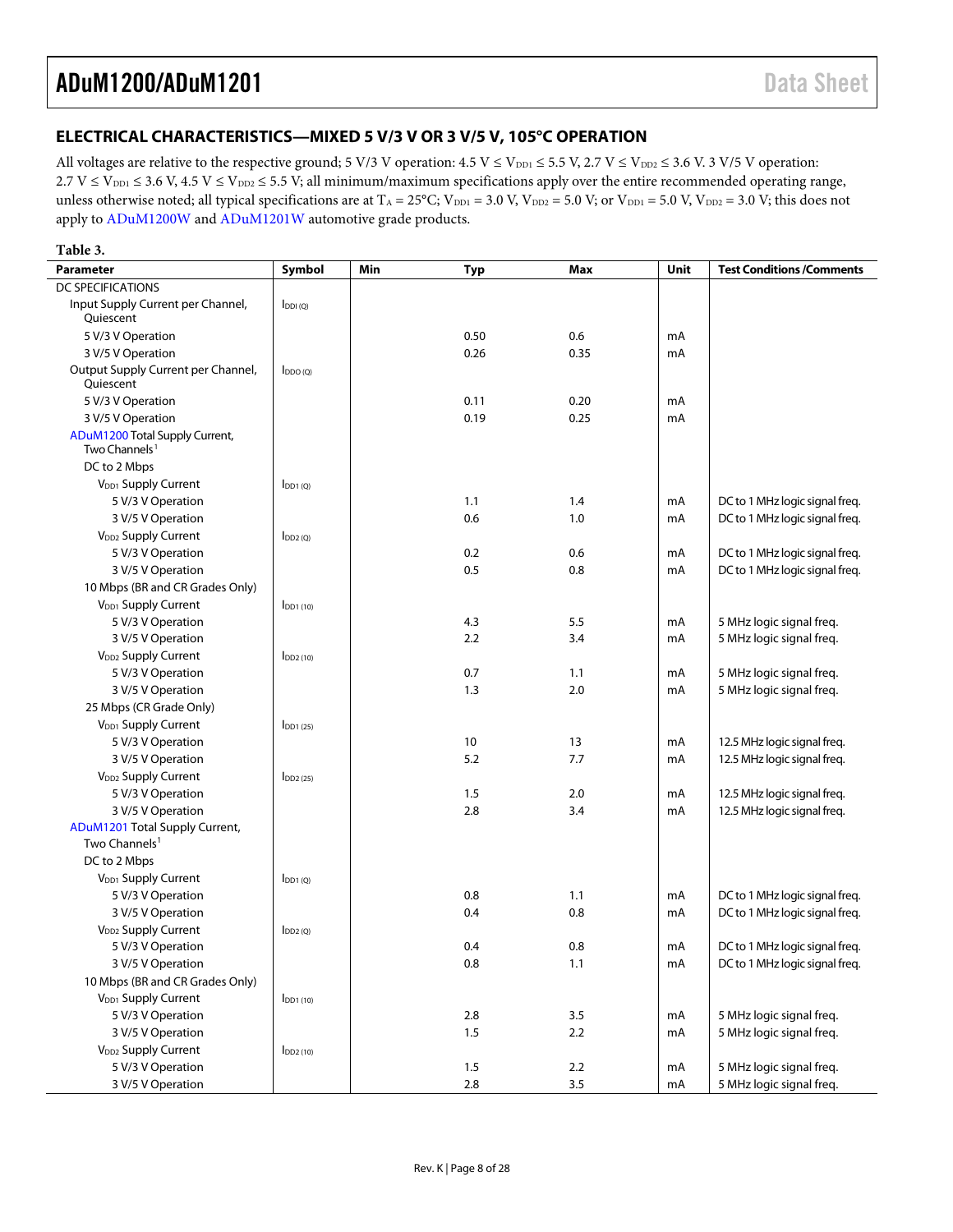# Data Sheet **ADuM1200/ADuM1201**

| <b>Parameter</b>                                              | Symbol                                            | Min                             | <b>Typ</b>                      | Max                        | Unit              | <b>Test Conditions /Comments</b>                         |
|---------------------------------------------------------------|---------------------------------------------------|---------------------------------|---------------------------------|----------------------------|-------------------|----------------------------------------------------------|
| 25 Mbps (CR Grade Only)                                       |                                                   |                                 |                                 |                            |                   |                                                          |
| V <sub>DD1</sub> Supply Current                               | $I$ <sub>DD1</sub> $(25)$                         |                                 |                                 |                            |                   |                                                          |
| 5 V/3 V Operation                                             |                                                   |                                 | 6.3                             | 8.0                        | mA                | 12.5 MHz logic signal freq.                              |
| 3 V/5 V Operation                                             |                                                   |                                 | 3.4                             | 4.8                        | mA                | 12.5 MHz logic signal freq.                              |
| V <sub>DD2</sub> Supply Current                               | $I_{DD2(25)}$                                     |                                 |                                 |                            |                   |                                                          |
| 5 V/3 V Operation                                             |                                                   |                                 | 3.4                             | 4.8                        | mA                | 12.5 MHz logic signal freq.                              |
| 3 V/5 V Operation                                             |                                                   |                                 | 6.3                             | 8.0                        | mA                | 12.5 MHz logic signal freq.                              |
| For All Models                                                |                                                   |                                 |                                 |                            |                   |                                                          |
| <b>Input Currents</b>                                         | I <sub>IA</sub> , I <sub>IB</sub>                 | $-10$                           | $+0.01$                         | $+10$                      | μA                | $0 V \leq V_{IA}$ , $V_{IB} \leq (V_{DD1}$ or $V_{DD2})$ |
| Logic High Input Threshold                                    | V <sub>IH</sub>                                   | $0.7$ ( $VDD1$ or $VDD2$ )      |                                 |                            | V                 |                                                          |
| Logic Low Input Threshold                                     | V <sub>IL</sub>                                   |                                 |                                 | $0.3$ ( $VDD1$ or $VDD2$ ) | V                 |                                                          |
| Logic High Output Voltages                                    | VOAH, VOBH                                        | $(V_{DD1}$ or $V_{DD2}$ ) – 0.1 | $V_{DD1}$ or $V_{DD2}$          |                            | V                 | $I_{Ox} = -20 \mu A$ , $V_{1x} = V_{1xH}$                |
|                                                               |                                                   | $(V_{DD1}$ or $V_{DD2}) - 0.5$  | $(V_{DD1}$ or $V_{DD2}$ ) – 0.2 |                            | V                 | $I_{Ox} = -4$ mA, $V_{1x} = V_{1xH}$                     |
| Logic Low Output Voltages                                     | VOAL, VOBL                                        |                                 | 0.0                             | 0.1                        | $\vee$            | $I_{Ox} = 20 \mu A$ , $V_{1x} = V_{1xL}$                 |
|                                                               |                                                   |                                 | 0.04                            | 0.1                        | V                 | $I_{Ox} = 400 \mu A$ , $V_{Ix} = V_{IxL}$                |
|                                                               |                                                   |                                 | 0.2                             | 0.4                        | V                 | $I_{Ox} = 4 \text{ mA}, V_{1x} = V_{1xL}$                |
| SWITCHING SPECIFICATIONS                                      |                                                   |                                 |                                 |                            |                   |                                                          |
| ADuM1200/ADuM1201AR<br>Minimum Pulse Width <sup>2</sup>       | PW                                                |                                 |                                 | 1000                       |                   | $C_L$ = 15 pF, CMOS signal levels                        |
| Maximum Data Rate <sup>3</sup>                                |                                                   |                                 |                                 |                            | ns                |                                                          |
| Propagation Delay <sup>4</sup>                                |                                                   | $\mathbf{1}$<br>50              |                                 | 150                        | <b>Mbps</b><br>ns |                                                          |
| Pulse Width Distortion, $ t_{PLH} - t_{PHL} ^4$               | t <sub>PHL</sub> , t <sub>PLH</sub><br><b>PWD</b> |                                 |                                 | 40                         | ns                |                                                          |
| Change vs. Temperature                                        |                                                   |                                 | 11                              |                            | ps/C              |                                                          |
| Propagation Delay Skew <sup>5</sup>                           | t <sub>PSK</sub>                                  |                                 |                                 | 50                         | ns                |                                                          |
| Channel-to-Channel Matching <sup>6</sup>                      | t <sub>PSKCD</sub> /t <sub>PSKOD</sub>            |                                 |                                 | 50                         | ns                |                                                          |
| Output Rise/Fall Time (10% to 90%)                            | $t_R/t_F$                                         |                                 | 10                              |                            | ns                |                                                          |
| ADuM1200/ADuM1201BR                                           |                                                   |                                 |                                 |                            |                   | $C_L$ = 15 pF, CMOS signal levels                        |
| Minimum Pulse Width <sup>2</sup>                              | PW                                                |                                 |                                 | 100                        | ns                |                                                          |
| Maximum Data Rate <sup>3</sup>                                |                                                   | 10                              |                                 |                            | Mbps              |                                                          |
| Propagation Delay <sup>4</sup>                                | t <sub>PHL</sub> , t <sub>PLH</sub>               | 15                              |                                 | 55                         | ns                |                                                          |
| Pulse Width Distortion, $ t_{\text{PLH}} - t_{\text{PHL}} ^4$ | <b>PWD</b>                                        |                                 |                                 | 3                          | ns                |                                                          |
| Change vs. Temperature                                        |                                                   |                                 | 5                               |                            | ps/°C             |                                                          |
| Propagation Delay Skew <sup>5</sup>                           | t <sub>PSK</sub>                                  |                                 |                                 | 22                         | ns                |                                                          |
| Channel-to-Channel Matching                                   |                                                   |                                 |                                 |                            |                   |                                                          |
| Codirectional Channels <sup>6</sup>                           | t <sub>PSKCD</sub>                                |                                 |                                 | 3                          | ns                |                                                          |
| Opposing Directional Channels <sup>6</sup>                    | t <sub>PSKOD</sub>                                |                                 |                                 | 22                         | ns                |                                                          |
| Output Rise/Fall Time (10% to 90%)                            | $t_R/t_F$                                         |                                 |                                 |                            |                   |                                                          |
| 5 V/3 V Operation                                             |                                                   |                                 | 3.0                             |                            | ns                |                                                          |
| 3 V/5 V Operation                                             |                                                   |                                 | $2.5\,$                         |                            | ns                |                                                          |
| ADuM1200/ADuM1201CR                                           |                                                   |                                 |                                 |                            |                   | $C_L = 15$ pF, CMOS signal levels                        |
| Minimum Pulse Width <sup>2</sup>                              | PW                                                |                                 | 20                              | 40                         | ns                |                                                          |
| Maximum Data Rate <sup>3</sup>                                |                                                   | 25                              | 50                              |                            | Mbps              |                                                          |
| Propagation Delay <sup>4</sup>                                | t <sub>PHL</sub> , t <sub>PLH</sub>               | 20                              |                                 | 50                         | ns                |                                                          |
| Pulse Width Distortion, $ t_{PLH} - t_{PHL} ^4$               | <b>PWD</b>                                        |                                 |                                 | 3                          | ns                |                                                          |
| Change vs. Temperature                                        |                                                   |                                 | 5                               |                            | ps/°C             |                                                          |
| Propagation Delay Skew <sup>5</sup>                           | t <sub>PSK</sub>                                  |                                 |                                 | 15                         | ns                |                                                          |
| Channel-to-Channel Matching                                   |                                                   |                                 |                                 |                            |                   |                                                          |
| Codirectional Channels <sup>6</sup>                           | t <sub>PSKCD</sub>                                |                                 |                                 | 3                          | ns                |                                                          |
| Opposing Directional Channels <sup>6</sup>                    |                                                   |                                 |                                 | 15                         |                   |                                                          |
|                                                               | t <sub>PSKOD</sub>                                |                                 |                                 |                            | ns                |                                                          |
| Output Rise/Fall Time (10% to 90%)<br>5 V/3 V Operation       | $t_R/t_F$                                         |                                 | 3.0                             |                            |                   |                                                          |
|                                                               |                                                   |                                 | 2.5                             |                            | ns                |                                                          |
| 3 V/5 V Operation                                             |                                                   |                                 |                                 |                            | ns                |                                                          |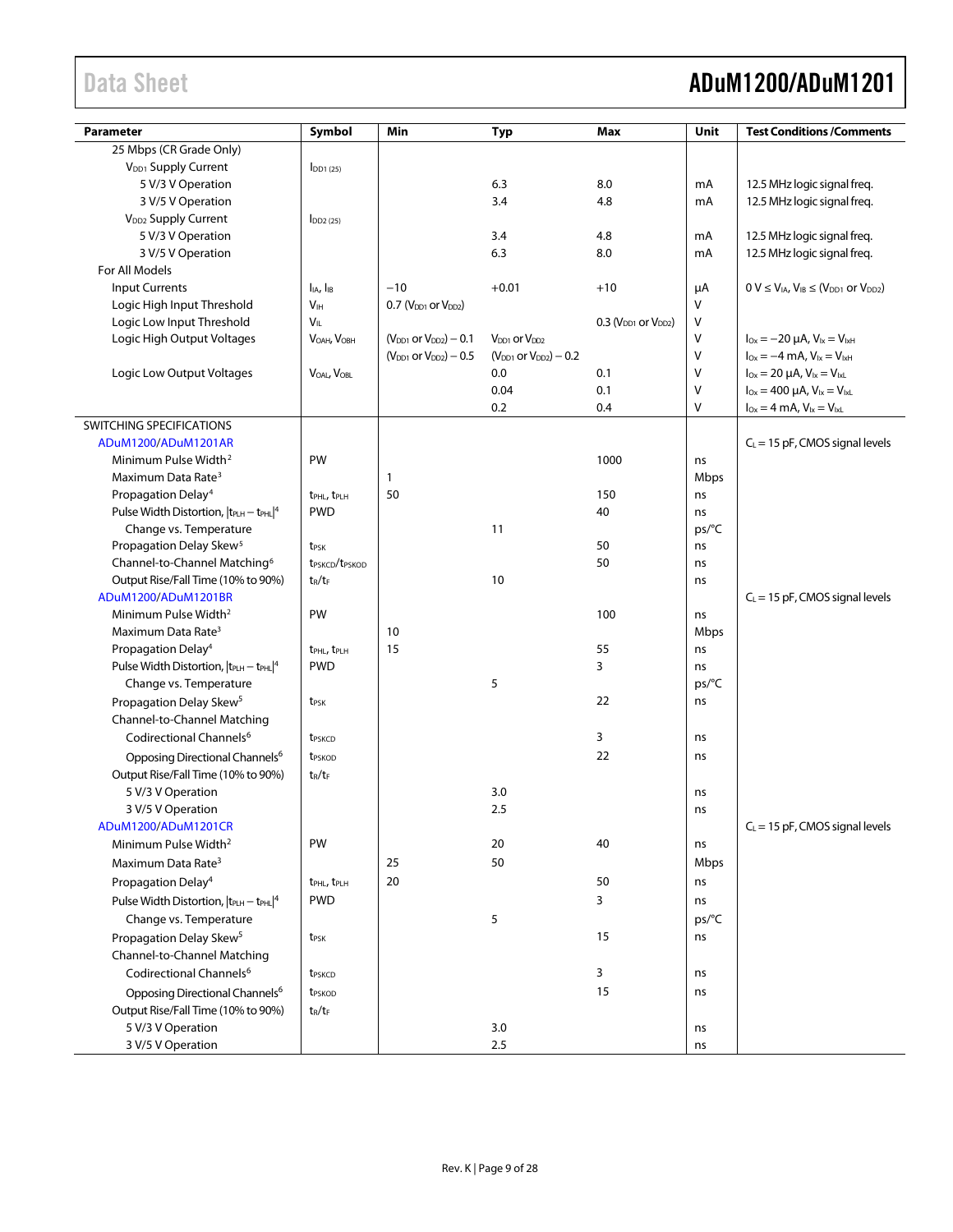<span id="page-9-1"></span>

| <b>Parameter</b>                                          | Symbol          | Min | Typ  | Max | Unit        | <b>Test Conditions /Comments</b>                                                     |
|-----------------------------------------------------------|-----------------|-----|------|-----|-------------|--------------------------------------------------------------------------------------|
| For All Models                                            |                 |     |      |     |             |                                                                                      |
| <b>Common-Mode Transient Immunity</b>                     |                 |     |      |     |             |                                                                                      |
| Logic High Output <sup>7</sup>                            | CM <sub>H</sub> | 25  | 35   |     | kV/µs       | $V_{1x} = V_{DD1}$ or $V_{DD2}$ , $V_{CM} = 1000$ V,<br>transient magnitude = $800V$ |
| Logic Low Output <sup>7</sup>                             | $ CM_L $        | 25  | 35   |     | $kV/\mu s$  | $V_{1x} = 0 V$ , $V_{CM} = 1000 V$ ,<br>transient magnitude = $800V$                 |
| <b>Refresh Rate</b>                                       | $f_r$           |     |      |     |             |                                                                                      |
| 5 V/3 V Operation                                         |                 |     | 1.2  |     | Mbps        |                                                                                      |
| 3 V/5 V Operation                                         |                 |     | 1.1  |     | Mbps        |                                                                                      |
| Input Dynamic Supply Current<br>per Channel <sup>8</sup>  | $I_{DDI(D)}$    |     |      |     |             |                                                                                      |
| 5 V/3 V Operation                                         |                 |     | 0.19 |     | mA/<br>Mbps |                                                                                      |
| 3 V/5 V Operation                                         |                 |     | 0.10 |     | mA/<br>Mbps |                                                                                      |
| Output Dynamic Supply Current per<br>Channel <sup>8</sup> | $I_{DDO(D)}$    |     |      |     |             |                                                                                      |
| 5 V/3 V Operation                                         |                 |     | 0.03 |     | mA/<br>Mbps |                                                                                      |
| 3 V/5 V Operation                                         |                 |     | 0.05 |     | mA/<br>Mbps |                                                                                      |

<sup>1</sup> The supply current values are for both channels combined when running at identical data rates. Output supply current values are specified with no output load present. The supply current associated with an individual channel operating at a given data rate can be calculated as described in th[e Power Consumption](#page-24-0) section. See [Figure 6](#page-22-1) throug[h Figure 8](#page-22-2) for information on per-channel supply current as a function of data rate for unloaded and loaded conditions. Se[e Figure 9](#page-22-3) throug[h Figure 11](#page-22-4) for total V<sub>DD1</sub> and V<sub>DD2</sub> supply currents as a function of data rate fo[r ADuM1200](http://www.analog.com/ADuM1200?doc=ADuM1200_1201.pdf) an[d ADuM1201](http://www.analog.com/ADuM1201?doc=ADuM1200_1201.pdf) channel configurations.

<sup>2</sup> The minimum pulse width is the shortest pulse width at which the specified pulse width distortion is guaranteed.

<sup>3</sup> The maximum data rate is the fastest data rate at which the specified pulse width distortion is guaranteed.

 $^4$  t<sub>PHL</sub> propagation delay is measured from the 50% level of the falling edge of the V<sub>Ix</sub> signal to the 50% level of the falling edge of the V<sub>Ox</sub> signal. t<sub>PLH</sub> propagation delay is measured from the 50% level of the rising edge of the V<sub>Ix</sub> signal to the 50% level of the rising edge of the V<sub>Ox</sub> signal.

 $^5$  t $_{\rm{PSK}}$  is the magnitude of the worst-case difference in t $_{\rm{PHL}}$  and/or t $_{\rm{PLH}}$  that is measured between units at the same operating temperature, supply voltages, and output load within the recommended operating conditions.

<sup>6</sup> Codirectional channel-to-channel matching is the absolute value of the difference in propagation delays between any two channels with inputs on the same side of the isolation barrier. Opposing directional channel-to-channel matching is the absolute value of the difference in propagation delays between any two channels with inputs on opposing sides of the isolation barrier.

<span id="page-9-0"></span> $^7$  CM<sub>H</sub> is the maximum common-mode voltage slew rate that can be sustained while maintaining V<sub>0</sub> > 0.8 V<sub>DD2</sub>. CM<sub>L</sub> is the maximum common-mode voltage slew rate that can be sustained while maintaining V<sub>o</sub> < 0.8 V. The common-mode voltage slew rates apply to both rising and falling common-mode voltage edges. The transient magnitude is the range over which the common mode is slewed.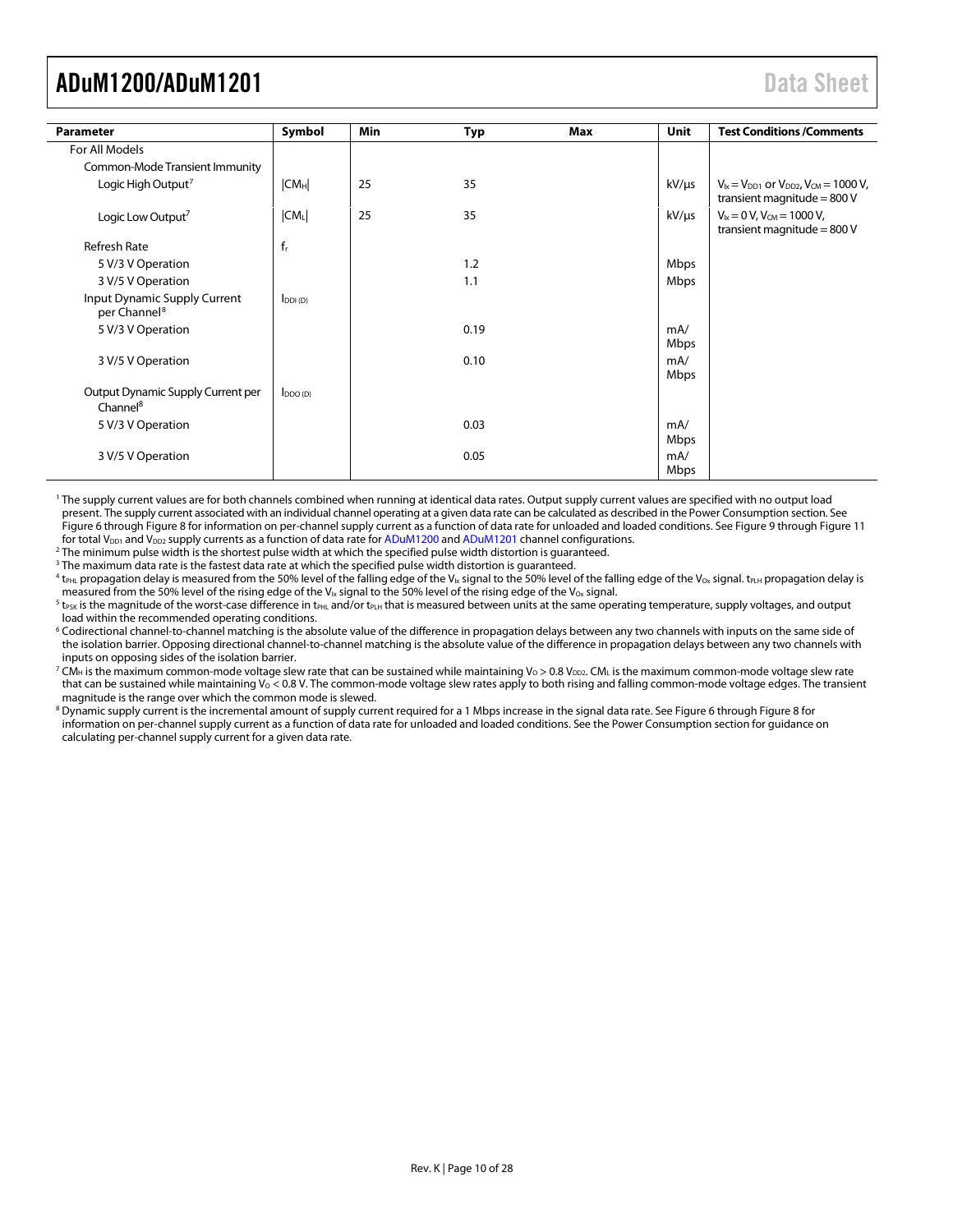## <span id="page-10-0"></span>**ELECTRICAL CHARACTERISTICS—5 V, 125°C OPERATION**

All voltages are relative to the respective ground;  $4.5 V \le V_{DD1} \le 5.5 V$ ,  $4.5 V \le V_{DD2} \le 5.5 V$ ; all minimum/maximum specifications apply over the entire recommended operating range, unless otherwise noted; all typical specifications are at  $T_A = 25^{\circ}C$ ,  $V_{DD1} = V_{DD2} = 5 V$ ; this applies t[o ADuM1200W](http://www.analog.com/ADuM1200?doc=ADuM1200_1201.pdf) an[d ADuM1201W](http://www.analog.com/ADuM1201?doc=ADuM1200_1201.pdf) automotive grade products.

<span id="page-10-1"></span>

| Table 4.                                                      |                                        |                                |            |                                               |      |                                                        |
|---------------------------------------------------------------|----------------------------------------|--------------------------------|------------|-----------------------------------------------|------|--------------------------------------------------------|
| <b>Parameter</b>                                              | Symbol                                 | Min                            | <b>Typ</b> | <b>Max</b>                                    | Unit | <b>Test Conditions/Comments</b>                        |
| <b>DC SPECIFICATIONS</b>                                      |                                        |                                |            |                                               |      |                                                        |
| Input Supply Current per Channel,<br>Quiescent                | $I_{DDI(Q)}$                           |                                | 0.50       | 0.60                                          | mA   |                                                        |
| Output Supply Current per Channel,<br>Quiescent               | $I_{DDO(O)}$                           |                                | 0.19       | 0.25                                          | mA   |                                                        |
| ADuM1200W, Total Supply Current,<br>Two Channels <sup>1</sup> |                                        |                                |            |                                               |      |                                                        |
| DC to 2 Mbps                                                  |                                        |                                |            |                                               |      |                                                        |
| V <sub>DD1</sub> Supply Current                               | $I_{DD1(Q)}$                           |                                | 1.1        | 1.4                                           | mA   | DC to 1 MHz logic signal freq.                         |
| V <sub>DD2</sub> Supply Current                               | $I_{DD2(Q)}$                           |                                | 0.5        | 0.8                                           | mA   | DC to 1 MHz logic signal freg.                         |
| 10 Mbps (TRZ and URZ Grades Only)                             |                                        |                                |            |                                               |      |                                                        |
| V <sub>DD1</sub> Supply Current                               | $I_{DD1(10)}$                          |                                | 4.3        | 5.5                                           | mA   | 5 MHz logic signal freg.                               |
| V <sub>DD2</sub> Supply Current                               | $I_{DD2(10)}$                          |                                | 1.3        | 2.0                                           | mA   | 5 MHz logic signal freg.                               |
| 25 Mbps (URZ Grade Only)                                      |                                        |                                |            |                                               |      |                                                        |
| V <sub>DD1</sub> Supply Current                               | $I_{DD1(25)}$                          |                                | 10         | 13                                            | mA   | 12.5 MHz logic signal freq.                            |
| V <sub>DD2</sub> Supply Current                               | $I_{DD2(25)}$                          |                                | 2.8        | 3.4                                           | mA   | 12.5 MHz logic signal freq.                            |
| ADuM1201W, Total Supply Current,<br>Two Channels <sup>1</sup> |                                        |                                |            |                                               |      |                                                        |
| DC to 2 Mbps                                                  |                                        |                                |            |                                               |      |                                                        |
| V <sub>DD1</sub> Supply Current                               | $I_{DD1(Q)}$                           |                                | 0.8        | 1.1                                           | mA   | DC to 1 MHz logic signal freq.                         |
| V <sub>DD2</sub> Supply Current                               | $I_{DD2(Q)}$                           |                                | 0.8        | 1.1                                           | mA   | DC to 1 MHz logic signal freq.                         |
| 10 Mbps (TRZ and URZ Grades Only)                             |                                        |                                |            |                                               |      |                                                        |
| V <sub>DD1</sub> Supply Current                               | $I_{DD1(10)}$                          |                                | 2.8        | 3.5                                           | mA   | 5 MHz logic signal freg.                               |
| V <sub>DD2</sub> Supply Current                               | $I_{DD2(10)}$                          |                                | 2.8        | 3.5                                           | mA   | 5 MHz logic signal freg.                               |
| 25 Mbps (URZ Grade Only)                                      |                                        |                                |            |                                               |      |                                                        |
| V <sub>DD1</sub> Supply Current                               | $I$ DD <sub>1</sub> $(25)$             |                                | 6.3        | 8.0                                           | mA   | 12.5 MHz logic signal freq.                            |
| V <sub>DD2</sub> Supply Current                               | $I_{DD2(25)}$                          |                                | 6.3        | 8.0                                           | mA   | 12.5 MHz logic signal freq.                            |
| For All Models                                                |                                        |                                |            |                                               |      |                                                        |
| <b>Input Currents</b>                                         | $I_{IA}$ , $I_{IB}$                    | $-10$                          | $+0.01$    | $+10$                                         | μA   | $0 V \le V_{IA}$ , $V_{IB} \le (V_{DD1}$ or $V_{DD2})$ |
| Logic High Input Threshold                                    | V <sub>IH</sub>                        | $0.7$ ( $VDD1$ or $VDD2$ )     |            |                                               | V    |                                                        |
| Logic Low Input Threshold                                     | $V_{\parallel}$                        |                                |            | $0.3$ (V <sub>DD1</sub> or V <sub>DD2</sub> ) | V    |                                                        |
| Logic High Output Voltages                                    | VOAH, VOBH                             | $(V_{DD1}$ or $V_{DD2}) - 0.1$ | 5.0        |                                               | V    | $I_{Ox} = -20 \mu A$ , $V_{1x} = V_{1xH}$              |
|                                                               |                                        | $(V_{DD1}$ or $V_{DD2}) - 0.5$ | 4.8        |                                               | V    | $I_{Ox} = -4$ mA, $V_{1x} = V_{1xH}$                   |
| Logic Low Output Voltages                                     | VOAL, VOBL                             |                                | 0.0        | 0.1                                           | V    | $I_{Ox} = 20 \mu A$ , $V_{1x} = V_{1xL}$               |
|                                                               |                                        |                                | 0.04       | 0.1                                           | V    | $I_{Ox} = 400 \mu A$ , $V_{ix} = V_{ixL}$              |
|                                                               |                                        |                                | 0.2        | 0.4                                           | v    | $I_{0x} = 4$ mA, $V_{1x} = V_{1x}$                     |
| SWITCHING SPECIFICATIONS                                      |                                        |                                |            |                                               |      |                                                        |
| ADuM1200/ADuM1201WSRZ                                         |                                        |                                |            |                                               |      | $C_L$ = 15 pF, CMOS signal levels                      |
| Minimum Pulse Width <sup>2</sup>                              | PW                                     |                                |            | 1000                                          | ns   |                                                        |
| Maximum Data Rate <sup>3</sup>                                |                                        | $\mathbf{1}$                   |            |                                               | Mbps |                                                        |
| Propagation Delay <sup>4</sup>                                | t <sub>PHL</sub> , t <sub>PLH</sub>    | 20                             |            | 150                                           | ns   |                                                        |
| Pulse Width Distortion, $ t_{\text{PLH}} - t_{\text{PHL}} ^4$ | <b>PWD</b>                             |                                |            | 40                                            | ns   |                                                        |
| Propagation Delay Skew <sup>5</sup>                           | <b>t</b> <sub>PSK</sub>                |                                |            | 100                                           | ns   |                                                        |
| Channel-to-Channel Matching <sup>6</sup>                      | t <sub>PSKCD</sub> /t <sub>PSKOD</sub> |                                |            | 50                                            | ns   |                                                        |
| Output Rise/Fall Time (10% to 90%)                            | $t_R/t_F$                              |                                | 2.5        |                                               | ns   |                                                        |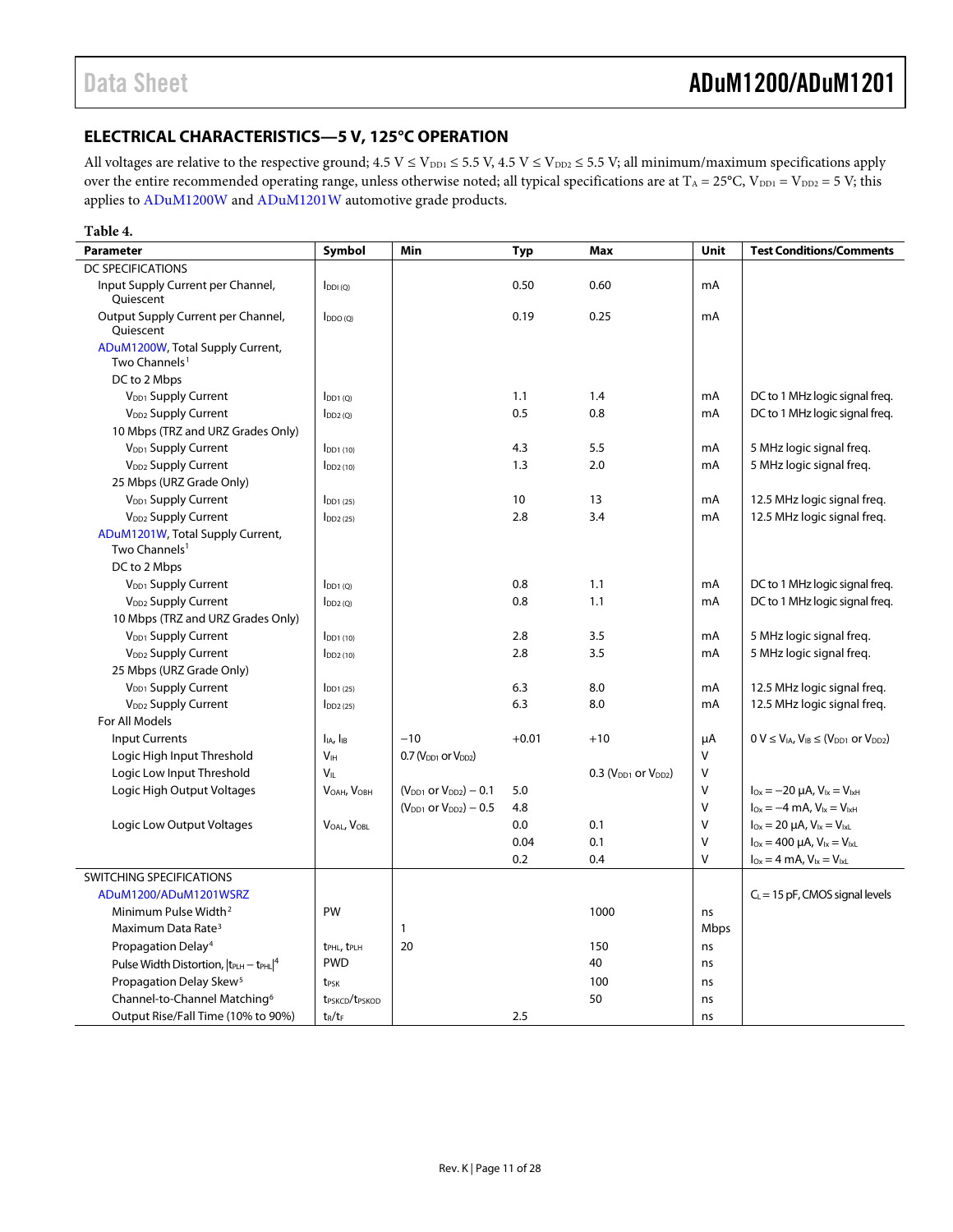<span id="page-11-0"></span>

| <b>Parameter</b>                                | Symbol                              | Min | <b>Typ</b> | Max | Unit        | <b>Test Conditions/Comments</b>                                                      |
|-------------------------------------------------|-------------------------------------|-----|------------|-----|-------------|--------------------------------------------------------------------------------------|
| ADuM1200/ADuM1201WTRZ                           |                                     |     |            |     |             | $C_L$ = 15 pF, CMOS signal levels                                                    |
| Minimum Pulse Width <sup>2</sup>                | PW                                  |     |            | 100 | ns          |                                                                                      |
| Maximum Data Rate <sup>3</sup>                  |                                     | 10  |            |     | Mbps        |                                                                                      |
| Propagation Delay <sup>4</sup>                  | t <sub>PHL</sub> , t <sub>PLH</sub> | 20  |            | 50  | ns          |                                                                                      |
| Pulse Width Distortion, $ t_{PLH} - t_{PHL} ^4$ | <b>PWD</b>                          |     |            | 3   | ns          |                                                                                      |
| Change vs. Temperature                          |                                     |     | 5          |     | ps/°C       |                                                                                      |
| Propagation Delay Skew <sup>5</sup>             | t <sub>PSK</sub>                    |     |            | 15  | ns          |                                                                                      |
| Channel-to-Channel Matching                     |                                     |     |            |     |             |                                                                                      |
| Codirectional Channels <sup>6</sup>             | t <sub>PSKCD</sub>                  |     |            | 3   | ns          |                                                                                      |
| Opposing Directional Channels <sup>6</sup>      | t <sub>PSKOD</sub>                  |     |            | 15  | ns          |                                                                                      |
| Output Rise/Fall Time (10% to 90%)              | $t_R/t_F$                           |     | 2.5        |     | ns          |                                                                                      |
| ADuM1200/ADuM1201WURZ                           |                                     |     |            |     |             | $C_L$ = 15 pF, CMOS signal levels                                                    |
| Minimum Pulse Width <sup>2</sup>                | PW                                  |     | 20         | 40  | ns          |                                                                                      |
| Maximum Data Rate <sup>3</sup>                  |                                     | 25  | 50         |     | Mbps        |                                                                                      |
| Propagation Delay <sup>4</sup>                  | t <sub>PHL</sub> , t <sub>PLH</sub> | 20  |            | 45  | ns          |                                                                                      |
| Pulse Width Distortion, $ t_{PLH} - t_{PHL} ^4$ | <b>PWD</b>                          |     |            | 3   | ns          |                                                                                      |
| Change vs. Temperature                          |                                     |     | 5          |     | ps/°C       |                                                                                      |
| Propagation Delay Skew <sup>5</sup>             | t <sub>PSK</sub>                    |     |            | 15  | ns          |                                                                                      |
| Channel-to-Channel Matching                     |                                     |     |            |     |             |                                                                                      |
| Codirectional Channels <sup>6</sup>             | t <sub>PSKCD</sub>                  |     |            | 3   | ns          |                                                                                      |
| Opposing Directional Channels <sup>6</sup>      | t <sub>PSKOD</sub>                  |     |            | 15  | ns          |                                                                                      |
| Output Rise/Fall Time (10% to 90%)              | $t_R/t_F$                           |     | 2.5        |     | ns          |                                                                                      |
| For All Models                                  |                                     |     |            |     |             |                                                                                      |
| Common-Mode Transient Immunity                  |                                     |     |            |     |             |                                                                                      |
| Logic High Output <sup>7</sup>                  | CM <sub>H</sub>                     | 25  | 35         |     | $kV/\mu s$  | $V_{1x} = V_{DD1}$ , $V_{DD2}$ , $V_{CM} = 1000 V$ ,<br>transient magnitude = $800V$ |
| Logic Low Output <sup>7</sup>                   | CM <sub>L</sub>                     | 25  | 35         |     | $kV/\mu s$  | $V_{ix} = 0 V$ , $V_{CM} = 1000 V$ ,<br>transient magnitude = $800V$                 |
| <b>Refresh Rate</b>                             | $f_r$                               |     | 1.2        |     | Mbps        |                                                                                      |
| Dynamic Supply Current per Channel <sup>8</sup> |                                     |     |            |     |             |                                                                                      |
| Input                                           | $I_{DDI(D)}$                        |     | 0.19       |     | mA/<br>Mbps |                                                                                      |
| Output                                          | $I_{DDO(D)}$                        |     | 0.05       |     | mA/<br>Mbps |                                                                                      |

<sup>1</sup> The supply current values are for both channels combined when running at identical data rates. Output supply current values are specified with no output load present. The supply current associated with an individual channel operating at a given data rate can be calculated as described in th[e Power Consumption](#page-24-0) section. See [Figure 6](#page-22-1) throug[h Figure 8](#page-22-2) for information on per-channel supply current as a function of data rate for unloaded and loaded conditions. Se[e Figure 9](#page-22-3) throug[h Figure 11](#page-22-4) for total l<sub>pp1</sub> and l<sub>pp2</sub> supply currents as a functio

<sup>2</sup> The minimum pulse width is the shortest pulse width at whi[c](http://www.analog.com/ADuM1200?doc=ADuM1200_1201.pdf)h the specified pulse width distortion is guaranteed.

<sup>3</sup> The maximum data rate is the fastest data rate at which the specified pulse width distortion is guaranteed.

 $^4$  t<sub>PHL</sub> propagation delay is measured from the 50% level of the falling edge of the V<sub>Ix</sub> signal to the 50% level of the falling edge of the V<sub>Ox</sub> signal. t<sub>PLH</sub> propagation delay is measured from the 50% level of the rising edge of the V<sub>Ix</sub> signal to the 50% level of the rising edge of the V<sub>Ox</sub> signal.

 $^5$  t $_{\rm{PSK}}$  is the magnitude of the worst-case difference in t $_{\rm{PHL}}$  and/or t $_{\rm{PLH}}$  that is measured between units at the same operating temperature, supply voltages, and output load within the recommended operating conditions.

<sup>6</sup> Codirectional channel-to-channel matching is the absolute value of the difference in propagation delays between any two channels with inputs on the same side of the isolation barrier. Opposing directional channel-to-channel matching is the absolute value of the difference in propagation delays between any two channels with inputs on opposing sides of the isolation barrier.

 $^7$  CM<sub>H</sub> is the maximum common-mode voltage slew rate that can be sustained while maintaining Vo > 0.8 V<sub>DD2</sub>. CM<sub>L</sub> is the maximum common-mode voltage slew rate that can be sustained while maintaining  $V_0 < 0.8$  V. The common-mode voltage slew rates apply to both rising and falling common-mode voltage edges. The transient magnitude is the range over which the common mode is slewed.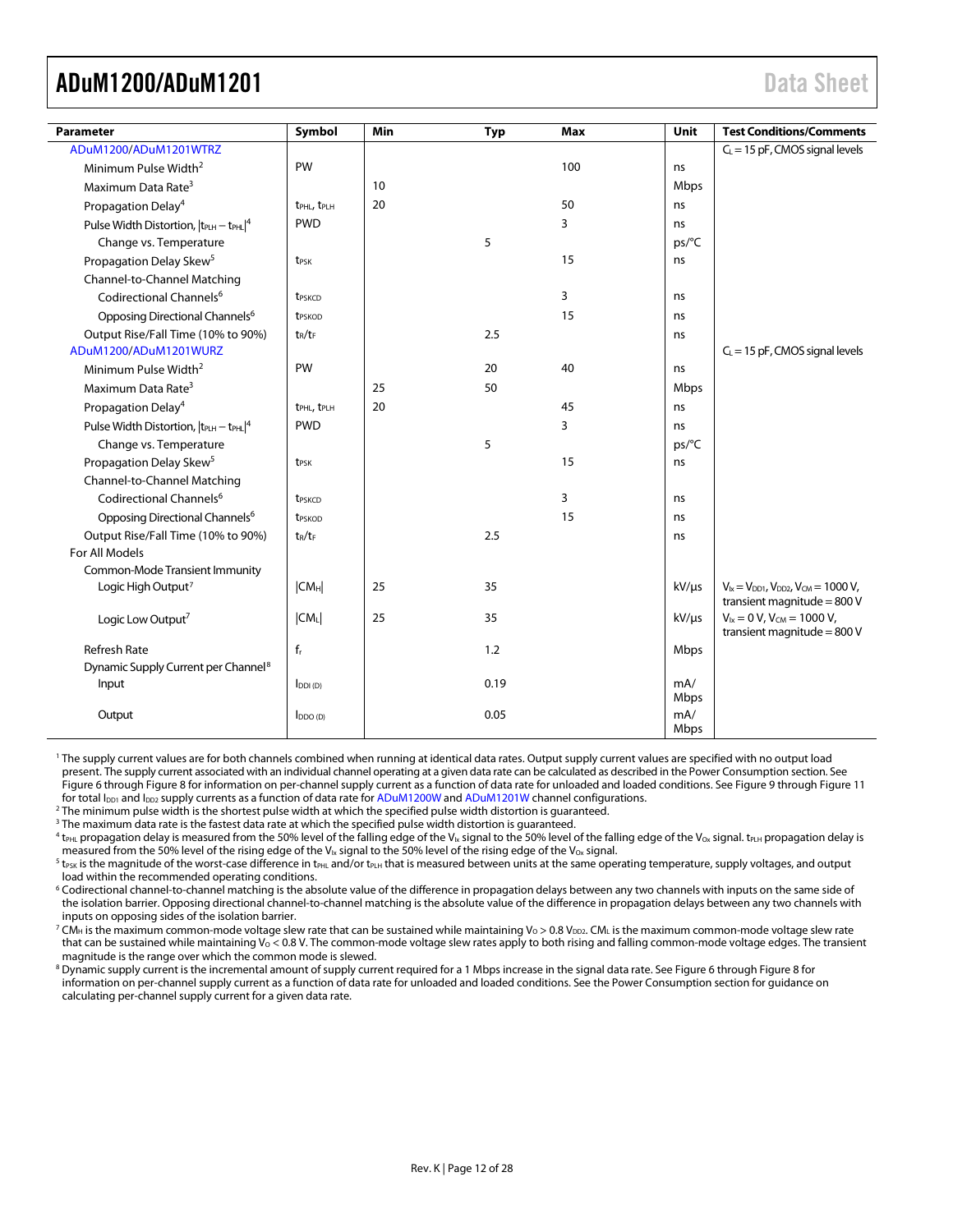## <span id="page-12-0"></span>**ELECTRICAL CHARACTERISTICS—3 V, 125°C OPERATION**

All voltages are relative to the respective ground;  $3.0 V \le V_{\text{DD1}} \le 3.6 V$ ,  $3.0 V \le V_{\text{DD2}} \le 3.6 V$ . All minimum/maximum specifications apply over the entire recommended operating range, unless otherwise noted; all typical specifications are at  $T_A = 25^{\circ}C$ ,  $V_{DD1} = V_{DD2} = 3.0 V$ ; this applies t[o ADuM1200W](http://www.analog.com/ADuM1200?doc=ADuM1200_1201.pdf) an[d ADuM1201W](http://www.analog.com/ADuM1201?doc=ADuM1200_1201.pdf) automotive grade products.

#### **Table 5.**

| <b>Parameter</b>                                              | Symbol                                 | Min                            | <b>Typ</b> | <b>Max</b>                 | <b>Unit</b> | <b>Test Conditions/Comments</b>                                    |
|---------------------------------------------------------------|----------------------------------------|--------------------------------|------------|----------------------------|-------------|--------------------------------------------------------------------|
| <b>DC SPECIFICATIONS</b>                                      |                                        |                                |            |                            |             |                                                                    |
| Input Supply Current per Channel,<br>Oujescent                | $I_{DDI(Q)}$                           |                                | 0.26       | 0.35                       | mA          |                                                                    |
| Output Supply Current per Channel, Quiescent                  | $I_{DDO(O)}$                           |                                | 0.11       | 0.20                       | mA          |                                                                    |
| ADuM1200W, Total Supply Current,<br>Two Channels <sup>1</sup> |                                        |                                |            |                            |             |                                                                    |
| DC to 2 Mbps                                                  |                                        |                                |            |                            |             |                                                                    |
| V <sub>DD1</sub> Supply Current                               | $I_{DD1(0)}$                           |                                | 0.6        | 1.0                        | mA          | DC to 1 MHz logic signal freq.                                     |
| V <sub>DD2</sub> Supply Current                               | $I_{DD2(0)}$                           |                                | 0.2        | 0.6                        | mA          | DC to 1 MHz logic signal freq.                                     |
| 10 Mbps (TRZ and URZ Grades Only)                             |                                        |                                |            |                            |             |                                                                    |
| V <sub>DD1</sub> Supply Current                               | $I$ <sub>DD1</sub> $(10)$              |                                | 2.2        | 3.4                        | mA          | 5 MHz logic signal freq.                                           |
| V <sub>DD2</sub> Supply Current                               | $I_{DD2(10)}$                          |                                | 0.7        | 1.1                        | mA          | 5 MHz logic signal freg.                                           |
| 25 Mbps (URZ Grade Only)                                      |                                        |                                |            |                            |             |                                                                    |
| V <sub>DD1</sub> Supply Current                               | $I_{DD1(25)}$                          |                                | 5.2        | 7.7                        | mA          | 12.5 MHz logic signal freq.                                        |
| V <sub>DD2</sub> Supply Current                               | $I_{DD2(25)}$                          |                                | 1.5        | 2.0                        | mA          | 12.5 MHz logic signal freq.                                        |
| ADuM1201W, Total Supply Current,<br>Two Channels <sup>1</sup> |                                        |                                |            |                            |             |                                                                    |
| DC to 2 Mbps                                                  |                                        |                                |            |                            |             |                                                                    |
| V <sub>DD1</sub> Supply Current                               | $I_{DD1(0)}$                           |                                | 0.4        | 0.8                        | mA          | DC to 1 MHz logic signal freq.                                     |
| V <sub>DD2</sub> Supply Current                               | $I_{DD2(Q)}$                           |                                | 0.4        | 0.8                        | mA          | DC to 1 MHz logic signal freq.                                     |
| 10 Mbps (TRZ and URZ Grades Only)                             |                                        |                                |            |                            |             |                                                                    |
| V <sub>DD1</sub> Supply Current                               | I <sub>DD1(10)</sub>                   |                                | 1.5        | 2.2                        | mA          | 5 MHz logic signal freg.                                           |
| V <sub>DD2</sub> Supply Current                               | $I_{DD2(10)}$                          |                                | 1.5        | 2.2                        | mA          | 5 MHz logic signal freg.                                           |
| 25 Mbps (URZ Grade Only)                                      |                                        |                                |            |                            |             |                                                                    |
| V <sub>DD1</sub> Supply Current                               | $I_{DD1(25)}$                          |                                | 3.4        | 4.8                        | mA          | 12.5 MHz logic signal freq.                                        |
| V <sub>DD2</sub> Supply Current                               | $I_{DD2(25)}$                          |                                | 3.4        | 4.8                        | mA          | 12.5 MHz logic signal freq.                                        |
| For All Models                                                |                                        |                                |            |                            |             |                                                                    |
| <b>Input Currents</b>                                         | $I_{IA}$ , $I_{IB}$                    | $-10$                          | $+0.01$    | $+10$                      | μA          | $0 V \leq V_{IA}$ , $V_{IB} \leq (V_{DD1}$ or $V_{DD2})$           |
| Logic High Input Threshold                                    | V <sub>IH</sub>                        | $0.7$ ( $VDD1$ or $VDD2$ )     |            |                            | V           |                                                                    |
| Logic Low Input Threshold                                     | V <sub>II</sub>                        |                                |            | $0.3$ ( $VDD1$ or $VDD2$ ) |             |                                                                    |
| Logic High Output Voltages                                    | V <sub>OAH</sub> , V <sub>OBH</sub>    | $(V_{DD1}$ or $V_{DD2})$ – 0.1 | 3.0        |                            | V           | $I_{Ox} = -20 \mu A$ , $V_{ix} = V_{ixH}$                          |
|                                                               |                                        | $(VDD1$ or $VDD2) - 0.5$       | 2.8        |                            | $\vee$      | $I_{\text{Ox}} = -4 \text{ mA}$ , $V_{\text{lx}} = V_{\text{lxH}}$ |
| Logic Low Output Voltages                                     | $V_{OAI}$ , $V_{OBI}$                  |                                | 0.0        | 0.1                        | $\vee$      | $I_{Ox} = 20 \mu A$ , $V_{1x} = V_{1x1}$                           |
|                                                               |                                        |                                | 0.04       | 0.1                        | $\vee$      | $I_{0x} = 400 \mu A$ , $V_{1x} = V_{1xL}$                          |
|                                                               |                                        |                                | 0.2        | 0.4                        | $\vee$      | $I_{Ox} = 4$ mA, $V_{lx} = V_{lxL}$                                |
| SWITCHING SPECIFICATIONS                                      |                                        |                                |            |                            |             |                                                                    |
| ADuM1200/ADuM1201WSRZ                                         |                                        |                                |            |                            |             | $C_L$ = 15 pF, CMOS signal levels                                  |
| Minimum Pulse Width <sup>2</sup>                              | PW                                     |                                |            | 1000                       | ns          |                                                                    |
| Maximum Data Rate <sup>3</sup>                                |                                        | $\mathbf{1}$                   |            |                            | Mbps        |                                                                    |
| Propagation Delay <sup>4</sup>                                | t <sub>PHL</sub> , t <sub>PLH</sub>    | 20                             |            | 150                        | ns          |                                                                    |
| Pulse Width Distortion, $ t_{\text{PLH}} - t_{\text{PHL}} ^4$ | <b>PWD</b>                             |                                |            | 40                         | ns          |                                                                    |
| Propagation Delay Skew <sup>5</sup>                           | t <sub>PSK</sub>                       |                                |            | 100                        | ns          |                                                                    |
| Channel-to-Channel Matching <sup>6</sup>                      | t <sub>PSKCD</sub> /t <sub>PSKOD</sub> |                                |            | 50                         | ns          |                                                                    |
| Output Rise/Fall Time (10% to 90%)                            | $t_R/t_F$                              |                                | 3          |                            | ns          |                                                                    |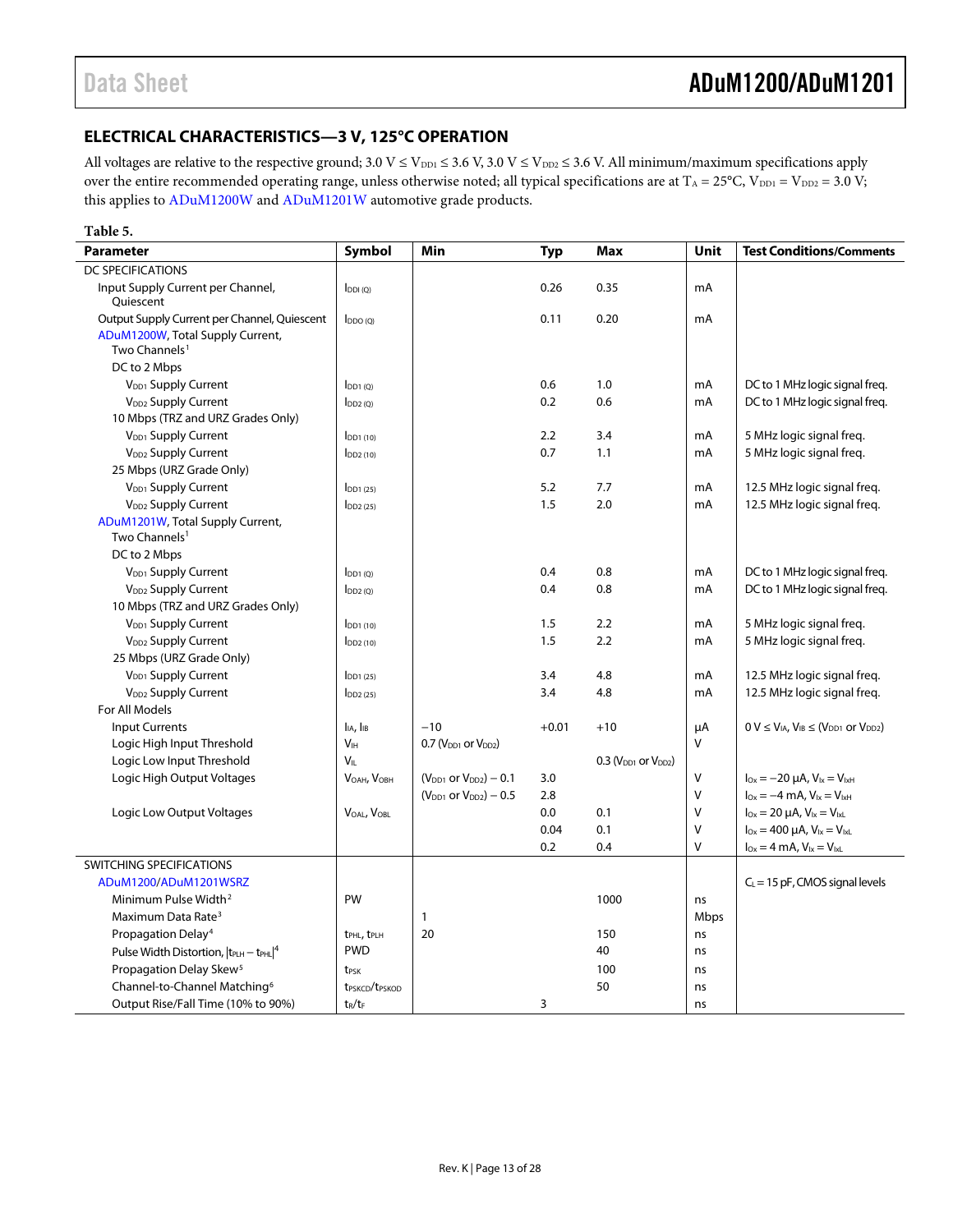<span id="page-13-0"></span>

| <b>Parameter</b>                                              | Symbol                              | Min | <b>Typ</b> | <b>Max</b> | Unit        | <b>Test Conditions/Comments</b>                                                      |
|---------------------------------------------------------------|-------------------------------------|-----|------------|------------|-------------|--------------------------------------------------------------------------------------|
| ADuM1200/ADuM1201WTRZ                                         |                                     |     |            |            |             | $C_L$ = 15 pF, CMOS signal levels                                                    |
| Minimum Pulse Width <sup>2</sup>                              | PW                                  |     |            | 100        | ns          |                                                                                      |
| Maximum Data Rate <sup>3</sup>                                |                                     | 10  |            |            | Mbps        |                                                                                      |
| Propagation Delay <sup>4</sup>                                | t <sub>PHL</sub> , t <sub>PLH</sub> | 20  |            | 60         | ns          |                                                                                      |
| Pulse Width Distortion, $ t_{\text{PLH}} - t_{\text{PHL}} ^4$ | <b>PWD</b>                          |     |            | 3          | ns          |                                                                                      |
| Change vs. Temperature                                        |                                     |     | 5          |            | ps/°C       |                                                                                      |
| Propagation Delay Skew <sup>5</sup>                           | t <sub>PSK</sub>                    |     |            | 22         | ns          |                                                                                      |
| Channel-to-Channel Matching                                   |                                     |     |            |            |             |                                                                                      |
| Codirectional Channels <sup>6</sup>                           | <b>t</b> <sub>pskCD</sub>           |     |            | 3          | ns          |                                                                                      |
| Opposing Directional Channels <sup>6</sup>                    | t <sub>PSKOD</sub>                  |     |            | 22         | ns          |                                                                                      |
| Output Rise/Fall Time (10% to 90%)                            | $t_R/t_F$                           |     | 3.0        |            | ns          |                                                                                      |
| ADuM1200/ADuM1201WCR                                          |                                     |     |            |            |             | $C_L$ = 15 pF, CMOS signal levels                                                    |
| Minimum Pulse Width <sup>2</sup>                              | PW                                  |     | 20         | 40         | ns          |                                                                                      |
| Maximum Data Rate <sup>3</sup>                                |                                     | 25  | 50         |            | Mbps        |                                                                                      |
| Propagation Delay <sup>4</sup>                                | t <sub>PHL</sub> , t <sub>PLH</sub> | 20  |            | 55         | ns          |                                                                                      |
| Pulse Width Distortion, $ t_{\text{PLH}} - t_{\text{PHL}} ^4$ | <b>PWD</b>                          |     |            | 3          | ns          |                                                                                      |
| Change vs. Temperature                                        |                                     |     | 5          |            | ps/°C       |                                                                                      |
| Propagation Delay Skew <sup>5</sup>                           | t <sub>PSK</sub>                    |     |            | 16         | ns          |                                                                                      |
| Channel-to-Channel Matching                                   |                                     |     |            |            |             |                                                                                      |
| Codirectional Channels <sup>6</sup>                           | t <sub>PSKCD</sub>                  |     |            | 3          | ns          |                                                                                      |
| Opposing Directional Channels <sup>6</sup>                    | t <sub>PSKOD</sub>                  |     |            | 16         | ns          |                                                                                      |
| Output Rise/Fall Time (10% to 90%)                            | $t_R/t_F$                           |     | 3.0        |            | ns          |                                                                                      |
| For All Models                                                |                                     |     |            |            |             |                                                                                      |
| <b>Common-Mode Transient Immunity</b>                         |                                     |     |            |            |             |                                                                                      |
| Logic High Output <sup>7</sup>                                | CM <sub>H</sub>                     | 25  | 35         |            | $kV/\mu s$  | $V_{1x} = V_{DD1}$ , $V_{DD2}$ , $V_{CM} = 1000 V$ ,<br>transient magnitude = $800V$ |
| Logic Low Output <sup>7</sup>                                 | $ CM_L $                            | 25  | 35         |            | $kV/\mu s$  | $V_{1x} = 0 V$ , $V_{CM} = 1000 V$ ,                                                 |
|                                                               |                                     |     |            |            |             | transient magnitude = $800V$                                                         |
| <b>Refresh Rate</b>                                           | $f_r$                               |     | 1.1        |            | Mbps        |                                                                                      |
| Dynamic Supply Current per Channel <sup>8</sup>               |                                     |     |            |            |             |                                                                                      |
| Input                                                         | $I_{DDI(D)}$                        |     | 0.10       |            | mA/         |                                                                                      |
| Output                                                        |                                     |     | 0.03       |            | Mbps<br>mA/ |                                                                                      |
|                                                               | $I_{DDO(D)}$                        |     |            |            | Mbps        |                                                                                      |

<sup>1</sup> The supply current values are for both channels combined when running at identical data rates. Output supply current values are specified with no output load present. The supply current associated with an individual channel operating at a given data rate can be calculated as described in th[e Power Consumption](#page-24-0) section. See [Figure 6](#page-22-1) throug[h Figure 8](#page-22-2) for information on per-channel supply current as a function of data rate for unloaded and loaded conditions. Se[e Figure 9](#page-22-3) throug[h Figure 11](#page-22-4) for total I<sub>DD1</sub> and I<sub>DD2</sub> supply currents as a function of data rate fo[r ADuM1200W](http://www.analog.com/ADuM1200?doc=ADuM1200_1201.pdf) an[d ADuM1201W](http://www.analog.com/ADuM1201?doc=ADuM1200_1201.pdf) channel configurations.

<sup>2</sup> The minimum pulse width is the shortest pulse width at which the specified pulse width distortion is guaranteed.

<sup>3</sup> The maximum data rate is the fastest data rate at which the specified pulse width distortion is guaranteed.

 $^4$  t<sub>PHL</sub> propagation delay is measured from the 50% level of the falling edge of the V<sub>Ix</sub> signal to the 50% level of the falling edge of the V<sub>ox</sub> signal. t<sub>PLH</sub> propagation delay is measured from the 50% level of the rising edge of the V<sub>Ix</sub> signal to the 50% level of the rising edge of the V<sub>Ox</sub> signal.

 $^5$  t $_{\rm{PSK}}$  is the magnitude of the worst-case difference in t $_{\rm{PHL}}$  and/or t $_{\rm{PLH}}$  that is measured between units at the same operating temperature, supply voltages, and output load within the recommended operating conditions.

<sup>6</sup> Codirectional channel-to-channel matching is the absolute value of the difference in propagation delays between any two channels with inputs on the same side of the isolation barrier. Opposing directional channel-to-channel matching is the absolute value of the difference in propagation delays between any two channels with inputs on opposing sides of the isolation barrier.

<sup>7</sup> CM<sub>H</sub> is the maximum common-mode voltage slew rate that can be sustained while maintaining V<sub>0</sub> > 0.8 V<sub>DD2</sub>. CM<sub>L</sub> is the maximum common-mode voltage slew rate that can be sustained while maintaining  $V_0 < 0.8$  V. The common-mode voltage slew rates apply to both rising and falling common-mode voltage edges. The transient magnitude is the range over which the common mode is slewed.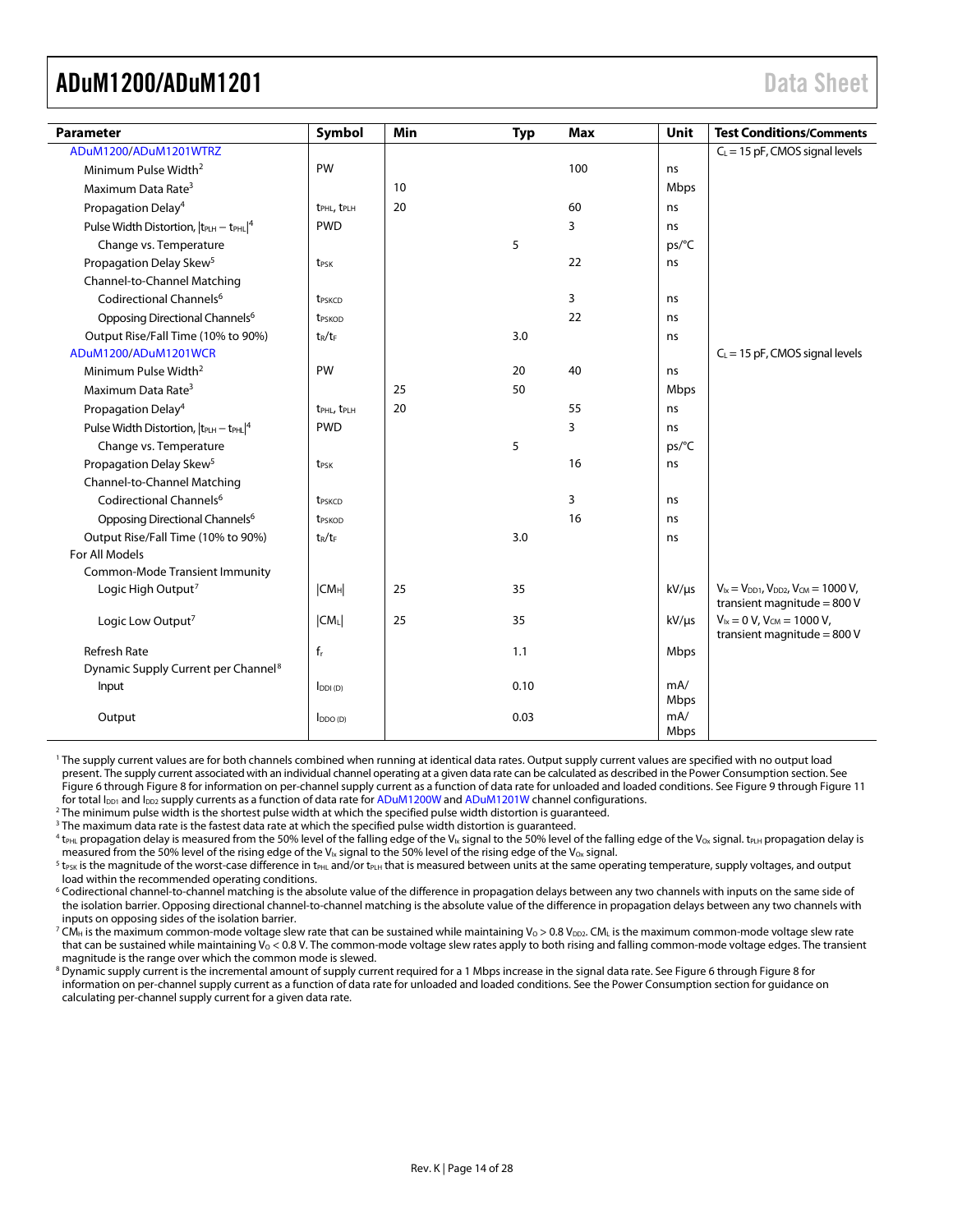## <span id="page-14-0"></span>**ELECTRICAL CHARACTERISTICS—MIXED 5 V/3 V, 125°C OPERATION**

All voltages are relative to the respective ground; 5 V/3 V operation:  $4.5$  V  $\leq$  V<sub>DD1</sub>  $\leq$  5.5 V, 3.0 V  $\leq$  V<sub>DD2</sub>  $\leq$  3.6 V. 3 V/5 V operation; all minimum/maximum specifications apply over the entire recommended operating range, unless otherwise noted; all typical specifications are at  $T_A = 25^{\circ}C$ ;  $V_{DD1} = 5.0$  V,  $V_{DD2} = 3.0$  V; this applies to  $ADuM1200W$  and  $ADuM1201W$  automotive grade products.

| Table 6.                                                      |                                        |                                |                                 |                            |             |                                                                    |
|---------------------------------------------------------------|----------------------------------------|--------------------------------|---------------------------------|----------------------------|-------------|--------------------------------------------------------------------|
| <b>Parameter</b>                                              | Symbol                                 | Min                            | Typ                             | Max                        | <b>Unit</b> | <b>Test Conditions/Comments</b>                                    |
| <b>DC SPECIFICATIONS</b>                                      |                                        |                                |                                 |                            |             |                                                                    |
| Input Supply Current per Channel,<br>Quiescent                | $I_{DDI(Q)}$                           |                                | 0.50                            | 0.6                        | mA          |                                                                    |
| Output Supply Current per Channel,<br>Quiescent               | $I_{DDO(O)}$                           |                                | 0.11                            | 0.20                       | mA          |                                                                    |
| ADuM1200W, Total Supply Current,<br>Two Channels <sup>1</sup> |                                        |                                |                                 |                            |             |                                                                    |
| DC to 2 Mbps                                                  |                                        |                                |                                 |                            |             |                                                                    |
| V <sub>DD1</sub> Supply Current                               | $I_{DD1(Q)}$                           |                                | 1.1                             | 1.4                        | mA          | DC to 1 MHz logic signal freq.                                     |
| V <sub>DD2</sub> Supply Current                               | $I_{DD2(Q)}$                           |                                | 0.2                             | 0.6                        | mA          | DC to 1 MHz logic signal freq.                                     |
| 10 Mbps (TRZ and URZ Grades Only)                             |                                        |                                |                                 |                            |             |                                                                    |
| V <sub>DD1</sub> Supply Current                               | $IDD1$ (10)                            |                                | 4.3                             | 5.5                        | mA          | 5 MHz logic signal freg.                                           |
| V <sub>DD2</sub> Supply Current                               | $I_{DD2(10)}$                          |                                | 0.7                             | 1.1                        | mA          | 5 MHz logic signal freq.                                           |
| 25 Mbps (URZ Grade Only)                                      |                                        |                                |                                 |                            |             |                                                                    |
| V <sub>DD1</sub> Supply Current                               | $I_{DD1(25)}$                          |                                | 10                              | 13                         | mA          | 12.5 MHz logic signal freq.                                        |
| V <sub>DD2</sub> Supply Current                               | $I_{DD2(25)}$                          |                                | 1.5                             | 2.0                        | mA          | 12.5 MHz logic signal freq.                                        |
| ADuM1201W, Total Supply Current,<br>Two Channels <sup>1</sup> |                                        |                                |                                 |                            |             |                                                                    |
| DC to 2 Mbps                                                  |                                        |                                |                                 |                            |             |                                                                    |
| V <sub>DD1</sub> Supply Current                               | $I_{DD1(Q)}$                           |                                | 0.8                             | 1.1                        | mA          | DC to 1 MHz logic signal freg.                                     |
| V <sub>DD2</sub> Supply Current                               | $I_{DD2(Q)}$                           |                                | 0.4                             | 0.8                        | mA          | DC to 1 MHz logic signal freq.                                     |
| 10 Mbps (TRZ and URZ Grades Only)                             |                                        |                                |                                 |                            |             |                                                                    |
| V <sub>DD1</sub> Supply Current                               | $I_{DD1(10)}$                          |                                | 2.8                             | 3.5                        | mA          | 5 MHz logic signal freg.                                           |
| V <sub>DD2</sub> Supply Current                               | $I_{DD2(10)}$                          |                                | 1.5                             | 2.2                        | mA          | 5 MHz logic signal freq.                                           |
| 25 Mbps (URZ Grade Only)                                      |                                        |                                |                                 |                            |             |                                                                    |
| V <sub>DD1</sub> Supply Current                               | $I_{DD1(25)}$                          |                                | 6.3                             | 8.0                        | mA          | 12.5 MHz logic signal freq.                                        |
| V <sub>DD2</sub> Supply Current                               | $I_{DD2(25)}$                          |                                | 3.4                             | 4.8                        | mA          | 12.5 MHz logic signal freq.                                        |
| For All Models                                                |                                        |                                |                                 |                            |             |                                                                    |
| <b>Input Currents</b>                                         | I <sub>IA</sub> , I <sub>IB</sub>      | $-10$                          | $+0.01$                         | $+10$                      | μA          | $0 V \leq V_{IA}$ , $V_{IB} \leq (V_{DD1}$ or $V_{DD2})$           |
| Logic High Input Threshold                                    | V <sub>IH</sub>                        | $0.7$ ( $VDD1$ or $VDD2$ )     |                                 |                            | $\vee$      |                                                                    |
| Logic Low Input Threshold                                     | $V_{IL}$                               |                                |                                 | $0.3$ ( $VDD1$ or $VDD2$ ) | $\vee$      |                                                                    |
| Logic High Output Voltages                                    | V <sub>OAH</sub> , V <sub>OBH</sub>    | $(V_{DD1}$ or $V_{DD2}) - 0.1$ | $V_{DD1}$ or $V_{DD2}$          |                            | $\vee$      | $I_{Ox} = -20 \mu A$ , $V_{ix} = V_{ixH}$                          |
|                                                               |                                        | $(V_{DD1}$ or $V_{DD2}) - 0.5$ | $(V_{DD1}$ or $V_{DD2}$ ) – 0.2 |                            | $\vee$      | $I_{\text{Ox}} = -4 \text{ mA}$ , $V_{\text{lx}} = V_{\text{lxH}}$ |
| Logic Low Output Voltages                                     | $V_{OAI}$ , $V_{OBI}$                  |                                | 0.0                             | 0.1                        | $\vee$      | $I_{Ox} = 20 \mu A$ , $V_{ix} = V_{ixl}$                           |
|                                                               |                                        |                                | 0.04                            | 0.1                        | $\vee$      | $I_{Ox} = 400 \mu A$ , $V_{ix} = V_{ixL}$                          |
|                                                               |                                        |                                | 0.2                             | 0.4                        | $\vee$      | $I_{Ox} = 4$ mA, $V_{1x} = V_{1xL}$                                |
| <b>SWITCHING SPECIFICATIONS</b>                               |                                        |                                |                                 |                            |             |                                                                    |
| ADuM1200/ADuM1201WSRZ                                         |                                        |                                |                                 |                            |             | $C_L$ = 15 pF, CMOS signal levels                                  |
| Minimum Pulse Width <sup>2</sup>                              | PW                                     |                                |                                 | 1000                       | ns          |                                                                    |
| Maximum Data Rate <sup>3</sup>                                |                                        | $\mathbf{1}$                   |                                 |                            | Mbps        |                                                                    |
| Propagation Delay <sup>4</sup>                                | t <sub>PHL</sub> , t <sub>PLH</sub>    | 15                             |                                 | 150                        | ns          |                                                                    |
| Pulse Width Distortion, $ t_{\text{PLH}} - t_{\text{PHL}} ^4$ | <b>PWD</b>                             |                                |                                 | 40                         | ns          |                                                                    |
| Propagation Delay Skew <sup>5</sup>                           | t <sub>PSK</sub>                       |                                |                                 | 50                         | ns          |                                                                    |
| Channel-to-Channel Matching <sup>6</sup>                      | t <sub>PSKCD</sub> /t <sub>PSKOD</sub> |                                |                                 | 50                         | ns          |                                                                    |
| Output Rise/Fall Time (10% to 90%)                            | $t_R/t_F$                              |                                | 3                               |                            | ns          |                                                                    |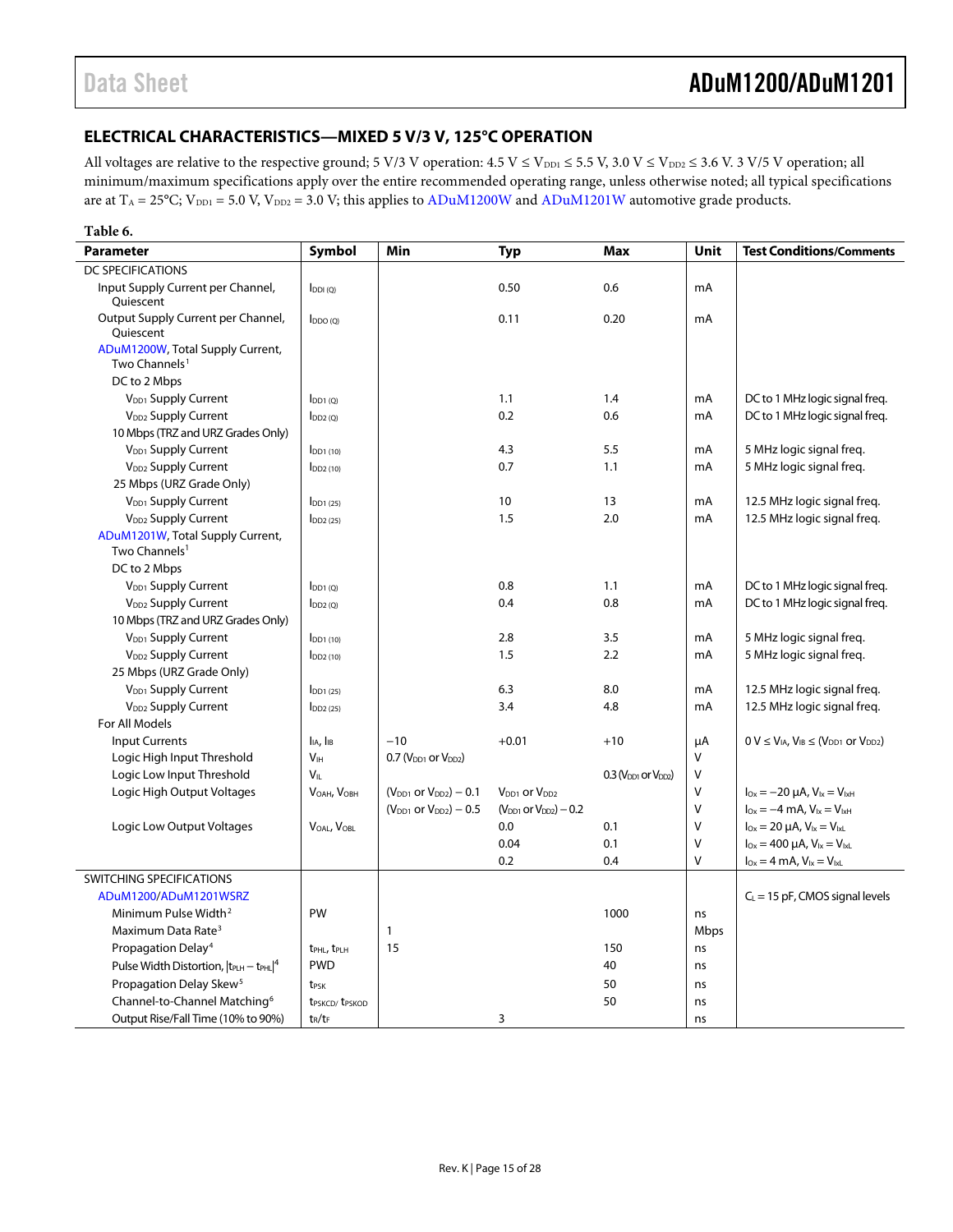<span id="page-15-0"></span>

| Parameter                                                       | Symbol                              | Min | <b>Typ</b> | Max | Unit               | <b>Test Conditions/Comments</b>                                                      |
|-----------------------------------------------------------------|-------------------------------------|-----|------------|-----|--------------------|--------------------------------------------------------------------------------------|
| ADuM1200/ADuM1201WTRZ                                           |                                     |     |            |     |                    | $C_L$ = 15 pF, CMOS signal levels                                                    |
| Minimum Pulse Width <sup>2</sup>                                | PW                                  |     |            | 100 | ns                 |                                                                                      |
| Maximum Data Rate <sup>3</sup>                                  |                                     | 10  |            |     | Mbps               |                                                                                      |
| Propagation Delay <sup>4</sup>                                  | t <sub>PHL</sub> , t <sub>PLH</sub> | 15  |            | 55  | ns                 |                                                                                      |
| Pulse Width Distortion,  t <sub>PLH</sub> - t <sub>PHL</sub>  4 | <b>PWD</b>                          |     |            | 3   | ns                 |                                                                                      |
| Change vs. Temperature                                          |                                     |     | 5          |     | ps/°C              |                                                                                      |
| Propagation Delay Skew <sup>5</sup>                             | t <sub>PSK</sub>                    |     |            | 22  | ns                 |                                                                                      |
| Channel-to-Channel Matching                                     |                                     |     |            |     |                    |                                                                                      |
| Codirectional Channels <sup>6</sup>                             | t <sub>PSKCD</sub>                  |     |            | 3   | ns                 |                                                                                      |
| Opposing Directional Channels <sup>6</sup>                      | t <sub>PSKOD</sub>                  |     |            | 22  | ns                 |                                                                                      |
| Output Rise/Fall Time (10% to 90%)                              | $t_R/t_F$                           |     | 3.0        |     | ns                 |                                                                                      |
| ADuM1200/ADuM1201WURZ                                           |                                     |     |            |     |                    | $C_L$ = 15 pF, CMOS signal levels                                                    |
| Minimum Pulse Width <sup>2</sup>                                | PW                                  |     | 20         | 40  | ns                 |                                                                                      |
| Maximum Data Rate <sup>3</sup>                                  |                                     | 25  | 50         |     | Mbps               |                                                                                      |
| Propagation Delay <sup>4</sup>                                  | t <sub>PHL</sub> , t <sub>PLH</sub> | 20  |            | 50  | ns                 |                                                                                      |
| Pulse Width Distortion, $ t_{PLH} - t_{PHL} ^4$                 | <b>PWD</b>                          |     |            | 3   | ns                 |                                                                                      |
| Change vs. Temperature                                          |                                     |     | 5          |     | ps/°C              |                                                                                      |
| Propagation Delay Skew <sup>5</sup>                             | t <sub>PSK</sub>                    |     |            | 15  | ns                 |                                                                                      |
| Channel-to-Channel Matching                                     |                                     |     |            |     |                    |                                                                                      |
| Codirectional Channels <sup>6</sup>                             | t <sub>PSKCD</sub>                  |     |            | 3   | ns                 |                                                                                      |
| Opposing Directional Channels <sup>6</sup>                      | t <sub>PSKOD</sub>                  |     |            | 15  | ns                 |                                                                                      |
| Output Rise/Fall Time (10% to 90%)                              | $t_R/t_F$                           |     | 3.0        |     | ns                 |                                                                                      |
| For All Models                                                  |                                     |     |            |     |                    |                                                                                      |
| Common-Mode Transient Immunity                                  |                                     |     |            |     |                    |                                                                                      |
| Logic High Output <sup>7</sup>                                  | CM <sub>H</sub>                     | 25  | 35         |     | $kV/\mu s$         | $V_{1x} = V_{DD1}$ , $V_{DD2}$ , $V_{CM} = 1000 V$ ,<br>transient magnitude = $800V$ |
| Logic Low Output <sup>7</sup>                                   | CM <sub>L</sub>                     | 25  | 35         |     | $kV/\mu s$         | $V_{1x} = V_{DD1}$ , $V_{DD2}$ , $V_{CM} = 1000 V$ ,<br>transient magnitude = $800V$ |
| <b>Refresh Rate</b>                                             | $f_r$                               |     | 1.2        |     | Mbps               |                                                                                      |
| <b>Dynamic Supply Current per</b><br>Channel <sup>8</sup>       |                                     |     |            |     |                    |                                                                                      |
| Input                                                           | $I_{DDI(D)}$                        |     | 0.19       |     | mA/<br>Mbps        |                                                                                      |
| Output                                                          | $I_{DDO(D)}$                        |     | 0.03       |     | mA/<br><b>Mbps</b> |                                                                                      |

<sup>1</sup> The supply current values are for both channels combined when running at identical data rates. Output supply current values are specified with no output load present. The supply current associated with an individual channel operating at a given data rate can be calculated as described in th[e Power Consumption](#page-24-0) section. See [Figure 6](#page-22-1) throug[h Figure 8](#page-22-2) for information on per-channel supply current as a function of data rate for unloaded and loaded conditions. Se[e Figure 9](#page-22-3) throug[h Figure 11](#page-22-4) for total  $I_{DD1}$  and  $I_{DD2}$  supply currents as a function of data rate fo[r ADuM1200W](http://www.analog.com/ADuM1200?doc=ADuM1200_1201.pdf) an[d ADuM1201W](http://www.analog.com/ADuM1201?doc=ADuM1200_1201.pdf) channel configurations.

<sup>2</sup> The minimum pulse width is the shortest pulse width at which the specified pulse width distortion is guaranteed.

<sup>3</sup> The maximum data rate is the fastest data rate at which the specified pulse width distortion is quaranteed.

 $^4$  t<sub>PHL</sub> propagation delay is measured from the 50% level of the falling edge of the V<sub>Ix</sub> signal to the 50% level of the falling edge of the V<sub>ox</sub> signal. t<sub>PLH</sub> propagation delay is measured from the 50% level of the rising edge of the V<sub>Ix</sub> signal to the 50% level of the rising edge of the V<sub>Ox</sub> signal.

 $^5$  t<sub>PSK</sub> is the magnitude of the worst-case difference in t<sub>PHL</sub> and/or t<sub>PLH</sub> that is measured between units at the same operating temperature, supply voltages, and output load within the recommended operating conditions.

<sup>6</sup> Codirectional channel-to-channel matching is the absolute value of the difference in propagation delays between any two channels with inputs on the same side of the isolation barrier. Opposing directional channel-to-channel matching is the absolute value of the difference in propagation delays between any two channels with inputs on opposing sides of the isolation barrier.

<sup>7</sup> CM<sub>H</sub> is the maximum common-mode voltage slew rate that can be sustained while maintaining V<sub>0</sub> > 0.8 V<sub>DD2</sub>. CM<sub>L</sub> is the maximum common-mode voltage slew rate that can be sustained while maintaining  $V_0 < 0.8$  V. The common-mode voltage slew rates apply to both rising and falling common-mode voltage edges. The transient magnitude is the range over which the common mode is slewed.

<sup>8</sup> Dynamic supply current is the incremental amount of supply current required for a 1 Mbps increase in the signal data rate. Se[e Figure 6](#page-22-1) throug[h Figure 8](#page-22-2) for information on per-channel supply current as a function of data rate for unloaded and loaded conditions. See the [Power Consumption](#page-24-0) section for guidance on

calculating per-channel supply current for a given data rate.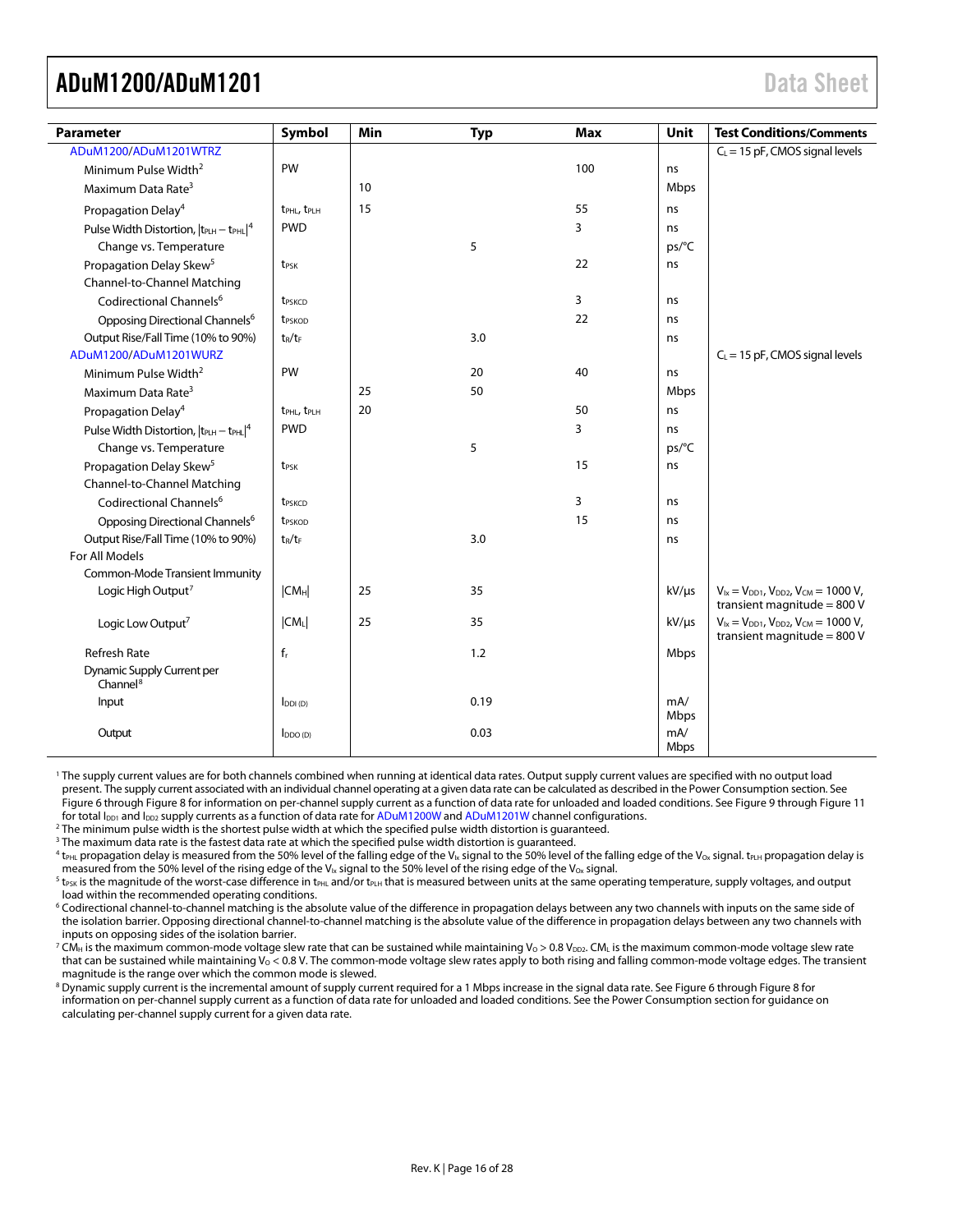### <span id="page-16-0"></span>**ELECTRICAL CHARACTERISTICS—MIXED 3 V/5 V, 125°C OPERATION**

All voltages are relative to the respective ground;  $3.0 V \le V_{DD1} \le 3.6 V$ ,  $4.5 V \le V_{DD2} \le 5.5 V$ ; all minimum/maximum specifications apply over the entire recommended operating range, unless otherwise noted; all typical specifications are at  $T_A = 25^{\circ}C$ ;  $V_{DD1} = 3.0$  V,  $V_{DD2} = 5.0$  V; this applies t[o ADuM1200W](http://www.analog.com/ADuM1200?doc=ADuM1200_1201.pdf) an[d ADuM1201W](http://www.analog.com/ADuM1201?doc=ADuM1200_1201.pdf) automotive grade products.

#### **Table 7.**

| <b>Parameter</b>                                              | Symbol                                   | Min                              | <b>Typ</b>                      | <b>Max</b>                 | Unit   | <b>Test Conditions/Comments</b>                           |
|---------------------------------------------------------------|------------------------------------------|----------------------------------|---------------------------------|----------------------------|--------|-----------------------------------------------------------|
| DC SPECIFICATIONS                                             |                                          |                                  |                                 |                            |        |                                                           |
| Input Supply Current per Channel,<br>Quiescent                | $I_{DDI(Q)}$                             |                                  | 0.26                            | 0.35                       | mA     |                                                           |
| Output Supply Current per Channel,<br>Ouiescent               | $I_{DDO(O)}$                             |                                  | 0.19                            | 0.25                       | mA     |                                                           |
| ADuM1200W, Total Supply Current,<br>Two Channels <sup>1</sup> |                                          |                                  |                                 |                            |        |                                                           |
| DC to 2 Mbps                                                  |                                          |                                  |                                 |                            |        |                                                           |
| V <sub>DD1</sub> Supply Current                               | $I_{DD1(0)}$                             |                                  | 0.6                             | 1.0                        | mA     | DC to 1 MHz logic signal freg.                            |
| V <sub>DD2</sub> Supply Current                               | $I_{DD2(0)}$                             |                                  | 0.5                             | 0.8                        | mA     | DC to 1 MHz logic signal freq.                            |
| 10 Mbps (TRZ and URZ Grades Only)                             |                                          |                                  |                                 |                            |        |                                                           |
| V <sub>DD1</sub> Supply Current                               | $I_{DD1(10)}$                            |                                  | 2.2                             | 3.4                        | mA     | 5 MHz logic signal freq.                                  |
| V <sub>DD2</sub> Supply Current                               | $I_{DD2(10)}$                            |                                  | 1.3                             | 2.0                        | mA     | 5 MHz logic signal freg.                                  |
| 25 Mbps (URZ Grade Only)                                      |                                          |                                  |                                 |                            |        |                                                           |
| V <sub>DD1</sub> Supply Current                               | $I_{DD1(25)}$                            |                                  | 5.2                             | 7.7                        | mA     | 12.5 MHz logic signal freq.                               |
| V <sub>DD2</sub> Supply Current                               | $I_{DD2(25)}$                            |                                  | 2.8                             | 3.4                        | mA     | 12.5 MHz logic signal freq.                               |
| ADuM1201W, Total Supply Current,<br>Two Channels <sup>1</sup> |                                          |                                  |                                 |                            |        |                                                           |
| DC to 2 Mbps                                                  |                                          |                                  |                                 |                            |        |                                                           |
| V <sub>DD1</sub> Supply Current                               | [DD1(0)]                                 |                                  | 0.4                             | 0.8                        | mA     | DC to 1 MHz logic signal freq.                            |
| V <sub>DD2</sub> Supply Current                               | $I_{DD2(Q)}$                             |                                  | 0.8                             | 1.1                        | mA     | DC to 1 MHz logic signal freq.                            |
| 10 Mbps (TRZ and URZ Grades Only)                             |                                          |                                  |                                 |                            |        |                                                           |
| V <sub>DD1</sub> Supply Current                               | $I_{DD1(10)}$                            |                                  | 1.5                             | 2.2                        | mA     | 5 MHz logic signal freq.                                  |
| V <sub>DD2</sub> Supply Current                               | $I_{DD2(10)}$                            |                                  | 2.8                             | 3.5                        | mA     | 5 MHz logic signal freq.                                  |
| 25 Mbps (URZ Grade Only)                                      |                                          |                                  |                                 |                            |        |                                                           |
| V <sub>DD1</sub> Supply Current                               | $I_{DD1(25)}$                            |                                  | 3.4                             | 4.8                        | mA     | 12.5 MHz logic signal freq.                               |
| V <sub>DD2</sub> Supply Current                               | $I_{DD2(25)}$                            |                                  | 6.3                             | 8.0                        | mA     | 12.5 MHz logic signal freq.                               |
| For All Models                                                |                                          |                                  |                                 |                            |        |                                                           |
| <b>Input Currents</b>                                         | I <sub>IA</sub> , I <sub>IB</sub>        | $-10$                            | $+0.01$                         | $+10$                      | μA     | $0 V \leq V_{IA}$ , $V_{IB} \leq (V_{DD1}$ or $V_{DD2})$  |
| Logic High Input Threshold                                    | V <sub>IH</sub>                          | $0.7$ ( $V_{DD1}$ or $V_{DD2}$ ) |                                 |                            | V      |                                                           |
| Logic Low Input Threshold                                     | $V_{II}$                                 |                                  |                                 | $0.3$ ( $VDD1$ or $VDD2$ ) | V      |                                                           |
| Logic High Output Voltages                                    | V <sub>OAH</sub> , V <sub>OBH</sub>      | $(V_{DD1}$ or $V_{DD2}) - 0.1$   | $V_{DD1}$ or $V_{DD2}$          |                            | V      | $I_{Ox} = -20 \mu A$ , $V_{ix} = V_{ixH}$                 |
|                                                               |                                          | $(V_{DD1}$ or $V_{DD2}$ ) – 0.5  | $(V_{DD1}$ or $V_{DD2}$ ) – 0.2 |                            | $\vee$ | $I_{\text{Ox}} = -4$ mA, $V_{\text{lx}} = V_{\text{lxH}}$ |
| Logic Low Output Voltages                                     | VOAL, VOBL                               |                                  | 0.0                             | 0.1                        | $\vee$ | $I_{Ox} = 20 \mu A$ , $V_{ix} = V_{ixL}$                  |
|                                                               |                                          |                                  | 0.04                            | 0.1                        | $\vee$ | $I_{Ox} = 400 \mu A$ , $V_{ix} = V_{ixL}$                 |
|                                                               |                                          |                                  | 0.2                             | 0.4                        | $\vee$ | $I_{Ox} = 4$ mA, $V_{1x} = V_{1xL}$                       |
| SWITCHING SPECIFICATIONS                                      |                                          |                                  |                                 |                            |        |                                                           |
| ADuM1200/ADuM1201WSRZ                                         |                                          |                                  |                                 |                            |        | $C_L$ = 15 pF, CMOS signal levels                         |
| Minimum Pulse Width <sup>2</sup>                              | PW                                       |                                  |                                 | 1000                       | ns     |                                                           |
| Maximum Data Rate <sup>3</sup>                                |                                          | $\mathbf{1}$                     |                                 |                            | Mbps   |                                                           |
| Propagation Delay <sup>4</sup>                                | t <sub>PHL</sub> , t <sub>PLH</sub>      | 15                               |                                 | 150                        | ns     |                                                           |
| Pulse Width Distortion, $ t_{\text{PLH}} - t_{\text{PHL}} ^4$ | <b>PWD</b>                               |                                  |                                 | 40                         | ns     |                                                           |
| Propagation Delay Skew <sup>5</sup>                           | t <sub>PSK</sub>                         |                                  |                                 | 50                         | ns     |                                                           |
| Channel-to-Channel Matching <sup>6</sup>                      | t <sub>PSKCD</sub><br>t <sub>PSKOD</sub> |                                  |                                 | 50                         | ns     |                                                           |
| Output Rise/Fall Time (10% to 90%)                            | $t_R/t_F$                                |                                  | 3                               |                            | ns     |                                                           |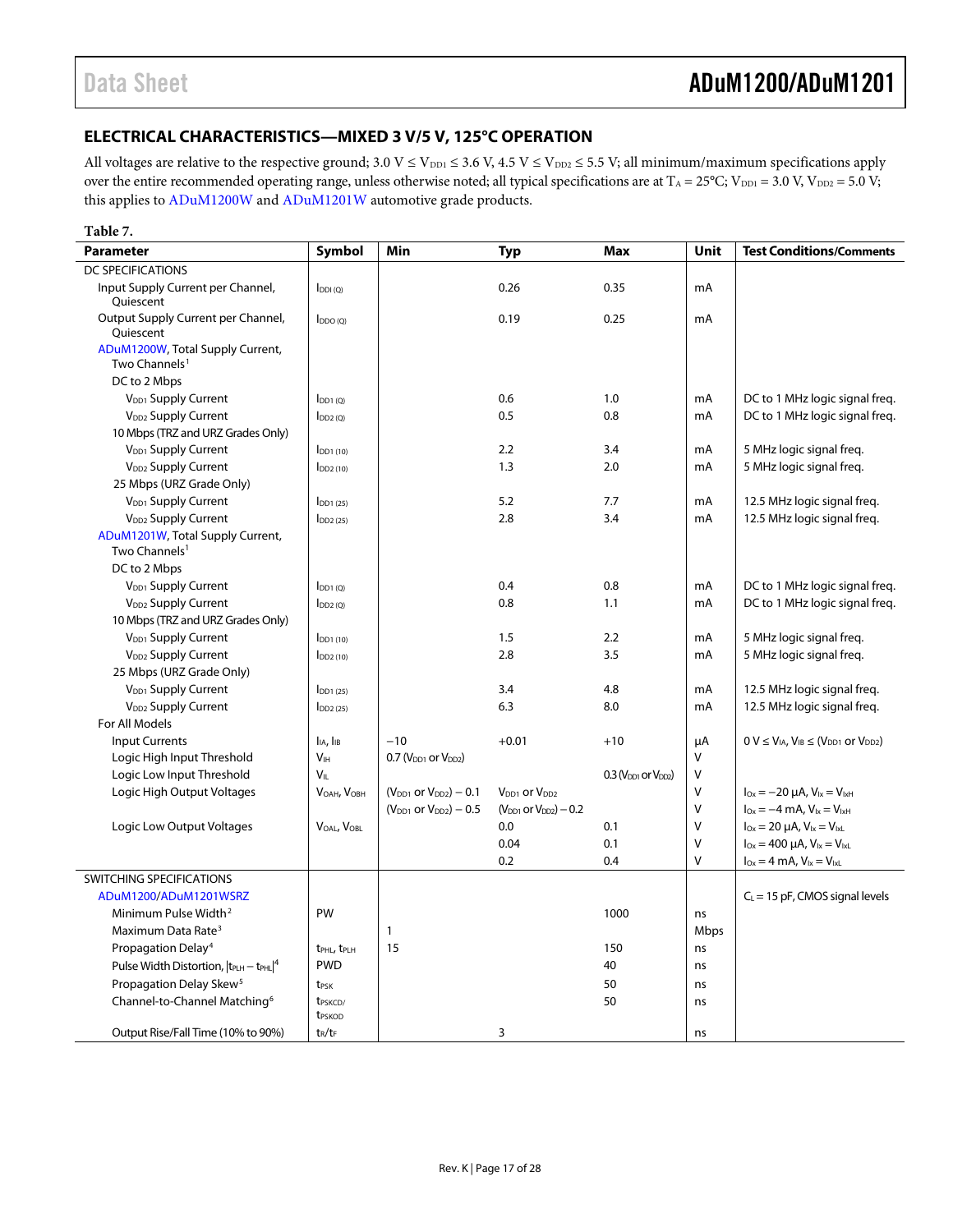<span id="page-17-0"></span>

| <b>Parameter</b>                                                 | Symbol                              | Min | <b>Typ</b> | <b>Max</b> | Unit        | <b>Test Conditions/Comments</b>                                                      |
|------------------------------------------------------------------|-------------------------------------|-----|------------|------------|-------------|--------------------------------------------------------------------------------------|
| ADuM1200/ADuM1201WTRZ                                            |                                     |     |            |            |             | $C_L$ = 15 pF, CMOS signal levels                                                    |
| Minimum Pulse Width <sup>2</sup>                                 | PW                                  |     |            | 100        | ns          |                                                                                      |
| Maximum Data Rate <sup>3</sup>                                   |                                     | 10  |            |            | Mbps        |                                                                                      |
| Propagation Delay <sup>4</sup>                                   | t <sub>PHL</sub> , t <sub>PLH</sub> | 15  |            | 55         | ns          |                                                                                      |
| Pulse Width Distortion, $ t_{\text{PLH}} - t_{\text{PHL}} ^4$    | <b>PWD</b>                          |     |            | 3          | ns          |                                                                                      |
| Change vs. Temperature                                           |                                     |     | 5          |            | ps/°C       |                                                                                      |
| Propagation Delay Skew <sup>5</sup>                              | t <sub>PSK</sub>                    |     |            | 22         | ns          |                                                                                      |
| Channel-to-Channel Matching                                      |                                     |     |            |            |             |                                                                                      |
| Codirectional Channels <sup>6</sup>                              | t <sub>PSKCD</sub>                  |     |            | 3          | ns          |                                                                                      |
| Opposing Directional Channels <sup>6</sup>                       | t <sub>PSKOD</sub>                  |     |            | 22         | ns          |                                                                                      |
| Output Rise/Fall Time (10% to 90%)                               | $t_R/t_F$                           |     | 2.5        |            | ns          |                                                                                      |
| ADuM1200/ADuM1201WURZ                                            |                                     |     |            |            |             | $C_L$ = 15 pF, CMOS signal levels                                                    |
| Minimum Pulse Width <sup>2</sup>                                 | PW                                  |     | 20         | 40         | ns          |                                                                                      |
| Maximum Data Rate <sup>3</sup>                                   |                                     | 25  | 50         |            | Mbps        |                                                                                      |
| Propagation Delay <sup>4</sup>                                   | t <sub>PHL</sub> , t <sub>PLH</sub> | 20  |            | 50         | ns          |                                                                                      |
| Pulse Width Distortion, $ t_{\text{PLH}} - t_{\text{PHL}} ^4$    | <b>PWD</b>                          |     |            | 3          | ns          |                                                                                      |
| Change vs. Temperature                                           |                                     |     | 5          |            | ps/°C       |                                                                                      |
| Propagation Delay Skew <sup>5</sup>                              | t <sub>PSK</sub>                    |     |            | 15         | ns          |                                                                                      |
| Channel-to-Channel Matching                                      |                                     |     |            |            |             |                                                                                      |
| Codirectional Channels <sup>6</sup>                              | t <sub>PSKCD</sub>                  |     |            | 3          | ns          |                                                                                      |
| Opposing Directional Channels <sup>6</sup>                       | t <sub>PSKOD</sub>                  |     |            | 15         | ns          |                                                                                      |
| Output Rise/Fall Time (10% to 90%)                               | $t_R/t_F$                           |     | 2.5        |            | ns          |                                                                                      |
| For All Models                                                   |                                     |     |            |            |             |                                                                                      |
| Common-Mode Transient Immunity                                   |                                     |     |            |            |             |                                                                                      |
| Logic High Output <sup>7</sup>                                   | CM <sub>H</sub>                     | 25  | 35         |            | $kV/\mu s$  | $V_{1x} = V_{DD1}$ , $V_{DD2}$ , $V_{CM} = 1000 V$ ,<br>transient magnitude = $800V$ |
| Logic Low Output <sup>7</sup>                                    | $ CM_L $                            | 25  | 35         |            | $kV/\mu s$  | $V_{ix} = 0 V$ , $V_{CM} = 1000 V$ ,<br>transient magnitude = $800$ V                |
| <b>Refresh Rate</b>                                              | $f_r$                               |     | 1.1        |            | Mbps        |                                                                                      |
| Input Dynamic Supply Current<br>per Channel <sup>8</sup>         | $I_{DDI(D)}$                        |     | 0.10       |            | mA/<br>Mbps |                                                                                      |
| <b>Output Dynamic Supply Current</b><br>per Channel <sup>8</sup> | $I_{DDO(D)}$                        |     | 0.05       |            | mA/<br>Mbps |                                                                                      |

<sup>1</sup> The supply current values are for both channels combined when running at identical data rates. Output supply current values are specified with no output load present. The supply current associated with an individual channel operating at a given data rate can be calculated as described in th[e Power Consumption](#page-24-0) section. See [Figure 6](#page-22-1) throug[h Figure 8](#page-22-2) for information on per-channel supply current as a function of data rate for unloaded and loaded conditions. Se[e Figure 9](#page-22-3) throug[h Figure 11](#page-22-4) for total  $I_{DD1}$  and  $I_{DD2}$  supply currents as a function of data rate fo[r ADuM1200W](http://www.analog.com/ADuM1200?doc=ADuM1200_1201.pdf) an[d ADuM1201W](http://www.analog.com/ADuM1201?doc=ADuM1200_1201.pdf) channel configurations.

 $<sup>2</sup>$  The minimum pulse width is the shortest pulse width at which the specified pulse width distortion is quaranteed.</sup>

<sup>3</sup> The maximum data rate is the fastest data rate at which the specified pulse width distortion is guaranteed.

 $^4$  t<sub>PHL</sub> propagation delay is measured from the 50% level of the falling edge of the V<sub>Ix</sub> signal to the 50% level of the falling edge of the V<sub>Ox</sub> signal. t<sub>PLH</sub> propagation delay is measured from the 50% level of the rising edge of the V<sub>Ix</sub> signal to the 50% level of the rising edge of the V<sub>Ox</sub> signal.

 $^5$  t<sub>PSK</sub> is the magnitude of the worst-case difference in t<sub>PHL</sub> and/or t<sub>PLH</sub> that is measured between units at the same operating temperature, supply voltages, and output load within the recommended operating conditions.

<sup>6</sup> Codirectional channel-to-channel matching is the absolute value of the difference in propagation delays between any two channels with inputs on the same side of the isolation barrier. Opposing directional channel-to-channel matching is the absolute value of the difference in propagation delays between any two channels with inputs on opposing sides of the isolation barrier.

<sup>7</sup> CM<sub>H</sub> is the maximum common-mode voltage slew rate that can be sustained while maintaining V<sub>0</sub> > 0.8 V<sub>DD2</sub>. CM<sub>L</sub> is the maximum common-mode voltage slew rate that can be sustained while maintaining  $V_0 < 0.8$  V. The common-mode voltage slew rates apply to both rising and falling common-mode voltage edges. The transient magnitude is the range over which the common mode is slewed.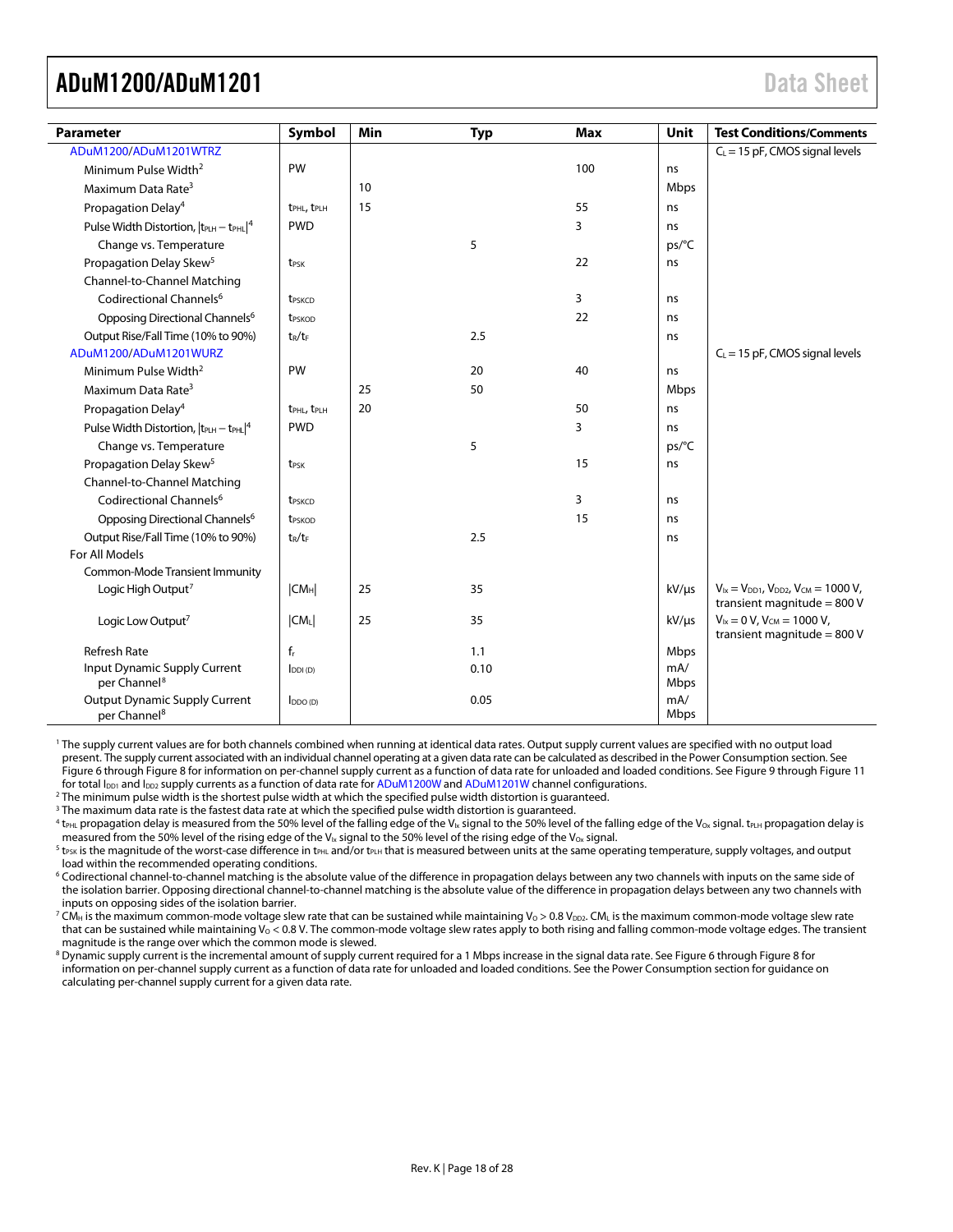## <span id="page-18-0"></span>**PACKAGE CHARACTERISTICS**

#### **Table 8.**

| <b>Parameter</b>                               | Symbol                  | Min | Typ            | Max | Unit | <b>Test Conditions/Comments</b>                        |
|------------------------------------------------|-------------------------|-----|----------------|-----|------|--------------------------------------------------------|
| Resistance (Input-to-Output) <sup>1</sup>      | $R_{I-O}$               |     | $10^{12}$      |     | Ω    |                                                        |
| Capacitance (Input-to-Output) <sup>1</sup>     | $C_{\text{LO}}$         |     | 1.0            |     | рF   | $f = 1 MHz$                                            |
| Input Capacitance                              | Cı                      |     | 4.0            |     | рF   |                                                        |
| IC Junction-to-Case Thermal Resistance, Side 1 | $\theta_{\text{IC}}$    |     | 46             |     | °C/W | Thermocouple located at<br>center of package underside |
| IC Junction-to-Case Thermal Resistance, Side 2 | $\theta$ <sub>ICO</sub> |     | 4 <sup>1</sup> |     | °C/W |                                                        |

<sup>1</sup> The device is considered a 2-terminal device; Pin 1, Pin, 2, Pin 3, and Pin 4 are shorted together. and Pin 5, Pin 6, Pin 7, and Pin 8 are shorted together.

### <span id="page-18-1"></span>**REGULATORY INFORMATION**

The [ADuM1200/](http://www.analog.com/ADuM1200?doc=ADuM1200_1201.pdf)[ADuM1201](http://www.analog.com/ADuM1201?doc=ADuM1200_1201.pdf) an[d ADuM1200W](http://www.analog.com/ADuM1200?doc=ADuM1200_1201.pdf)[/ADuM1201W](http://www.analog.com/ADuM1201?doc=ADuM1200_1201.pdf) are approved by the organizations listed in [Table 9;](#page-18-3) refer to [Table 14](#page-20-2) and the [Insulation Lifetime](#page-24-1) section for details regarding recommended maximum working voltages for specific cross-isolation waveforms and insulation levels.

#### <span id="page-18-3"></span>**Table 9.**

| UL                                                                            | <b>CSA</b>                                                                                                      | <b>CQC</b>                                                                                                     | <b>VDE</b>                                                                             |
|-------------------------------------------------------------------------------|-----------------------------------------------------------------------------------------------------------------|----------------------------------------------------------------------------------------------------------------|----------------------------------------------------------------------------------------|
| Recognized Under 1577<br><b>Component Recognition</b><br>Program <sup>1</sup> | Approved under CSA Component<br>Acceptance Notice 5A                                                            | Approved under<br>COC11-471543-2012                                                                            | Certified according to<br>DIN V VDE V 0884-10<br>(VDE V 0884-10): 2006-12 <sup>2</sup> |
| Single/Basic 2500 V rms<br><b>Isolation Voltage</b>                           | Basic insulation per CSA 60950-1-03 and IEC<br>60950-1, 400 V rms (566 peak) maximum<br>working voltage         | Basic insulation per<br>GB4943.1-2011                                                                          | Reinforced insulation.<br>560 V peak                                                   |
|                                                                               | Functional insulation per CSA 60950-1-03 and<br>IEC 60950-1, 800 V rms (1131 V peak)<br>maximum working voltage | Basic insulation, 400 V rms<br>(588 V peak) maximum<br>working voltage, tropical<br>climate, altitude ≤ 5000 m |                                                                                        |
| File E214100                                                                  | File 205078                                                                                                     | File COC14001114901                                                                                            | File 2471900-4880-0001                                                                 |

<sup>1</sup> In accordance with UL 1577, each [ADuM1200,](http://www.analog.com/ADuM1200?doc=ADuM1200_1201.pdf) [ADuM1201,](http://www.analog.com/ADuM1201?doc=ADuM1200_1201.pdf) [ADuM1200W,](http://www.analog.com/ADuM1200?doc=ADuM1200_1201.pdf) an[d ADuM1201W](http://www.analog.com/ADuM1201?doc=ADuM1200_1201.pdf) is proof tested by applying an insulation test voltage ≥ 3000 V rms for 1 sec (current leakage detection limit =  $5 \mu$ A).

<sup>2</sup> In accordance with DIN V VDE V 0884-10, each [ADuM1200,](http://www.analog.com/ADuM1200?doc=ADuM1200_1201.pdf) [ADuM1201,](http://www.analog.com/ADuM1201?doc=ADuM1200_1201.pdf) [ADuM1200W,](http://www.analog.com/ADuM1200?doc=ADuM1200_1201.pdf) an[d ADuM1201W](http://www.analog.com/ADuM1201?doc=ADuM1200_1201.pdf) is proof tested by applying an insulation test voltage ≥ 1050 V peak for 1 sec (partial discharge detection limit = 5 pC). The \* and/or & marking branded on the component designates DIN V VDE V 0884-10 approval.

## <span id="page-18-2"></span>**INSULATION AND SAFETY-RELATED SPECIFICATIONS**

#### **Table 10.**

| <b>Parameter</b>                                 | Symbol     | <b>Value</b> | Unit  | <b>Conditions</b>                                                                       |
|--------------------------------------------------|------------|--------------|-------|-----------------------------------------------------------------------------------------|
| Rated Dielectric Insulation Voltage              |            | 2500         | V rms | 1 minute duration                                                                       |
| Minimum External Air Gap (Clearance)             | L(101)     | 4.90 min     | mm    | Measured from input terminals to output terminals,<br>shortest distance through air     |
| Minimum External Tracking (Creepage)             | L(102)     | 4.01 min     | mm    | Measured from input terminals to output terminals,<br>shortest distance path along body |
| Minimum Internal Gap (Internal Clearance)        |            | $0.017$ min  | mm    | Insulation distance through insulation                                                  |
| Tracking Resistance (Comparative Tracking Index) | <b>CTI</b> | >400         | v     | DIN IEC 112/VDE 0303 Part 1                                                             |
| <b>Isolation Group</b>                           |            | $\mathsf{I}$ |       | Material Group (DIN VDE 0110, 1/89, Table 1)                                            |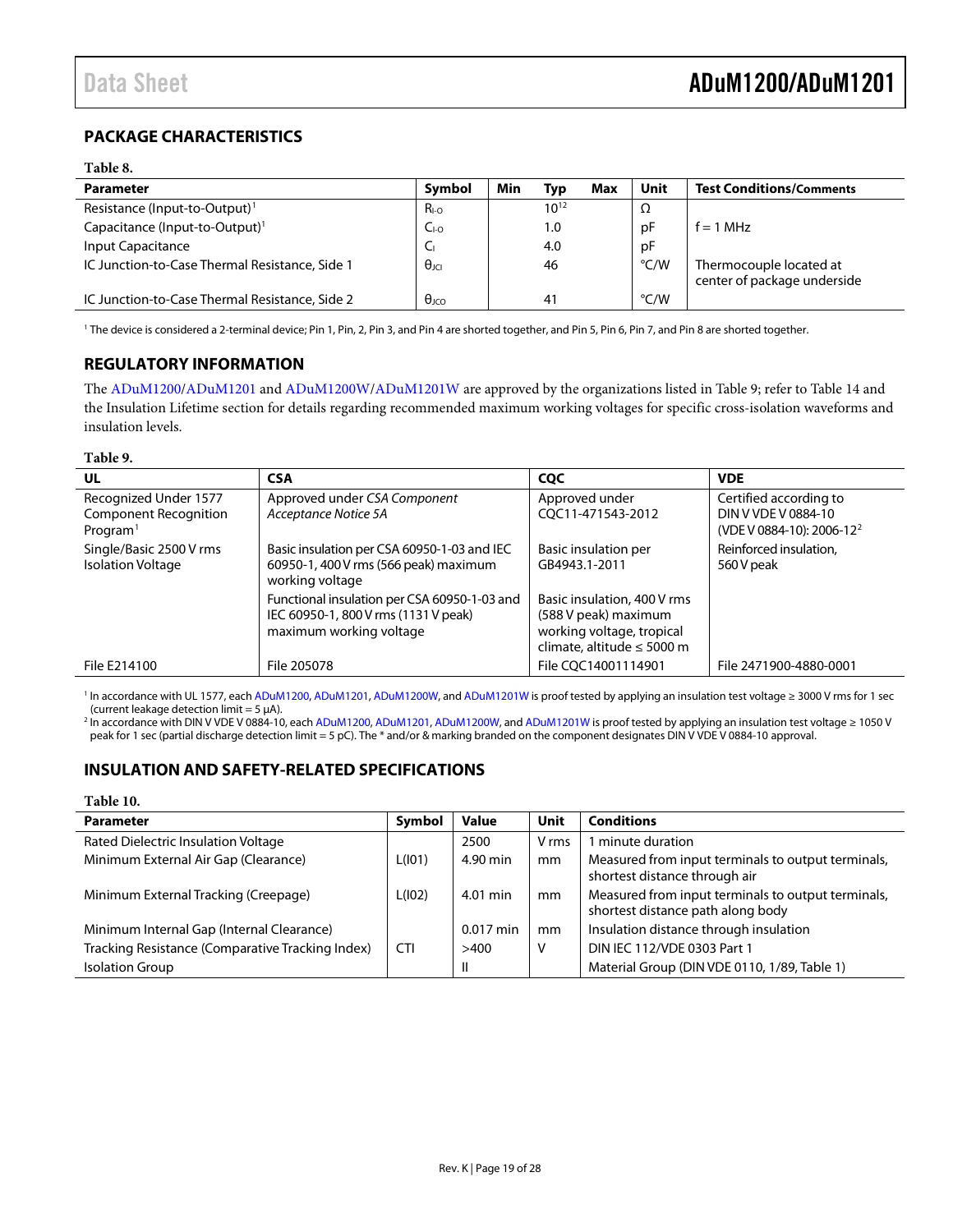## <span id="page-19-0"></span>**DIN V VDE V 0884-10 (VDE V 0884-10): 2006-12 INSULATION CHARACTERISTICS**

This isolator is suitable for reinforced isolation only within the safety limit data. Maintenance of the safety data is ensured by protective circuits. Note that the asterisk (\*) marking on the package denotes DIN V VDE V 0884-10 approval for a 560 V peak working voltage.

| Table 11.                                                   |                                                                                                           |                       |                |        |
|-------------------------------------------------------------|-----------------------------------------------------------------------------------------------------------|-----------------------|----------------|--------|
| <b>Description</b>                                          | <b>Conditions</b>                                                                                         | Symbol                | Characteristic | Unit   |
| Installation Classification per DIN VDE 0110                |                                                                                                           |                       |                |        |
| For Rated Mains Voltage $\leq 150$ V rms                    |                                                                                                           |                       | I to IV        |        |
| For Rated Mains Voltage $\leq$ 300 V rms                    |                                                                                                           |                       | I to III       |        |
| For Rated Mains Voltage $\leq$ 400 V rms                    |                                                                                                           |                       | I to II        |        |
| <b>Climatic Classification</b>                              |                                                                                                           |                       | 40/105/21      |        |
| Pollution Degree per DIN VDE 0110, Table 1                  |                                                                                                           |                       | 2              |        |
| Maximum Working Insulation Voltage                          |                                                                                                           | <b>VIORM</b>          | 560            | V peak |
| Input-to-Output Test Voltage, Method B1                     | $V_{IORM} \times 1.875 = V_{PR}$ , 100% production test,<br>$t_m = 1$ second, partial discharge < 5 pC    | <b>V<sub>PR</sub></b> | 1050           | V peak |
| Input-to-Output Test Voltage, Method A                      | $V_{IORM} \times 1.6 = V_{PR}$ , t <sub>m</sub> = 60 seconds,<br>partial discharge $<$ 5 pC               | $V_{\rm PR}$          |                |        |
| After Environmental Tests Subgroup 1                        |                                                                                                           |                       | 896            | V peak |
| After Input and/or Safety Test Subgroup 2<br>and Subgroup 3 | $V_{\text{IORM}} \times 1.2 = V_{\text{PR}}$ , t <sub>m</sub> = 60 seconds,<br>partial discharge $<$ 5 pC |                       | 672            | V peak |
| Highest Allowable Overvoltage                               | Transient overvoltage, $t_{TR}$ = 10 seconds                                                              | <b>VTR</b>            | 4000           | V peak |
| Safety-Limiting Values                                      | Maximum value allowed in the event of a failure<br>(see Figure 3)                                         |                       |                |        |
| Case Temperature                                            |                                                                                                           | T <sub>S</sub>        | 150            | °C     |
| Side 1 Current                                              |                                                                                                           | $\mathsf{ls}_1$       | 160            | mA     |
| Side 2 Current                                              |                                                                                                           | $\mathsf{I}_{52}$     | 170            | mA     |
| Insulation Resistance at Ts                                 | $V_{10} = 500 V$                                                                                          | Rs                    | $>10^{9}$      | Ω      |



<span id="page-19-2"></span>*Figure 3. Thermal Derating Curve, Dependence of Safety-Limiting Values on Case Temperature per DIN V VDE V 0884-10*

### <span id="page-19-1"></span>**RECOMMENDED OPERATING CONDITIONS**

#### **Table 12.**

| <b>Parameter</b>                                                       | Rating                               |
|------------------------------------------------------------------------|--------------------------------------|
| Operating Temperature $(T_A)^1$                                        | $-40^{\circ}$ C to $+105^{\circ}$ C  |
| Operating Temperature $(T_A)^2$                                        | $-40^{\circ}$ C to +125 $^{\circ}$ C |
| Supply Voltages (V <sub>DD1</sub> , V <sub>DD2</sub> ) <sup>1, 3</sup> | 2.7 V to 5.5 V                       |
| Supply Voltages $(V_{DD1}, V_{DD2})^{2,3}$                             | 3.0 V to 5.5 V                       |
| Input Signal Rise and Fall Times                                       | $1.0 \text{ ms}$                     |

<sup>1</sup> Does not apply t[o ADuM1200W](http://www.analog.com/ADuM1200?doc=ADuM1200_1201.pdf) an[d ADuM1201W](http://www.analog.com/ADuM1201?doc=ADuM1200_1201.pdf) automotive grade products.

<sup>2</sup> Applies t[o ADuM1200W](http://www.analog.com/ADuM1200?doc=ADuM1200_1201.pdf) an[d ADuM1201W](http://www.analog.com/ADuM1201?doc=ADuM1200_1201.pdf) automotive grade products. <sup>3</sup> All voltages are relative to the respective ground. See the DC Correctness and [Magnetic Field Immunity](#page-23-3) section for information on immunity to external magnetic fields.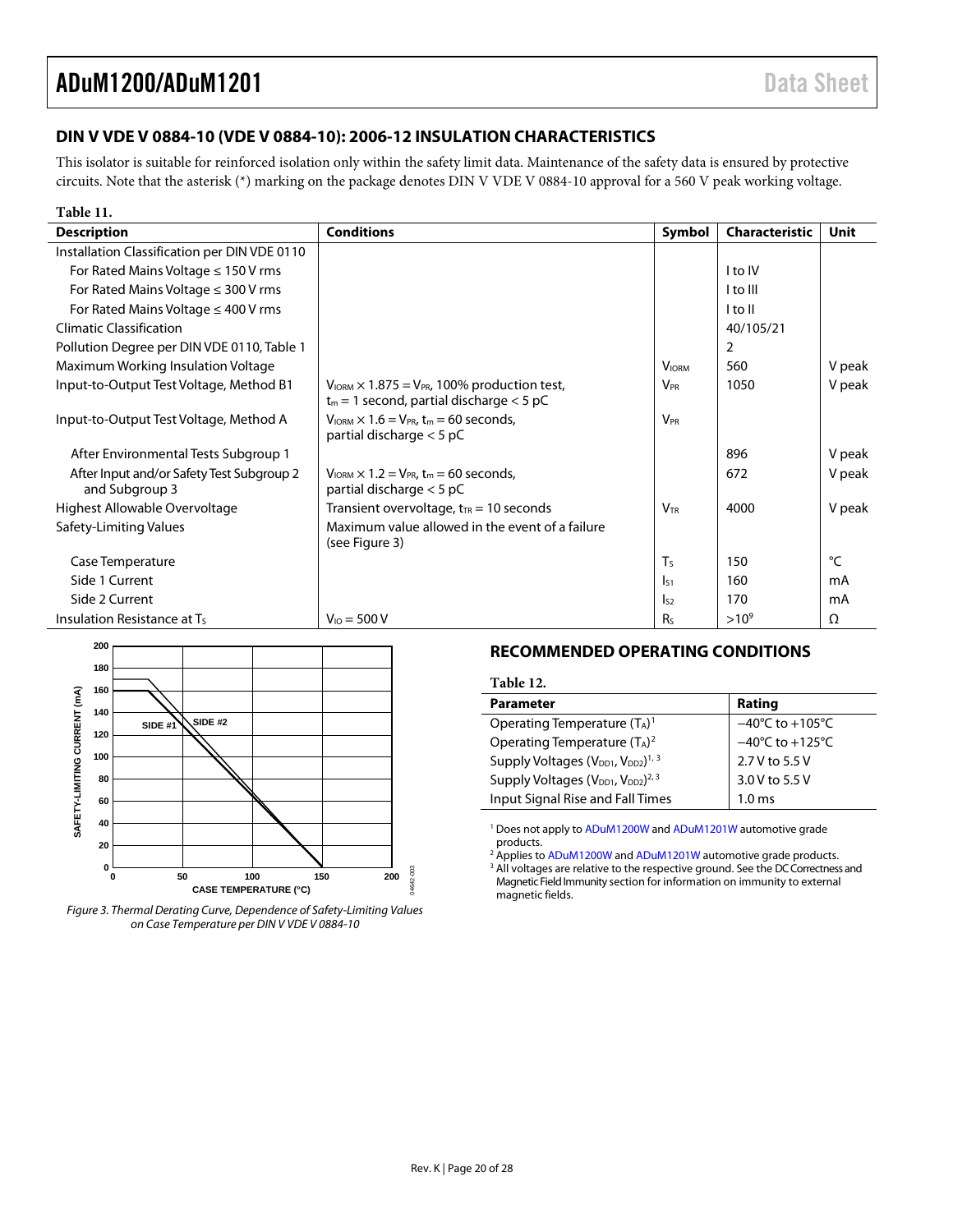# <span id="page-20-0"></span>ABSOLUTE MAXIMUM RATINGS

Ambient temperature = 25°C, unless otherwise noted.

#### **Table 13.**

| <b>Parameter</b>                                                    | Rating                                 |
|---------------------------------------------------------------------|----------------------------------------|
| Storage Temperature $(T_{ST})$                                      | $-55^{\circ}$ C to $+150^{\circ}$ C    |
| Ambient Operating Temperature $(T_A)^1$                             | $-40^{\circ}$ C to +105 $^{\circ}$ C   |
| Ambient Operating Temperature (TA) <sup>2</sup>                     | $-40^{\circ}$ C to $+125^{\circ}$ C    |
| Supply Voltages (V <sub>DD1</sub> , V <sub>DD2</sub> ) <sup>3</sup> | $-0.5$ V to $+7.0$ V                   |
| Input Voltages (V <sub>IA</sub> , V <sub>IB</sub> ) <sup>3, 4</sup> | $-0.5$ V to $V_{\text{DDI}} + 0.5$ V   |
| Output Voltages (V <sub>OA</sub> , V <sub>OB</sub> ) <sup>3,4</sup> | $-0.5$ V to $V_{DDO}$ + 0.5 V          |
| Average Output Current per Pin (Io) <sup>5</sup>                    | $-11$ mA to $+11$ mA                   |
| Common-Mode Transients (CML, CMH) <sup>6</sup>                      | $-100$ kV/ $\mu$ s to +100 kV/ $\mu$ s |

<sup>1</sup> Does not apply t[o ADuM1200W](http://www.analog.com/ADuM1200?doc=ADuM1200_1201.pdf) an[d ADuM1201W](http://www.analog.com/ADuM1200?doc=ADuM1200_1201.pdf) automotive grade products.

<sup>2</sup> Applies t[o ADuM1200W](http://www.analog.com/ADuM1200?doc=ADuM1200_1201.pdf) an[d ADuM1201W](http://www.analog.com/ADuM1201?doc=ADuM1200_1201.pdf) automotive grade products.

<sup>3</sup> All voltages are relative to the respective ground.

 $4$  V<sub>DDI</sub> and V<sub>DDO</sub> refer to the supply voltages on the input and output sides of a given channel, respectively.<br><sup>5</sup> See Figure 3 for maximum rated current values for various temperatures.

<sup>6</sup> Re[f](#page-19-2)ers to common-mode transients across the insulation barrier. Common-mode transients exceeding the absolute maximum ratings can cause latch-up or permanent damage.

#### <span id="page-20-2"></span>**Table 14. Maximum Continuous Working Voltage1**

Stresses at or above those listed under Absolute Maximum Ratings may cause permanent damage to the product. This is a stress rating only; functional operation of the product at these or any other conditions above those indicated in the operational section of this specification is not implied. Operation beyond the maximum operating conditions for extended periods may affect product reliability.

### <span id="page-20-1"></span>**ESD CAUTION**



ESD (electrostatic discharge) sensitive device. Charged devices and circuit boards can discharge without detection. Although this product features patented or proprietary protection circuitry, damage may occur on devices subjected to high energy ESD. Therefore, proper ESD precautions should be taken to avoid performance degradation or loss of functionality.

| Maximum approved working voltage per IEC 60950-1 and VDE V 0884-10 |
|--------------------------------------------------------------------|
|                                                                    |
|                                                                    |
| Maximum approved working voltage per IEC 60950-1 and VDE V 0884-10 |
|                                                                    |

<sup>1</sup> Refers to continuous voltage magnitude imposed across the isolation barrier. See th[e Insulation Lifetime](#page-24-1) section for more details.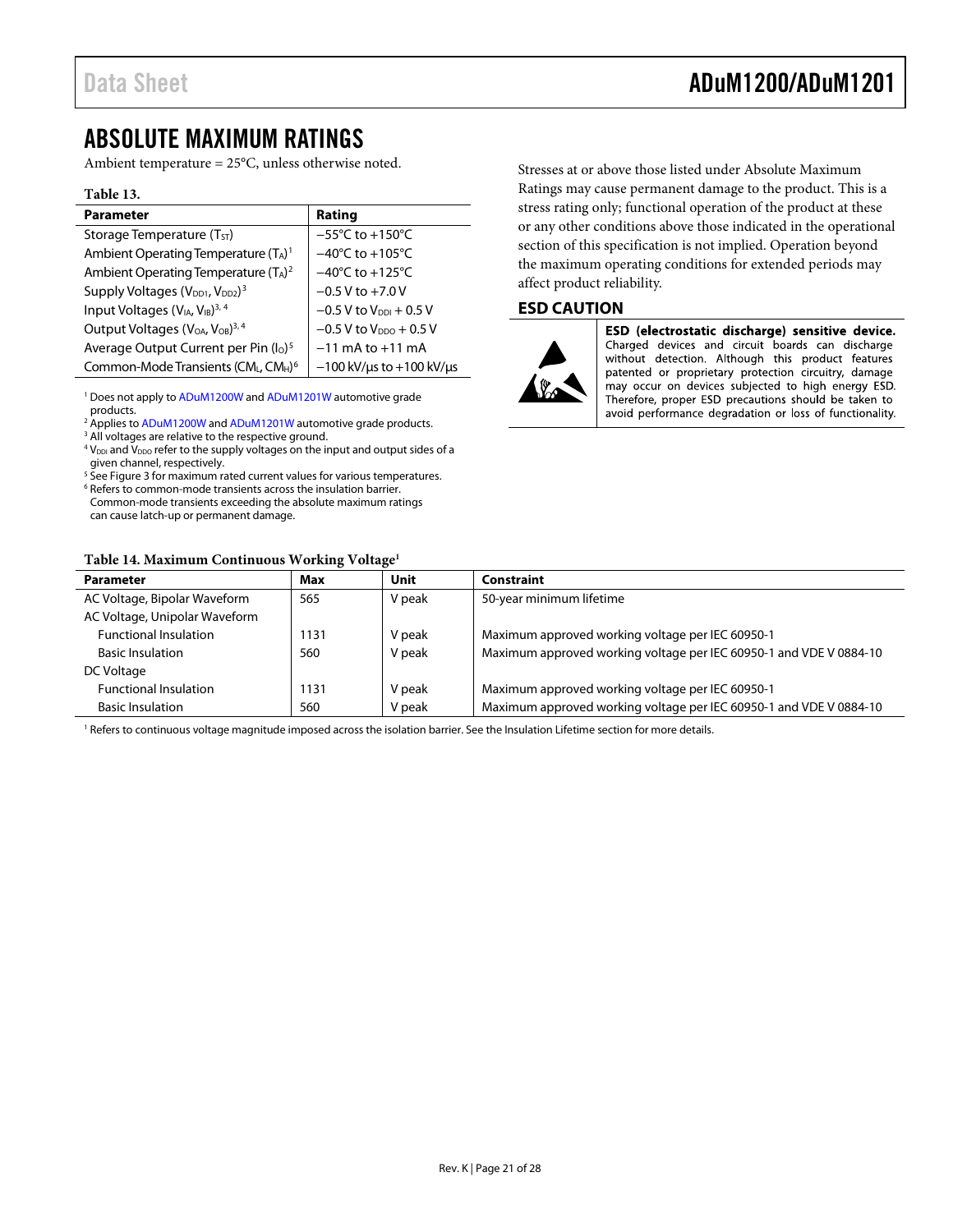⊤

# <span id="page-21-0"></span>PIN CONFIGURATIONS AND FUNCTION DESCRIPTIONS

04642-004

04642-004

| $V_{DD1}$<br>V <sub>IA</sub><br>$V_{IB}$<br>GND <sub>1</sub> | <b>ADuM1200</b><br>TOP VIEW<br>(Not to Scale) | $I_{DD2}$<br>$\prime_{\mathsf{OA}}$<br>۷ов<br>GND <sub>2</sub> |
|--------------------------------------------------------------|-----------------------------------------------|----------------------------------------------------------------|
|                                                              |                                               |                                                                |

#### **Table 15[. ADuM1200](http://www.analog.com/ADuM1200?doc=ADuM1200_1201.pdf) Pin Function Descriptions Pin**

| <b>Mnemonic</b>  | <b>Description</b>                              |
|------------------|-------------------------------------------------|
| $V_{DD1}$        | Supply Voltage for Isolator Side 1.             |
| $V_{IA}$         | Logic Input A.                                  |
| $V_{IR}$         | Logic Input B.                                  |
| GND <sub>1</sub> | Ground 1. Ground Reference for Isolator Side 1. |
| GND <sub>2</sub> | Ground 2. Ground Reference for Isolator Side 2. |
| $V_{OB}$         | Logic Output B.                                 |
| <b>VOA</b>       | Logic Output A.                                 |
| V <sub>DD2</sub> | Supply Voltage for Isolator Side 2.             |
|                  |                                                 |



Figure 4[. ADuM1200 P](http://www.analog.com/ADuM1200?doc=ADuM1200_1201.pdf)in Configuration Figure 5[. ADuM1201 P](http://www.analog.com/ADuM1201?doc=ADuM1200_1201.pdf)in Configuration Figure 5. ADuM1201 Pin Configuration

|  |  |  |  | Table 16. ADuM1201 Pin Function Descriptions |
|--|--|--|--|----------------------------------------------|
|--|--|--|--|----------------------------------------------|

| Pin |                  |                                                 |
|-----|------------------|-------------------------------------------------|
| No. | Mnemonic         | <b>Description</b>                              |
|     | $V_{DD1}$        | Supply Voltage for Isolator Side 1.             |
| 2   | $V_{OA}$         | Logic Output A.                                 |
| 3   | V <sub>IR</sub>  | Logic Input B.                                  |
| 4   | GND <sub>1</sub> | Ground 1. Ground Reference for Isolator Side 1. |
| 5   | GND <sub>2</sub> | Ground 2. Ground Reference for Isolator Side 2. |
| 6   | $V_{OR}$         | Logic Output B.                                 |
|     | Via              | Logic Input A.                                  |
| 8   | V <sub>DD2</sub> | Supply Voltage for Isolator Side 2.             |

#### <span id="page-21-1"></span>**Table 17[. ADuM1200](http://www.analog.com/ADuM1200?doc=ADuM1200_1201.pdf) Truth Table (Positive Logic)**

| $V_{IA}$ Input | $V_{IB}$ Input | V <sub>DD1</sub> State | V <sub>DD2</sub> State | <b>V<sub>OA</sub></b> Output | <b>V<sub>OB</sub></b> Output | <b>Notes</b>                                                                                 |
|----------------|----------------|------------------------|------------------------|------------------------------|------------------------------|----------------------------------------------------------------------------------------------|
| н              | н              | Powered                | Powered                | H                            | н                            |                                                                                              |
|                |                | Powered                | Powered                |                              |                              |                                                                                              |
| H              |                | Powered                | Powered                | н                            |                              |                                                                                              |
|                | н              | Powered                | Powered                |                              | Н                            |                                                                                              |
| X              | X              | Unpowered              | Powered                | н                            | Н                            | Outputs return to the input state within<br>1 $\mu$ s of V <sub>DDI</sub> power restoration. |
| X              | X              | Powered                | Unpowered              | Indeterminate                | Indeterminate                | Outputs return to the input state within<br>1 µs of V <sub>DDO</sub> power restoration.      |

#### <span id="page-21-2"></span>**Table 18[. ADuM1201](http://www.analog.com/ADuM1201?doc=ADuM1200_1201.pdf) Truth Table (Positive Logic)**

| $V_{IA}$ Input | $V_{IB}$ Input | V <sub>DD1</sub> State | V <sub>DD2</sub> State | V <sub>OA</sub> Output | V <sub>OB</sub> Output | <b>Notes</b>                                                                           |
|----------------|----------------|------------------------|------------------------|------------------------|------------------------|----------------------------------------------------------------------------------------|
| н              | н              | Powered                | Powered                | н                      | H                      |                                                                                        |
|                |                | Powered                | Powered                |                        |                        |                                                                                        |
| н              |                | Powered                | Powered                | н                      |                        |                                                                                        |
|                | н              | Powered                | Powered                |                        | Н                      |                                                                                        |
| x              | X              | Unpowered              | Powered                | Indeterminate          | H                      | Outputs return to the input state within<br>$1 \mu s$ of $V_{DD}$ power restoration.   |
| X              | Χ              | Powered                | Unpowered              | н                      | Indeterminate          | Outputs return to the input state within<br>Lus of V <sub>DDO</sub> power restoration. |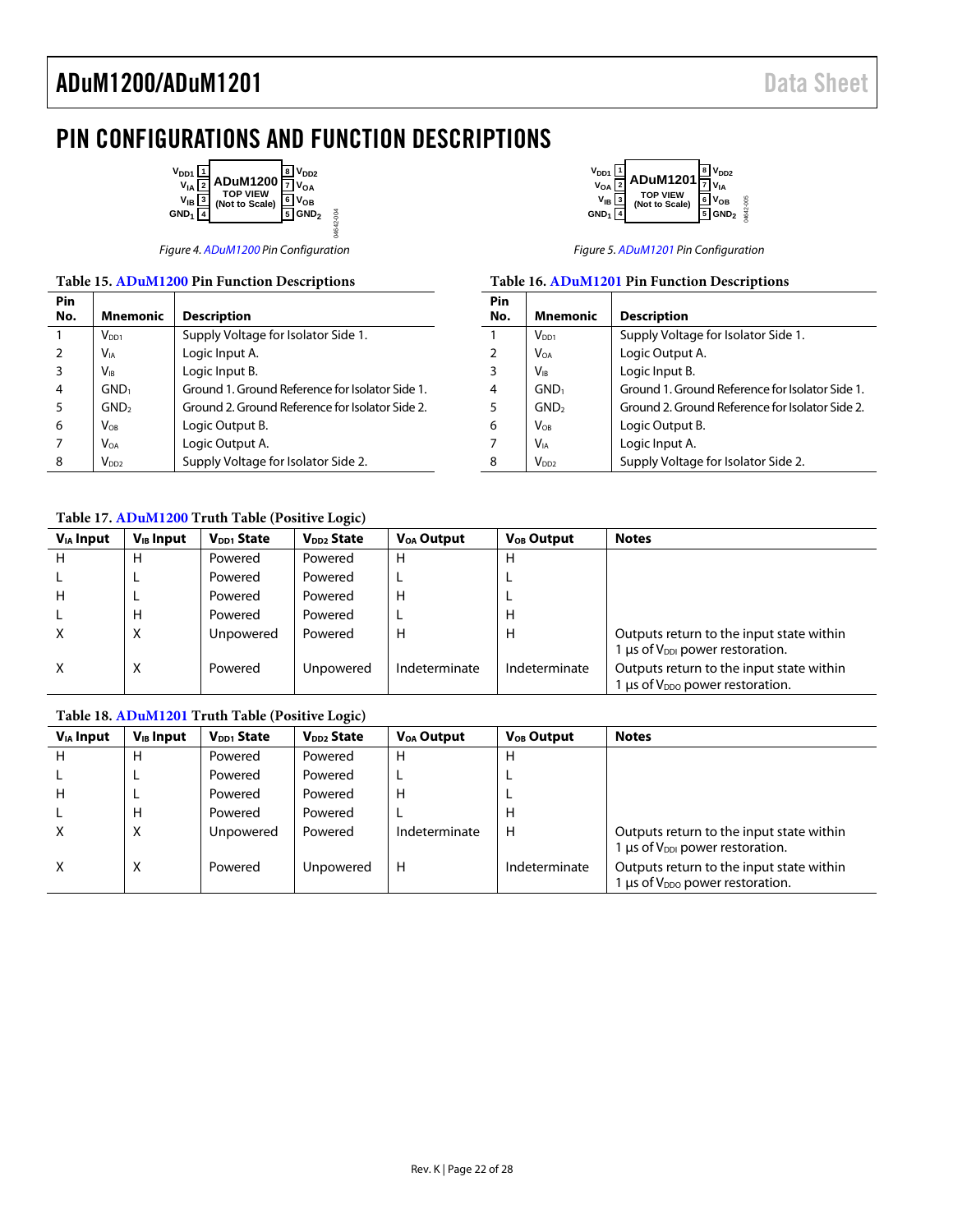# <span id="page-22-0"></span>TYPICAL PERFORMANCE CHARACTERISTICS



<span id="page-22-1"></span>



<span id="page-22-5"></span>*Figure 7. Typical Output Supply Current per Channel vs. Data Rate for 5 V and 3 V Operation (No Output Load)*



<span id="page-22-2"></span>*Figure 8. Typical Output Supply Current per Channel vs. Data Rate for 5 V and 3 V Operation (15 pF Output Load)*



<span id="page-22-3"></span>*Figure 9. Typica[l ADuM1200](http://www.analog.com/ADuM1200?doc=ADuM1200_1201.pdf) V<sub>DD1</sub> Supply Current vs. Data Rate for 5 V and 3 V Operation*



*Figure 10. Typica[l ADuM1200](http://www.analog.com/ADuM1200?doc=ADuM1200_1201.pdf) V<sub>DD2</sub> Supply Current vs. Data Rate for 5 V and 3 V Operation*



<span id="page-22-4"></span>*Figure 11. Typica[l ADuM1201](http://www.analog.com/ADuM1201?doc=ADuM1200_1201.pdf) V*<sub>DD1</sub> or *V*<sub>DD2</sub> Supply Current vs. Data Rate *for 5 V and 3 V Operation*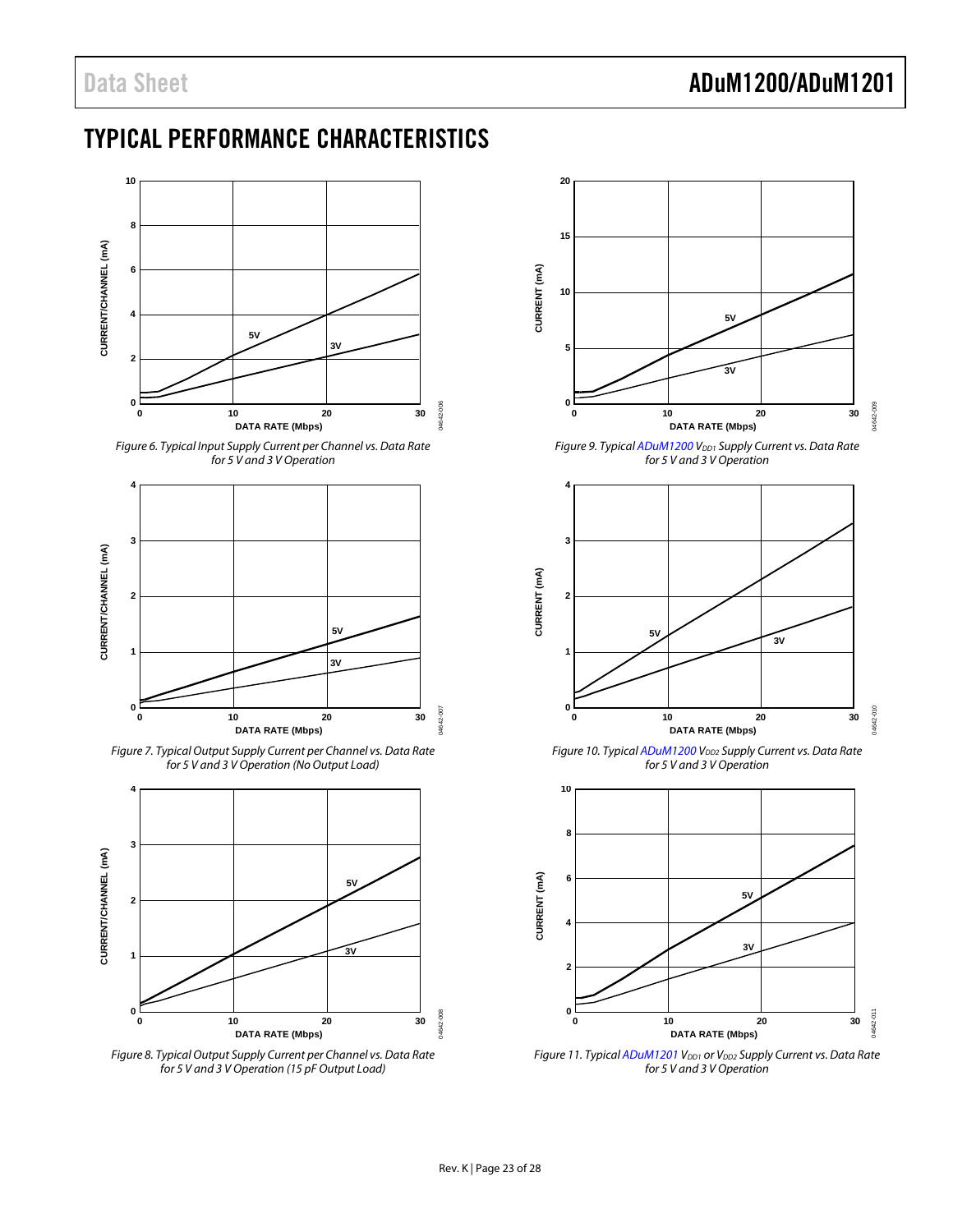# <span id="page-23-0"></span>APPLICATIONS INFORMATION **PCB LAYOUT**

<span id="page-23-1"></span>Th[e ADuM1200](http://www.analog.com/ADuM1200?doc=ADuM1200_1201.pdf)[/ADuM1201 d](http://www.analog.com/ADuM1201?doc=ADuM1200_1201.pdf)igital isolators require no external interface circuitry for the logic interfaces. Power supply bypassing is strongly recommended at the input and output supply pins.

The capacitor value must be between 0.01 μF and 0.1 μF. The total lead length between both ends of the capacitor and the input power supply pin must not exceed 20 mm.

See the [AN-1109 Application Note f](http://www.analog.com/AN-1109?doc=ADuM1200_1201.pdf)or board layout guidelines.

### <span id="page-23-2"></span>**PROPAGATION DELAY-RELATED PARAMETERS**

Propagation delay is a parameter that describes the time it takes a logic signal to propagate through a component. The propagation delay to a logic low output can differ from the propagation delay to a logic high output.



Pulse width distortion is the maximum difference between these two propagation delay values and is an indication of how accurately the timing of the input signal is preserved.

Channel-to-channel matching refers to the maximum amount that the propagation delay differs between channels within a singl[e ADuM1200](http://www.analog.com/ADuM1200?doc=ADuM1200_1201.pdf)[/ADuM1201](http://www.analog.com/ADuM1201?doc=ADuM1200_1201.pdf) component.

Propagation delay skew refers to the maximum amount that the propagation delay differs between multiple [ADuM1200/](http://www.analog.com/ADuM1200?doc=ADuM1200_1201.pdf) [ADuM1201 c](http://www.analog.com/ADuM1201?doc=ADuM1200_1201.pdf)omponents operating under the same conditions.

### <span id="page-23-3"></span>**DC CORRECTNESS AND MAGNETIC FIELD IMMUNITY**

Positive and negative logic transitions at the isolator input send narrow  $(-1 \text{ ns})$  pulses to the decoder via the transformer. The decoder is bistable and is therefore either set or reset by the pulses, indicating input logic transitions. In the absence of logic transitions of more than ~1 μs at the input, a periodic set of refresh pulses indicative of the correct input state is sent to ensure dc correctness at the output. If the decoder receives no internal pulses for more than about 5 μs, the input side is assumed to be unpowered or nonfunctional, in which case the isolator output is forced to a default state (see [Table 17 a](#page-21-1)nd [Table 18\)](#page-21-2) by the watchdog timer circuit.

The [ADuM1200/](http://www.analog.com/ADuM1200?doc=ADuM1200_1201.pdf)[ADuM1201 a](http://www.analog.com/ADuM1201?doc=ADuM1200_1201.pdf)re extremely immune to external magnetic fields. The limitation on the magnetic field immunity of the [ADuM1200](http://www.analog.com/ADuM1200?doc=ADuM1200_1201.pdf)[/ADuM1201 i](http://www.analog.com/ADuM1201?doc=ADuM1200_1201.pdf)s set by the condition in which induced voltage in the receiving coil of the transformer is sufficiently large enough to either falsely set or reset the decoder. The following analysis defines the conditions under which this can occur.

The 3 V operating condition of the [ADuM1200/](http://www.analog.com/ADuM1200?doc=ADuM1200_1201.pdf)[ADuM1201 i](http://www.analog.com/ADuM1201?doc=ADuM1200_1201.pdf)s examined because it represents the most susceptible mode of operation.

The pulses at the transformer output have an amplitude greater than 1.0 V. The decoder has a sensing threshold at about 0.5 V, therefore establishing a 0.5 V margin in which induced voltages can be tolerated. The voltage induced across the receiving coil is given by

$$
V = (-d\beta/dt)\Sigma \prod r_n^2; n = 1, 2, \ldots, N
$$

where:

 $\beta$  is the magnetic flux density (gauss). *N* is the number of turns in the receiving coil.

 $r_n$  is the radius of the nth turn in the receiving coil (cm).

Given the geometry of the receiving coil in the [ADuM1200/](http://www.analog.com/ADuM1200?doc=ADuM1200_1201.pdf) [ADuM1201 a](http://www.analog.com/ADuM1201?doc=ADuM1200_1201.pdf)nd an imposed requirement that the induced voltage be 50% at most of the 0.5 V margin at the decoder, a maximum allowable magnetic field is calculated, as shown in [Figure 13.](#page-23-4) 



Figure 13. Maximum Allowable External Magnetic Flux Density

<span id="page-23-4"></span>For example, at a magnetic field frequency of 1 MHz, the maximum allowable magnetic field of 0.2 kgauss induces a voltage of 0.25 V at the receiving coil. This is about 50% of the sensing threshold and does not cause a faulty output transition. Similarly, if such an event occurs during a transmitted pulse (and has the worst-case polarity), it reduces the received pulse from >1.0 V to 0.75 V—still well above the 0.5 V sensing threshold of the decoder.

The preceding magnetic flux density values correspond to specific current magnitudes at given distances away from the [ADuM1200](http://www.analog.com/ADuM1200?doc=ADuM1200_1201.pdf)[/ADuM1201 t](http://www.analog.com/ADuM1201?doc=ADuM1200_1201.pdf)ransformers[. Figure 14 e](#page-24-2)xpresses these allowable current magnitudes as a function of frequency for selected distances. As seen, th[e ADuM1200](http://www.analog.com/ADuM1200?doc=ADuM1200_1201.pdf)[/ADuM1201 a](http://www.analog.com/ADuM1201?doc=ADuM1200_1201.pdf)re extremely immune and can be affected only by extremely large currents operating very close to the component at a high frequency. For the 1 MHz example, place a 0.5 kA current 5 mm away from the [ADuM1200](http://www.analog.com/ADuM1200?doc=ADuM1200_1201.pdf)[/ADuM1201](http://www.analog.com/ADuM1201?doc=ADuM1200_1201.pdf) to affect the operation of the component.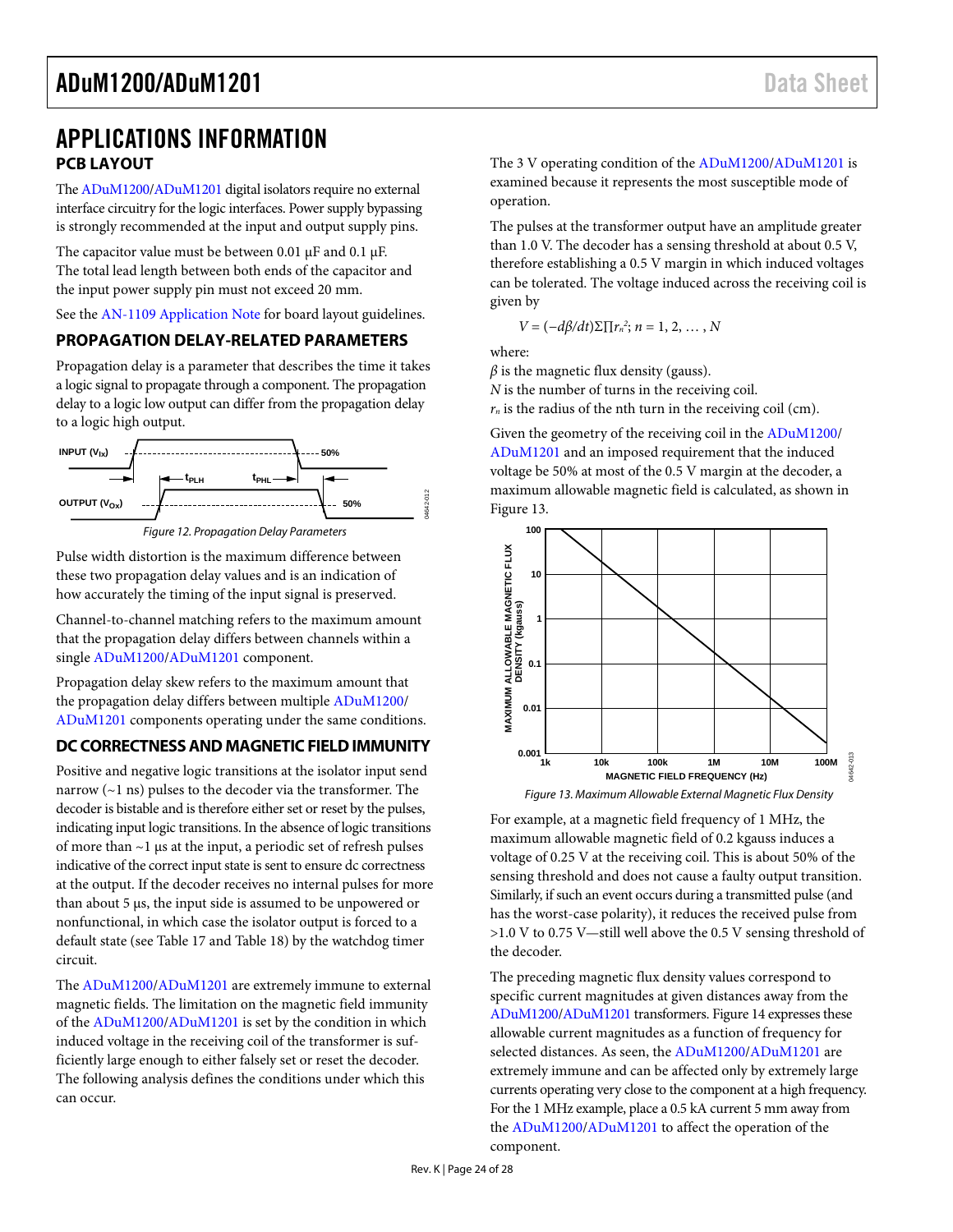

<span id="page-24-2"></span>Note that, at combinations of strong magnetic fields and high frequencies, any loops formed by PCB traces can induce sufficiently large error voltages to trigger the threshold of succeeding circuitry. Take care in the layout of such traces to avoid this possibility.

## <span id="page-24-0"></span>**POWER CONSUMPTION**

The supply current at a given channel of the [ADuM1200/](http://www.analog.com/ADuM1200?doc=ADuM1200_1201.pdf) [ADuM1201](http://www.analog.com/ADuM1201?doc=ADuM1200_1201.pdf) isolator is a function of the supply voltage, the data rate of the channel, and the output load of the channel.

For each input channel, the supply current is given by

$$
I_{DDI} = I_{DDI(Q)}
$$
  
\n
$$
I_{DDI} = I_{DDI(D)} \times (2f - f_r) + I_{DDI(Q)}
$$
  
\n
$$
f > 0.5f_r
$$

For each output channel, the supply current is given by

$$
I_{\text{DDO}} = I_{\text{DDO (Q)}} \qquad \qquad f \leq 0.5 f_r
$$

$$
I_{DDO} = (I_{DDO(D)} + (0.5 \times 10^{-3}) \times C_L V_{DDO}) \times (2f - f_r) + I_{DDO(Q)}
$$
  
  $f > 0.5f_r$ 

where:

*IDDI (D)*, *IDDO (D)* are the input and output dynamic supply currents per channel (mA/Mbps).

*CL* is the output load capacitance (pF).

*V<sub>DDO</sub>* is the output supply voltage (V).

*f* is the input logic signal frequency (MHz, half of the input data rate, NRZ signaling).

*fr* is the input stage refresh rate (Mbps).

*IDDI (Q)*, *IDDO (Q)* are the specified input and output quiescent supply currents (mA).

To calculate the total  $I_{DD1}$  and  $I_{DD2}$  supply currents, the supply currents for each input and output channel corresponding to I<sub>DD1</sub> and I<sub>DD2</sub> are calculated and totaled[. Figure 6](#page-22-1) and [Figure 7](#page-22-5) provide per-channel supply currents as a function of data rate for an unloaded output condition. [Figure 8](#page-22-2) provides perchannel supply current as a function of data rate for a 15 pF output condition[. Figure 9](#page-22-3) throug[h Figure 11](#page-22-4) provide total  $V_{DD1}$  and  $V_{DD2}$  supply current as a function of data rate for [ADuM1200](http://www.analog.com/ADuM1200?doc=ADuM1200_1201.pdf) and [ADuM1201](http://www.analog.com/ADuM1201?doc=ADuM1200_1201.pdf) channel configurations.

### <span id="page-24-1"></span>**INSULATION LIFETIME**

All insulation structures eventually break down when subjected to voltage stress over a sufficiently long period. The rate of insulation degradation is dependent on the characteristics of the voltage waveform applied across the insulation. In addition to the testing performed by the regulatory agencies, Analog Devices carries out an extensive set of evaluations to determine the lifetime of the insulation structure within the [ADuM1200/](http://www.analog.com/ADuM1200?doc=ADuM1200_1201.pdf)[ADuM1201.](http://www.analog.com/ADuM1201?doc=ADuM1200_1201.pdf)

Analog Devices performs accelerated life testing using voltage levels higher than the rated continuous working voltage. Acceleration factors for several operating conditions are determined. These factors allow calculation of the time to failure at the actual working voltage. The values shown i[n Table 14](#page-20-2) summarize the peak voltage for 50 years of service life for a bipolar ac operating condition and the maximum CSA/VDE approved working voltages. In many cases, the approved working voltage is higher than the 50-year service life voltage. Operation at these high working voltages can lead to shortened insulation life in some cases.

The insulation lifetime of th[e ADuM1200/](http://www.analog.com/ADuM1200?doc=ADuM1200_1201.pdf)[ADuM1201](http://www.analog.com/ADuM1201?doc=ADuM1200_1201.pdf) depends on the voltage waveform type imposed across the isolation barrier. The *i*Coupler insulation structure degrades at different rates depending on whether the waveform is bipolar ac, unipolar ac, or dc[. Figure 15,](#page-24-3) [Figure 16,](#page-25-0) an[d Figure 17](#page-25-1) illustrate these different isolation voltage waveforms, respectively.

Bipolar ac voltage is the most stringent environment. The goal of a 50-year operating lifetime under the ac bipolar condition determines the Analog Devices recommended maximum working voltage.

In the case of unipolar ac or dc voltage, the stress on the insulation is significantly lower, which allows operation at higher working voltages yet still achieves a 50-year service life. The working voltages listed i[n Table 14](#page-20-2) can be applied while maintaining the 50-year minimum lifetime provided the voltage conforms to either the unipolar ac or dc voltage cases. Any crossinsulation voltage waveform that does not conform t[o Figure 16](#page-25-0) o[r Figure 17](#page-25-1) is to be treated as a bipolar ac waveform, and the peak voltage is to be limited to the 50-year lifetime voltage value listed in [Table 14.](#page-20-2)

Note that the voltage presented i[n Figure 16](#page-25-0) is shown as sinusoidal for illustration purposes only. It is meant to represent any voltage waveform varying between 0 V and some limiting value. The limiting value can be positive or negative, but the voltage cannot cross 0 V.

<span id="page-24-3"></span>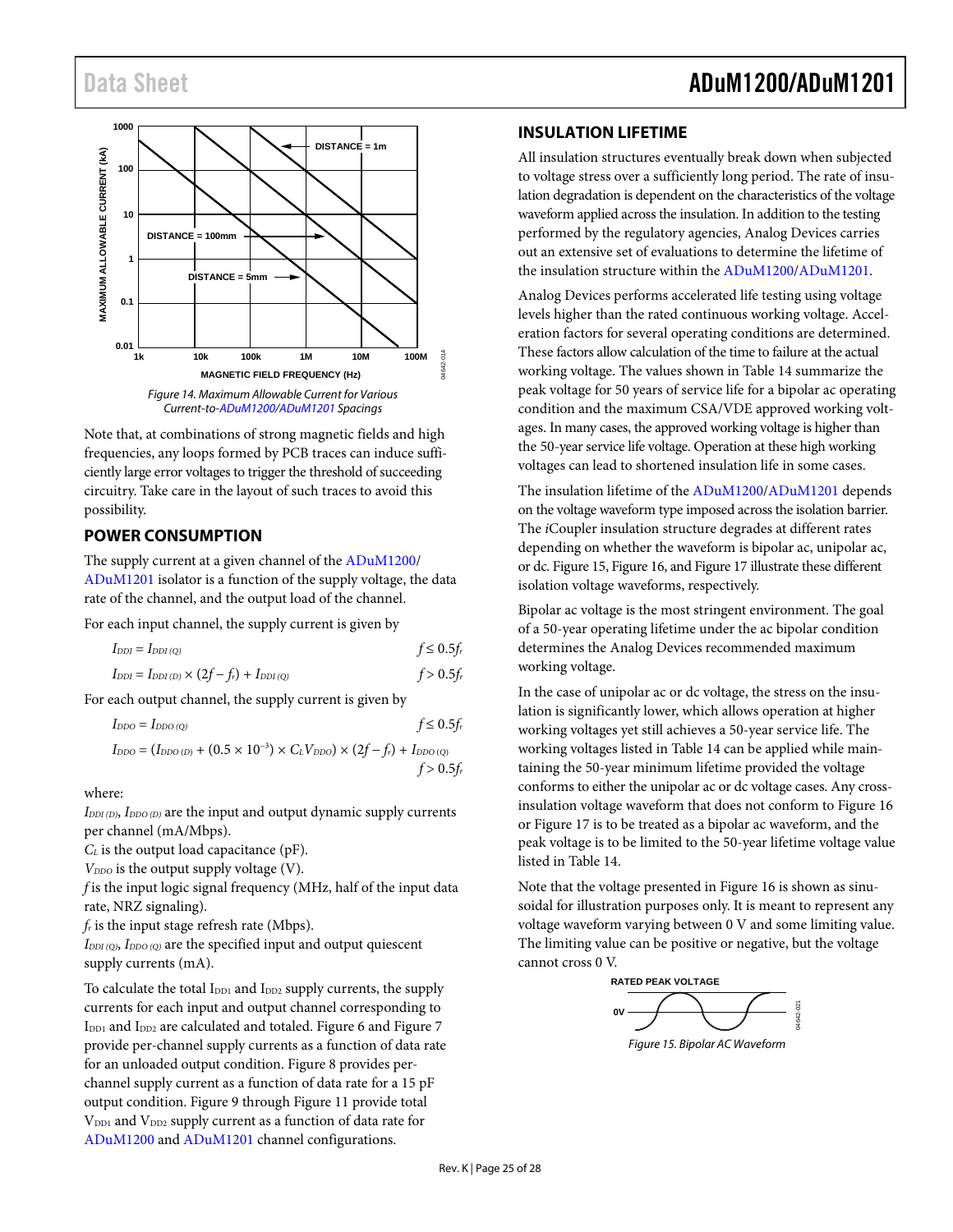04642-023

04642-023

#### <span id="page-25-0"></span>**RATED PEAK VOLTAGE** 14642-022 04642-022 **0V** Figure 16. Unipolar AC Waveform

**RATED PEAK VOLTAGE**

<span id="page-25-1"></span>**0V**

Figure 17. DC Waveform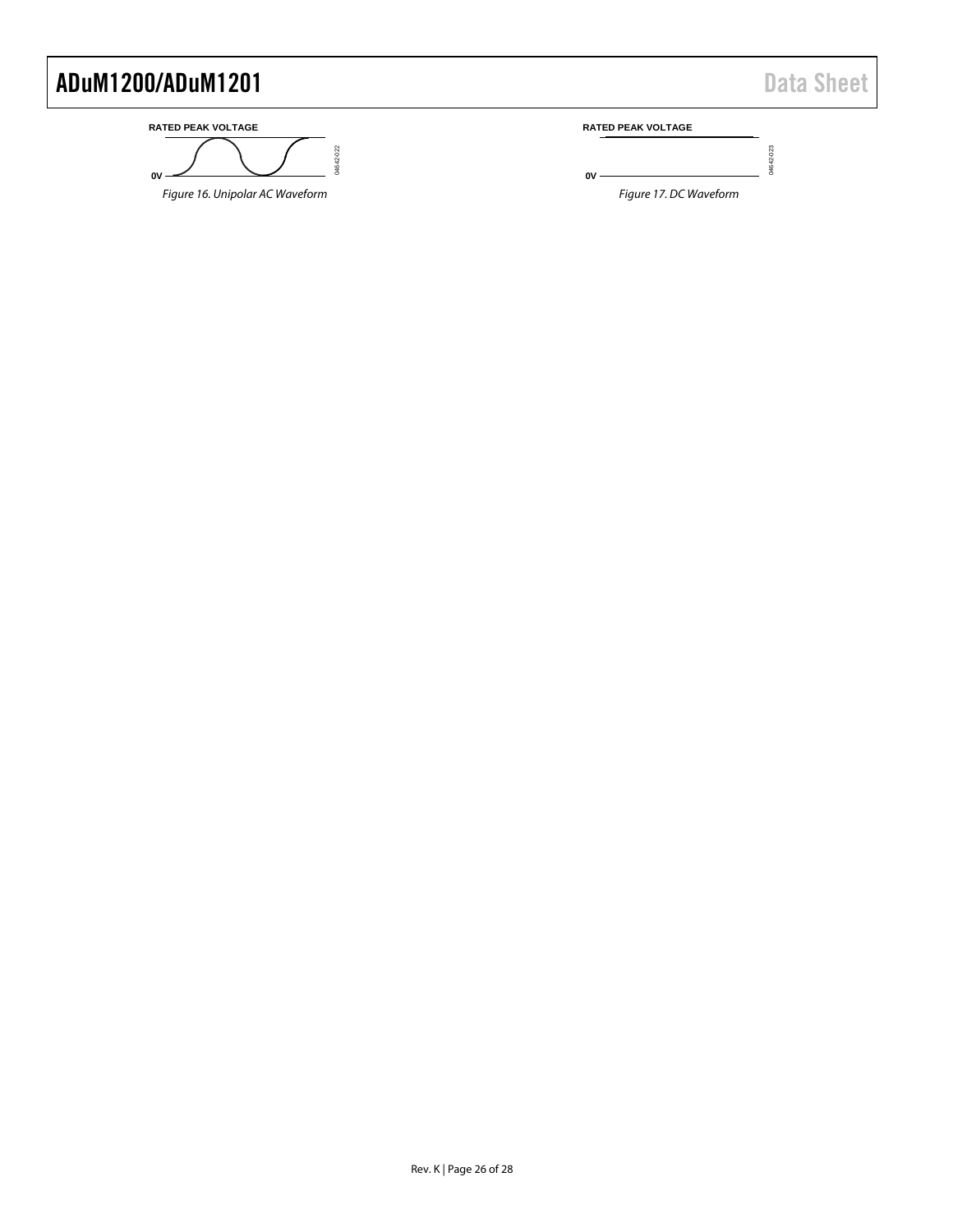**012407-A**

# <span id="page-26-1"></span>OUTLINE DIMENSIONS



**CONTROLLING DIMENSIONS ARE IN MILLIMETERS; INCH DIMENSIONS (IN PARENTHESES) ARE ROUNDED-OFF MILLIMETER EQUIVALENTS FOR REFERENCE ONLY AND ARE NOT APPROPRIATE FOR USE IN DESIGN.**

Figure 18. 8-Lead Standard Small Outline Package [SOIC\_N] Narrow Body (R-8) Dimensions shown in millimeters and (inches)

#### <span id="page-26-0"></span>**ORDERING GUIDE**

|                      | <b>Number</b>                       | <b>Number</b>                       | <b>Maximum</b>             | <b>Maximum</b>                 | <b>Maximum</b>                               |                                      |                                |
|----------------------|-------------------------------------|-------------------------------------|----------------------------|--------------------------------|----------------------------------------------|--------------------------------------|--------------------------------|
| Model <sup>1,2</sup> | of Inputs,<br>V <sub>DD1</sub> Side | of Inputs,<br>V <sub>DD2</sub> Side | <b>Data Rate</b><br>(Mbps) | Propagation<br>Delay, 5 V (ns) | <b>Pulse Width</b><br><b>Distortion (ns)</b> | <b>Temperature</b><br>Range          | Package<br>Option <sup>3</sup> |
| ADuM1200AR           | $\overline{2}$                      | $\Omega$                            |                            | 150                            | 40                                           | $-40^{\circ}$ C to $+105^{\circ}$ C  | $R - 8$                        |
| ADuM1200ARZ          | $\overline{2}$                      | 0                                   | 1                          | 150                            | 40                                           | $-40^{\circ}$ C to $+105^{\circ}$ C  | $R-8$                          |
| ADuM1200ARZ-RL7      | $\overline{2}$                      | 0                                   | 1                          | 150                            | 40                                           | $-40^{\circ}$ C to +105 $^{\circ}$ C | $R-8$                          |
| ADuM1200BR           | $\overline{2}$                      | 0                                   | 10                         | 50                             | 3                                            | $-40^{\circ}$ C to $+105^{\circ}$ C  | $R - 8$                        |
| ADuM1200BRZ          | $\overline{2}$                      | 0                                   | 10                         | 50                             | 3                                            | $-40^{\circ}$ C to $+105^{\circ}$ C  | $R-8$                          |
| ADuM1200BRZ-RL7      | $\overline{2}$                      | 0                                   | 10                         | 50                             | 3                                            | $-40^{\circ}$ C to $+105^{\circ}$ C  | $R-8$                          |
| ADuM1200CR           | $\overline{2}$                      | 0                                   | 25                         | 45                             | 3                                            | $-40^{\circ}$ C to $+105^{\circ}$ C  | $R-8$                          |
| ADuM1200CRZ          | $\overline{2}$                      | 0                                   | 25                         | 45                             | 3                                            | $-40^{\circ}$ C to $+105^{\circ}$ C  | $R - 8$                        |
| ADuM1200CRZ-RL7      | 2                                   | 0                                   | 25                         | 45                             | 3                                            | $-40^{\circ}$ C to +105 $^{\circ}$ C | $R-8$                          |
| ADuM1200WSRZ         | $\overline{2}$                      | 0                                   | 1                          | 150                            | 40                                           | $-40^{\circ}$ C to $+125^{\circ}$ C  | $R-8$                          |
| ADuM1200WSRZ-RL7     | $\overline{2}$                      | 0                                   | 1                          | 150                            | 40                                           | $-40^{\circ}$ C to +125 $^{\circ}$ C | $R-8$                          |
| ADuM1200WTRZ         | $\overline{2}$                      | 0                                   | 10                         | 50                             | 3                                            | $-40^{\circ}$ C to $+125^{\circ}$ C  | $R-8$                          |
| ADuM1200WTRZ-RL7     | $\overline{2}$                      | 0                                   | 10                         | 50                             | 3                                            | $-40^{\circ}$ C to $+125^{\circ}$ C  | $R - 8$                        |
| ADuM1200WURZ         | $\overline{2}$                      | $\Omega$                            | 25                         | 45                             | 3                                            | $-40^{\circ}$ C to $+125^{\circ}$ C  | $R-8$                          |
| ADuM1200WURZ-RL7     | $\overline{2}$                      | 0                                   | 25                         | 45                             | 3                                            | $-40^{\circ}$ C to +125 $^{\circ}$ C | $R-8$                          |
| ADuM1201AR           |                                     | 1                                   | $\mathbf{1}$               | 150                            | 40                                           | $-40^{\circ}$ C to $+105^{\circ}$ C  | $R-8$                          |
| ADuM1201AR-RL7       |                                     | 1                                   | 1                          | 150                            | 40                                           | $-40^{\circ}$ C to $+105^{\circ}$ C  | $R-8$                          |
| ADuM1201ARZ          |                                     |                                     | 1                          | 150                            | 40                                           | $-40^{\circ}$ C to $+105^{\circ}$ C  | $R - 8$                        |
| ADuM1201ARZ-RL7      |                                     |                                     | 1                          | 150                            | 40                                           | $-40^{\circ}$ C to $+105^{\circ}$ C  | $R-8$                          |
| ADuM1201BR           | 1                                   | 1                                   | 10                         | 50                             | 3                                            | $-40^{\circ}$ C to $+105^{\circ}$ C  | $R-8$                          |
| ADuM1201BR-RL7       |                                     | 1                                   | 10                         | 50                             | 3                                            | $-40^{\circ}$ C to +105 $^{\circ}$ C | $R - 8$                        |
| ADuM1201BRZ          |                                     |                                     | 10                         | 50                             | 3                                            | $-40^{\circ}$ C to $+105^{\circ}$ C  | $R-8$                          |
| ADuM1201BRZ-RL7      |                                     | 1                                   | 10                         | 50                             | 3                                            | $-40^{\circ}$ C to $+105^{\circ}$ C  | $R-8$                          |
| ADuM1201CR           |                                     | 1                                   | 25                         | 45                             | 3                                            | $-40^{\circ}$ C to $+105^{\circ}$ C  | $R-8$                          |
| ADuM1201CRZ          |                                     |                                     | 25                         | 45                             | 3                                            | $-40^{\circ}$ C to +105 $^{\circ}$ C | $R - 8$                        |
| ADuM1201CRZ-RL7      | 1                                   |                                     | 25                         | 45                             | 3                                            | $-40^{\circ}$ C to $+105^{\circ}$ C  | $R-8$                          |